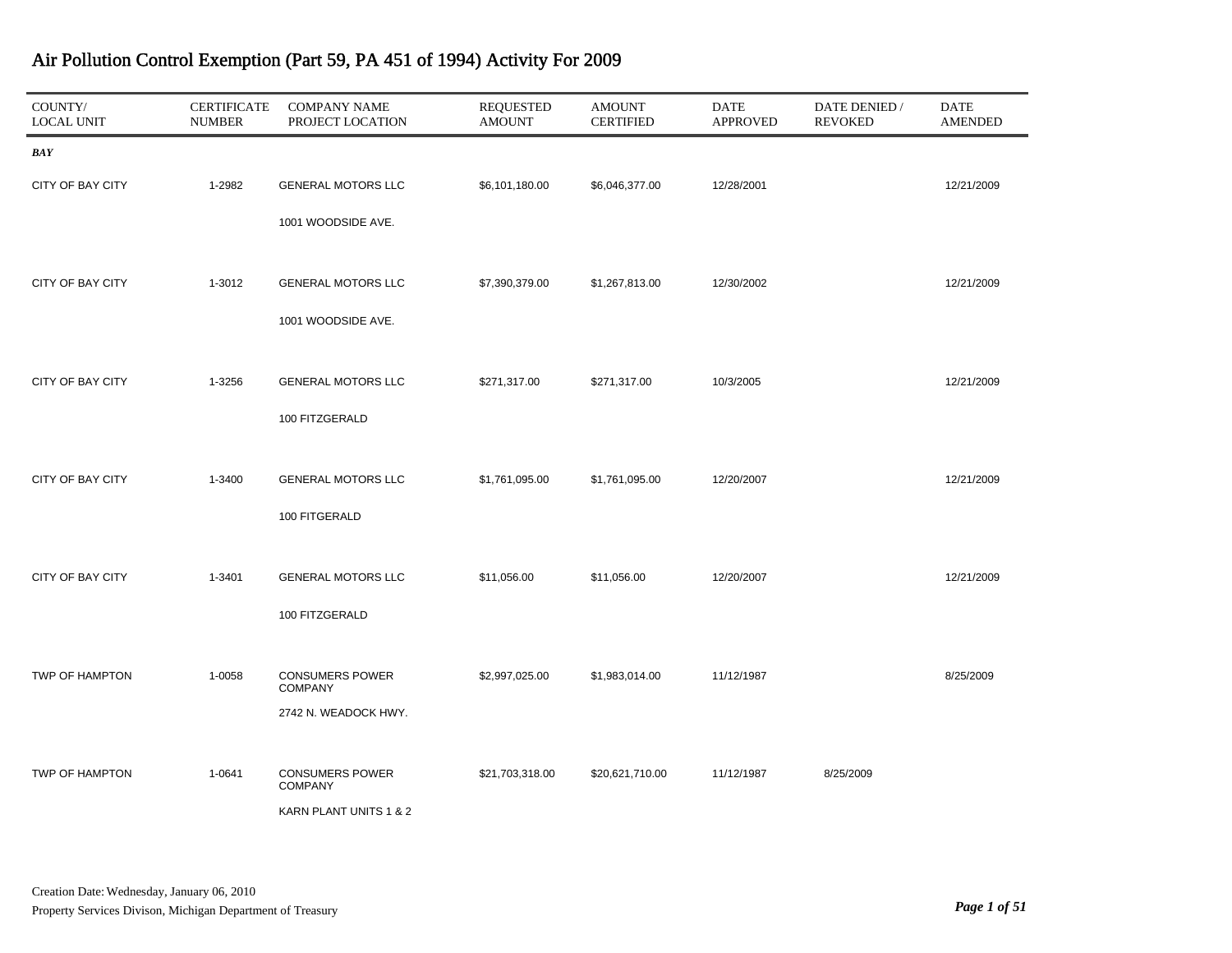| COUNTY/<br><b>LOCAL UNIT</b> | <b>CERTIFICATE</b><br><b>NUMBER</b> | <b>COMPANY NAME</b><br>PROJECT LOCATION          | <b>REQUESTED</b><br><b>AMOUNT</b> | <b>AMOUNT</b><br><b>CERTIFIED</b> | <b>DATE</b><br><b>APPROVED</b> | DATE DENIED /<br><b>REVOKED</b> | DATE<br><b>AMENDED</b> |
|------------------------------|-------------------------------------|--------------------------------------------------|-----------------------------------|-----------------------------------|--------------------------------|---------------------------------|------------------------|
| TWP OF HAMPTON               | 1-3570                              | CONSUMERS ENERGY - JC<br>WEADOCK 7 & 8 PLANT     | \$4,860,602.00                    | \$4,860,602.00                    | 9/16/2009                      |                                 |                        |
|                              |                                     | 2555 N. WEADOCK HWY.                             |                                   |                                   |                                |                                 |                        |
| TWP OF HAMPTON               | 1-3571                              | <b>CONSUMERS ENERGY -</b><br>DE KARN 1 & 2 PLANT | \$197,000,000.00                  | \$197,000,000.00                  | 12/21/2009                     |                                 |                        |
|                              |                                     | 2742 N. WEADOCK HWY.                             |                                   |                                   |                                |                                 |                        |
| <b>BRANCH</b>                |                                     |                                                  |                                   |                                   |                                |                                 |                        |
| <b>CITY OF COLDWATER</b>     | 1-3531                              | ASAMA COLDWATER<br>MANUFACTURING, INC.           | \$3,426,238.00                    | \$3,087,995.00                    | 9/16/2009                      |                                 |                        |
|                              |                                     | 180 ASAMA PARKWAY                                |                                   |                                   |                                |                                 |                        |
| <b>CITY OF COLDWATER</b>     | 1-3543                              | <b>IMCO RECYCLING OF</b><br>MICHIGAN, LLC        | \$25,343.00                       | \$25,343.00                       | 12/21/2009                     |                                 |                        |
|                              |                                     | 267 N. FILLMORE RD.                              |                                   |                                   |                                |                                 |                        |
| <b>CITY OF COLDWATER</b>     | 1-3578                              | <b>IMCO RECYCLING OF</b><br>MICHIGAN, LLC        | \$143,942.34                      | \$143,942.34                      | 8/25/2009                      |                                 |                        |
|                              |                                     | 267 N. FILLMORE RD.                              |                                   |                                   |                                |                                 |                        |
| <b>CITY OF COLDWATER</b>     | 1-3579                              | ALCHEM ALUMINUM, INC.                            | \$380,761.00                      | \$380,761.00                      | 12/21/2009                     |                                 |                        |
|                              |                                     | 368 W. GARFIELD                                  |                                   |                                   |                                |                                 |                        |
| CITY OF COLDWATER            | 1-3581                              | ALCHEM ALUMINUM, INC.                            | \$47,711.00                       | \$47,711.00                       | 12/21/2009                     |                                 |                        |
|                              |                                     | 368 W. GARFIELD                                  |                                   |                                   |                                |                                 |                        |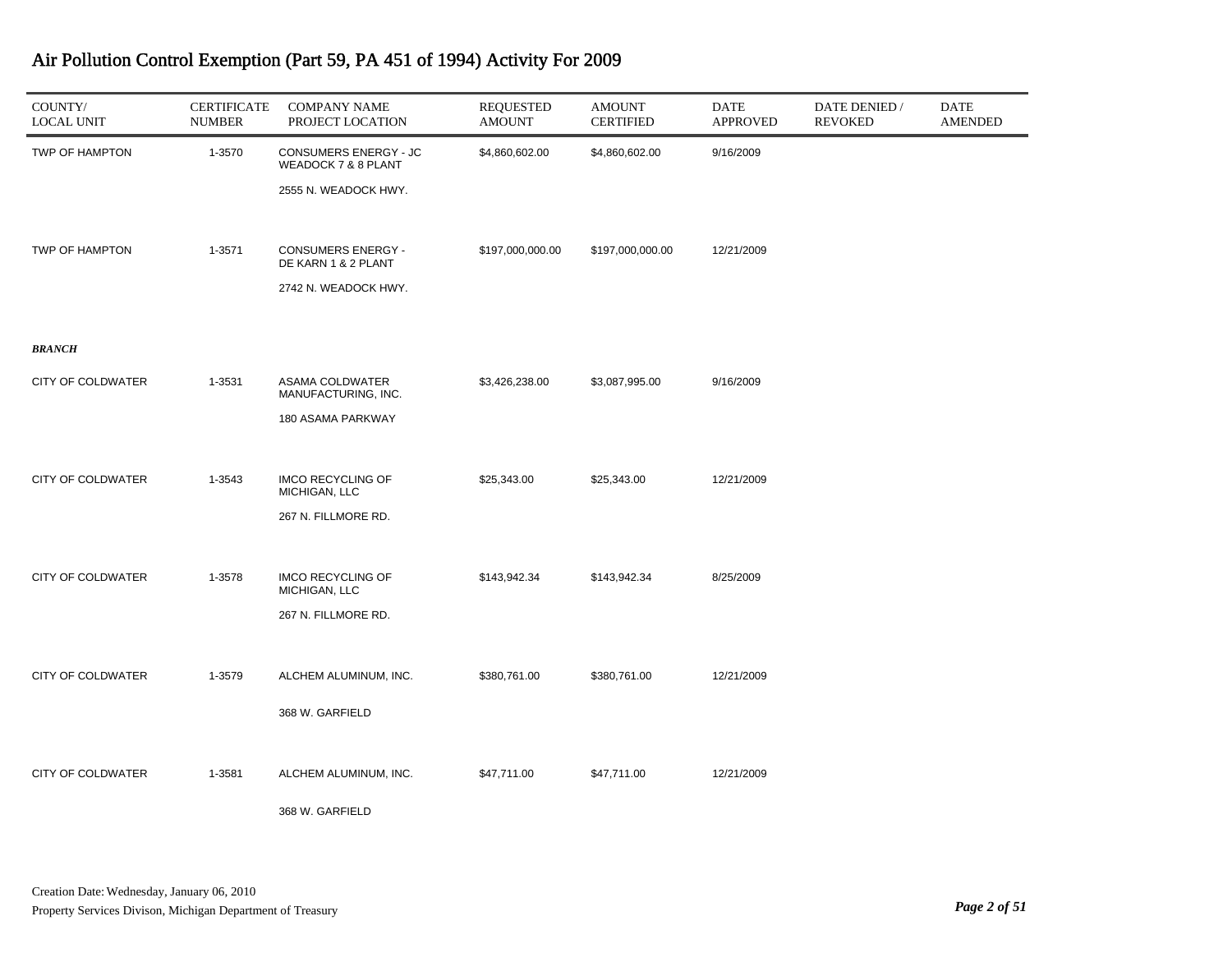| COUNTY/<br><b>LOCAL UNIT</b> | <b>CERTIFICATE</b><br><b>NUMBER</b> | <b>COMPANY NAME</b><br>PROJECT LOCATION           | REQUESTED<br><b>AMOUNT</b> | <b>AMOUNT</b><br><b>CERTIFIED</b> | DATE<br><b>APPROVED</b> | DATE DENIED /<br><b>REVOKED</b> | <b>DATE</b><br><b>AMENDED</b> |
|------------------------------|-------------------------------------|---------------------------------------------------|----------------------------|-----------------------------------|-------------------------|---------------------------------|-------------------------------|
| <b>CALHOUN</b>               |                                     |                                                   |                            |                                   |                         |                                 |                               |
| TWP OF CONVIS                | 1-3509                              | <b>GAS RECOVERY SYSTEMS</b><br><b>LLC</b>         | \$549,479.00               | \$85,942.00                       | 4/14/2009               |                                 |                               |
|                              |                                     | 19401 15 MILE RD                                  |                            |                                   |                         |                                 |                               |
|                              |                                     |                                                   |                            |                                   |                         |                                 |                               |
| <b>TWP OF CONVIS</b>         | 1-3551                              | <b>C&amp;C EXPANDED SANITARY</b><br>LANDFILL, LLC | \$96,098.00                | \$96,098.00                       | 8/25/2009               |                                 |                               |
|                              |                                     | 14800 P DR. N.                                    |                            |                                   |                         |                                 |                               |
|                              |                                     |                                                   |                            |                                   |                         |                                 |                               |
| <b>CHARLEVOIX</b>            |                                     |                                                   |                            |                                   |                         |                                 |                               |
| CITY OF EAST JORDAN          | 1-2333                              | EAST JORDAN IRON<br>WORKS INC.                    | \$1,161,555.00             | \$1,517,373.00                    | 12/29/1994              |                                 | 5/11/2009                     |
|                              |                                     | 301 SPRING STREET                                 |                            |                                   |                         |                                 |                               |
|                              |                                     |                                                   |                            |                                   |                         |                                 |                               |
| TWP OF CHARLEVOIX            | 1-3518                              | ST MARYS CEMENT INC<br>(CHARLEVOIX PLANT)         | \$1,486,165.00             | \$1,486,165.00                    | 8/25/2009               |                                 |                               |
|                              |                                     | 16000 BELLS BAY RD                                |                            |                                   |                         |                                 |                               |
|                              |                                     |                                                   |                            |                                   |                         |                                 |                               |
| TWP OF CHARLEVOIX            | 1-3519                              | ST MARYS CEMENT INC<br>(CHARLEVOIX PLANT)         | \$11,127.00                | \$11,127.00                       | 4/14/2009               |                                 |                               |
|                              |                                     | 16000 BELLS BAY RD                                |                            |                                   |                         |                                 |                               |
|                              |                                     |                                                   |                            |                                   |                         |                                 |                               |
| TWP OF CHARLEVOIX            | 1-3520                              | ST MARYS CEMENT INC<br>(CHARLEVOIX PLANT)         | \$243,817.00               | \$243,817.00                      | 8/25/2009               |                                 |                               |
|                              |                                     | 16000 BELLS BAY RD                                |                            |                                   |                         |                                 |                               |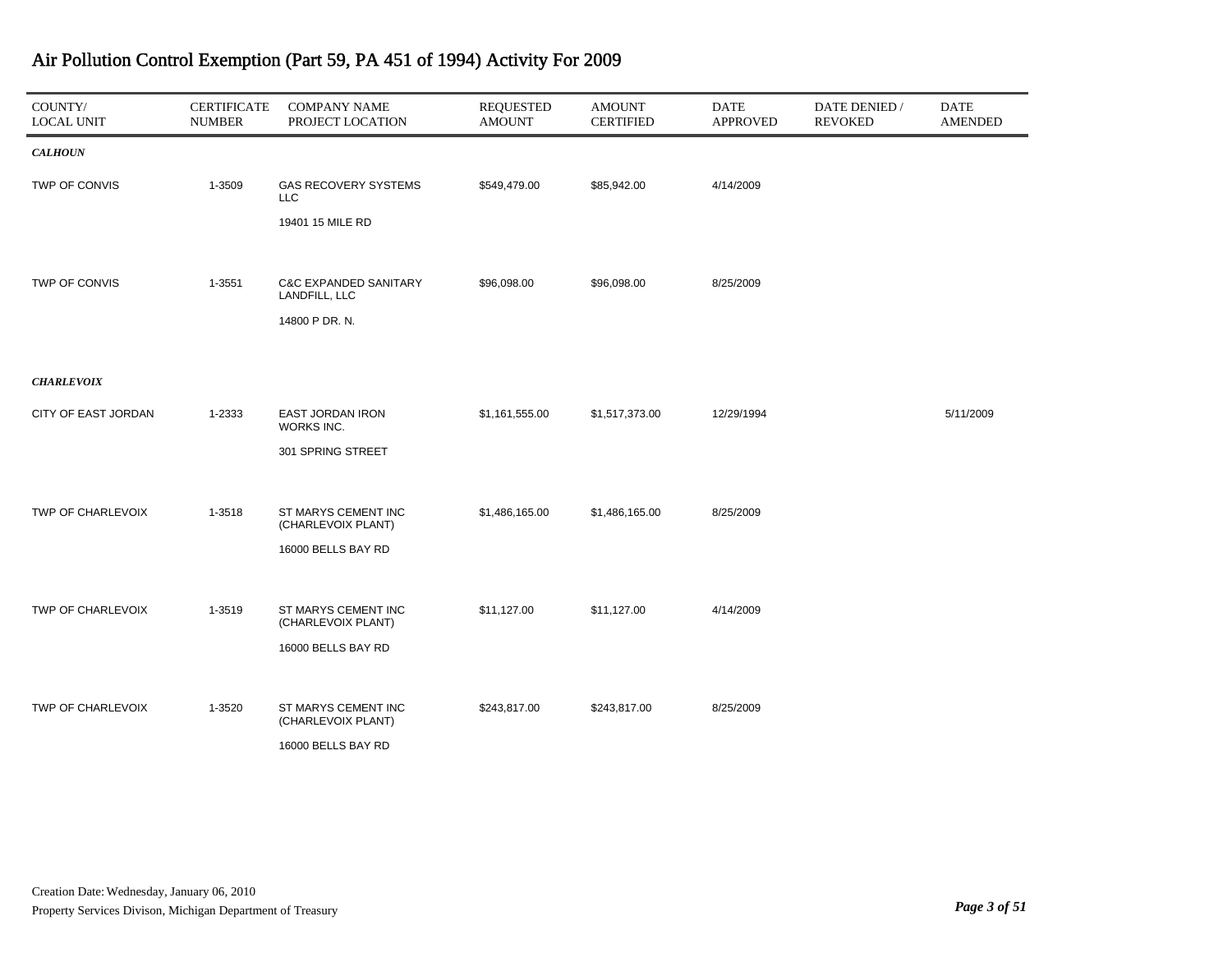| COUNTY/<br><b>LOCAL UNIT</b> | <b>CERTIFICATE</b><br><b>NUMBER</b> | <b>COMPANY NAME</b><br>PROJECT LOCATION                                                      | <b>REQUESTED</b><br><b>AMOUNT</b> | <b>AMOUNT</b><br><b>CERTIFIED</b> | <b>DATE</b><br><b>APPROVED</b> | DATE DENIED /<br><b>REVOKED</b> | <b>DATE</b><br><b>AMENDED</b> |
|------------------------------|-------------------------------------|----------------------------------------------------------------------------------------------|-----------------------------------|-----------------------------------|--------------------------------|---------------------------------|-------------------------------|
| TWP OF CHARLEVOIX            | 1-3521                              | ST MARYS CEMENT INC<br>(CHARLEVOIX PLANT)                                                    | \$3,253,720.00                    | \$3,248,606.00                    | 8/25/2009                      |                                 |                               |
|                              |                                     | 16000 BELLS BAY RD                                                                           |                                   |                                   |                                |                                 |                               |
| <b>CLARE</b>                 |                                     |                                                                                              |                                   |                                   |                                |                                 |                               |
| TWP OF HAYES                 | 1-3559                              | NORTHERN OAKS<br>RECYCLING & DISPOSAL<br><b>FACILITY</b><br>513 N. COUNTY FARM RD.           | \$1,352,101.00                    | \$163,639.00                      | 12/21/2009                     |                                 |                               |
| <b>CLINTON</b>               |                                     |                                                                                              |                                   |                                   |                                |                                 |                               |
| TWP OF DEWITT                | 1-3545                              | <b>MICHIGAN PAVING &amp;</b><br>MATERIALS; SPARTAN<br><b>ASPHALT PLANT</b><br>16777 WOOD RD. | \$1,402,434.00                    | \$424,314.16                      | 12/21/2009                     |                                 |                               |
| <b>CRAWFORD</b>              |                                     |                                                                                              |                                   |                                   |                                |                                 |                               |
| TWP OF MAPLE FOREST          | 1-3560                              | <b>CITY ENVIRONMENTAL</b><br>SERVICES, INC. OF<br><b>WATERS</b><br>11375 SHERMAN RD.         | \$45,814.00                       | \$45,814.00                       | 10/13/2009                     |                                 |                               |
| <b>DELTA</b>                 |                                     |                                                                                              |                                   |                                   |                                |                                 |                               |
| TWP OF WELLS                 | 1-3535                              | <b>ESCANABA PAPER</b><br><b>COMPANY</b>                                                      | \$327,675.00                      | \$173,646.00                      | 8/25/2009                      |                                 |                               |
|                              |                                     | 7100 COUNTY RD. 426 M.5<br>RD.                                                               |                                   |                                   |                                |                                 |                               |
| <b>DICKINSON</b>             |                                     |                                                                                              |                                   |                                   |                                |                                 |                               |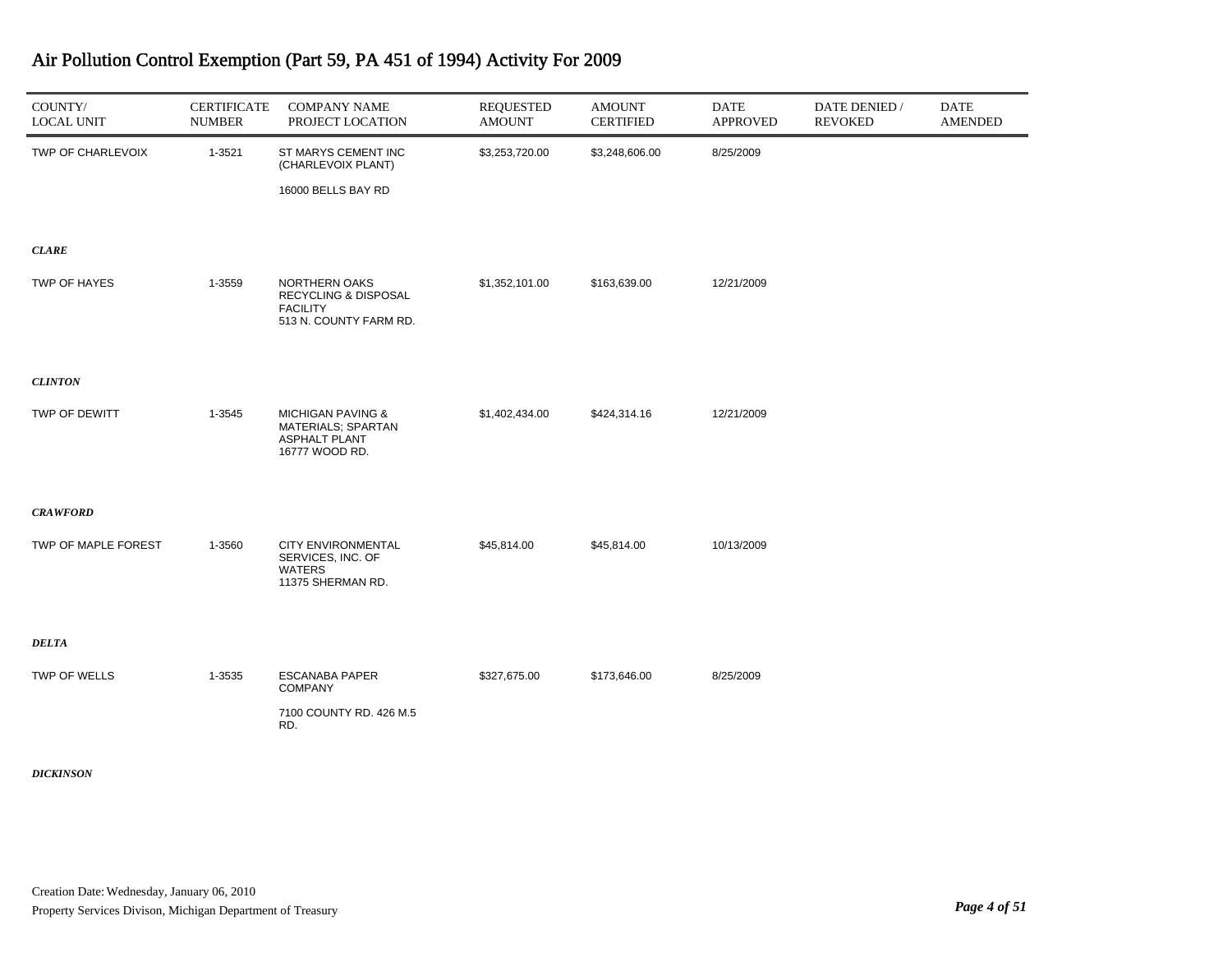| COUNTY/<br><b>LOCAL UNIT</b> | <b>CERTIFICATE</b><br><b>NUMBER</b> | <b>COMPANY NAME</b><br>PROJECT LOCATION   | <b>REQUESTED</b><br><b>AMOUNT</b> | <b>AMOUNT</b><br><b>CERTIFIED</b> | <b>DATE</b><br><b>APPROVED</b> | DATE DENIED /<br><b>REVOKED</b> | <b>DATE</b><br><b>AMENDED</b> |
|------------------------------|-------------------------------------|-------------------------------------------|-----------------------------------|-----------------------------------|--------------------------------|---------------------------------|-------------------------------|
| <b>CITY OF KINGSFORD</b>     | 1-3533                              | GREDE FOUNDRIES, INC.                     | \$2,286,983.00                    | \$2,286,983.00                    | 5/26/2009                      |                                 |                               |
|                              |                                     | 801 S. CARPENTER AVE.                     |                                   |                                   |                                |                                 |                               |
| <b>CITY OF KINGSFORD</b>     | 1-3534                              | GREDE FOUNDRIES, INC.                     | \$487,562.00                      | \$487,562.00                      | 5/26/2009                      |                                 |                               |
|                              |                                     | 801 S. CARPENTER AVE.                     |                                   |                                   |                                |                                 |                               |
| <b>GENESEE</b>               |                                     |                                           |                                   |                                   |                                |                                 |                               |
| CITY OF FLINT                | 1-0054                              | <b>GMC BUICK MOTOR</b><br><b>DIVISION</b> | \$6,862.00                        | \$6,562.00                        | 12/27/1966                     | 12/21/2009                      |                               |
|                              |                                     |                                           |                                   |                                   |                                |                                 |                               |
| <b>CITY OF FLINT</b>         | 1-0055                              | <b>GENERAL MOTORS</b><br>CORPORATION      | \$19,290.00                       | \$16,540.00                       | 12/27/1966                     | 12/21/2009                      |                               |
|                              |                                     |                                           |                                   |                                   |                                |                                 |                               |
| CITY OF FLINT                | 1-0057                              | <b>GENERAL MOTORS</b><br>CORPORATION      | \$44,500.00                       | \$44,500.00                       | 12/27/1966                     | 12/21/2009                      |                               |
|                              |                                     |                                           |                                   |                                   |                                |                                 |                               |
| CITY OF FLINT                | 1-0063                              | <b>GENERAL MOTORS</b><br>CORPORATION      | \$918,169.00                      | \$462,630.00                      | 7/23/1976                      | 12/21/2009                      |                               |
|                              |                                     | 4300 SOUTH SAGINAW<br><b>STREET</b>       |                                   |                                   |                                |                                 |                               |
| CITY OF FLINT                | 1-0098                              | <b>GMC BUICK MOTOR</b><br><b>DIVISION</b> | \$25,618.00                       | \$17,042.00                       | 12/29/1966                     | 12/21/2009                      |                               |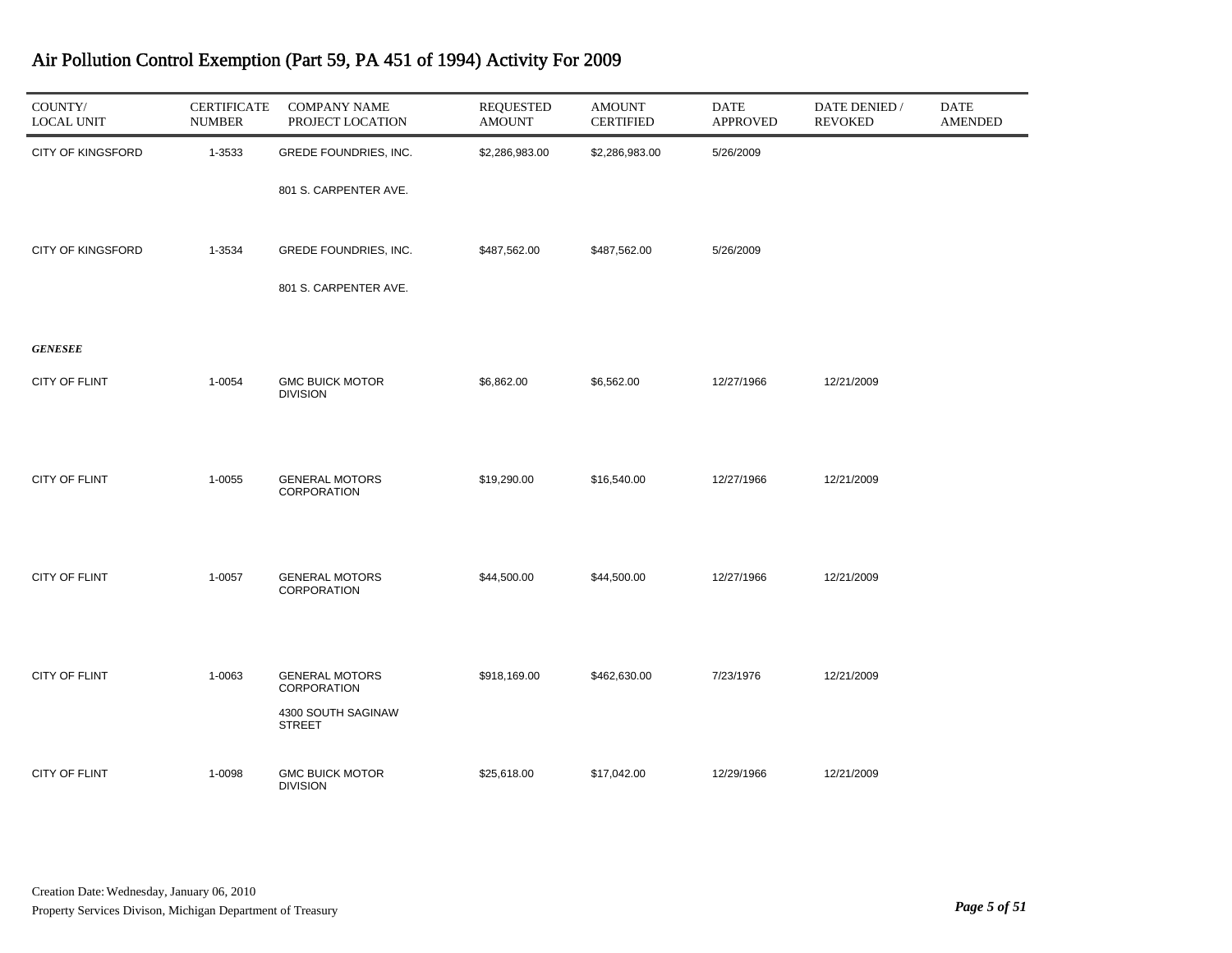| COUNTY/<br><b>LOCAL UNIT</b> | <b>CERTIFICATE</b><br><b>NUMBER</b> | <b>COMPANY NAME</b><br>PROJECT LOCATION                     | <b>REQUESTED</b><br><b>AMOUNT</b> | <b>AMOUNT</b><br><b>CERTIFIED</b> | DATE<br><b>APPROVED</b> | DATE DENIED /<br><b>REVOKED</b> | <b>DATE</b><br><b>AMENDED</b> |
|------------------------------|-------------------------------------|-------------------------------------------------------------|-----------------------------------|-----------------------------------|-------------------------|---------------------------------|-------------------------------|
| CITY OF FLINT                | 1-0099                              | <b>GENERAL MOTORS</b><br>CORPORATION<br>3100 VAN SLYKE ROAD | \$652,475.00                      | \$322,438.00                      | 12/29/1966              | 12/21/2009                      |                               |
| CITY OF FLINT                | 1-0131                              | <b>GENERAL MOTORS</b><br><b>CORPORATION</b>                 | \$2,141,836.00                    | \$1,647,871.00                    | 12/29/1980              | 12/21/2009                      |                               |
| CITY OF FLINT                | 1-0132                              | <b>GENERAL MOTORS</b><br>CORPORATION                        | \$213,931.00                      | \$157,561.00                      | 12/31/1976              | 12/21/2009                      |                               |
| <b>CITY OF FLINT</b>         | 1-0150                              | <b>GENERAL MOTORS</b><br>CORPORATION<br>902 E HAMILTON      | \$256,681.00                      | \$64,170.00                       | 12/29/1967              | 12/21/2009                      |                               |
| CITY OF FLINT                | 1-0330                              | GMC A C SPARK PLUG DIV.<br>1300 N. DORT HIGHWAY             | \$228,684.00                      | \$227,792.00                      | 12/15/1972              | 12/21/2009                      |                               |
| CITY OF FLINT                | 1-0451                              | <b>GENERAL MOTORS</b><br>CORPORATION<br>902 E HAMILTON      | \$466,609.00                      | \$373,171.00                      | 12/30/1971              | 12/21/2009                      |                               |
| <b>CITY OF FLINT</b>         | 1-0452                              | <b>GENERAL MOTORS</b><br>CORPORATION<br>902 E HAMILTON      | \$10,379.00                       | \$10,379.00                       | 12/30/1971              | 12/21/2009                      |                               |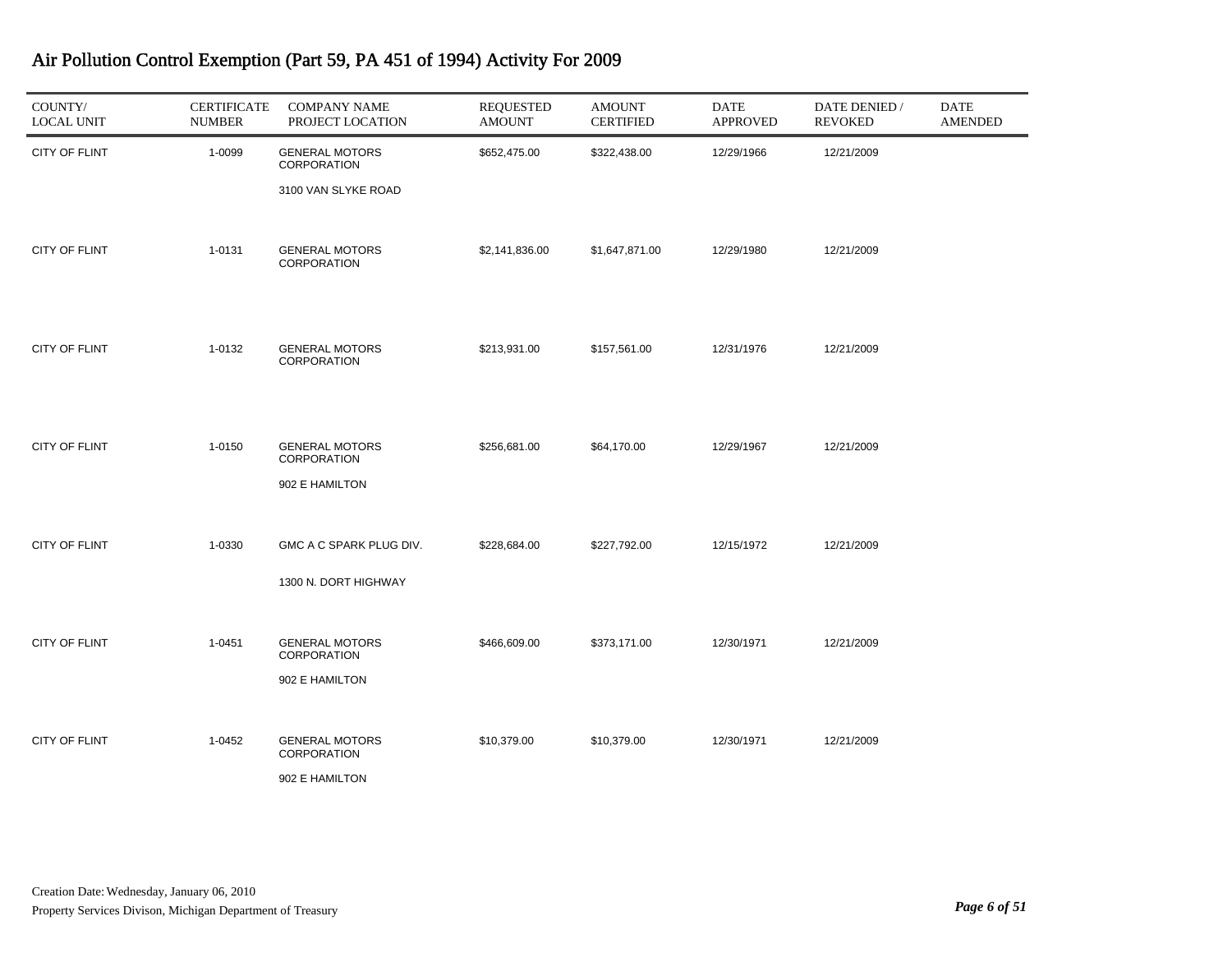| COUNTY/<br><b>LOCAL UNIT</b> | <b>CERTIFICATE</b><br><b>NUMBER</b> | <b>COMPANY NAME</b><br>PROJECT LOCATION                              | REQUESTED<br><b>AMOUNT</b> | <b>AMOUNT</b><br><b>CERTIFIED</b> | <b>DATE</b><br><b>APPROVED</b> | DATE DENIED /<br><b>REVOKED</b> | <b>DATE</b><br><b>AMENDED</b> |
|------------------------------|-------------------------------------|----------------------------------------------------------------------|----------------------------|-----------------------------------|--------------------------------|---------------------------------|-------------------------------|
| <b>CITY OF FLINT</b>         | 1-0578                              | <b>GENERAL MOTORS</b><br><b>CORPORATION</b><br>G-3100 VAN SLYKE ROAD | \$406,410.00               | \$280,227.00                      | 12/3/1974                      | 12/21/2009                      |                               |
| <b>CITY OF FLINT</b>         | 1-2751                              | <b>GENERAL MOTORS LLC</b><br>G-2238 W. BRISTOL ROAD                  | \$2,020,285.00             | \$1,945,785.00                    | 12/29/1999                     |                                 | 12/21/2009                    |
| <b>CITY OF FLINT</b>         | 1-3258                              | <b>GENERAL MOTORS LLC</b><br>G-2238 W. BRISTOL ROAD                  | \$143,796.00               | \$143,796.00                      | 11/30/2005                     |                                 | 12/21/2009                    |
| <b>CITY OF FLINT</b>         | 1-3260                              | <b>GENERAL MOTORS LLC</b><br>3100 VAN SLYKE RD.                      | \$4,251,627.00             | \$3,425,812.00                    | 11/30/2005                     |                                 | 12/21/2009                    |
| <b>CITY OF FLINT</b>         | 1-3312                              | <b>MOTORS LIQUIDATION</b><br><b>COMPANY</b><br>902 E HAMILTON        | \$1,066,967.00             | \$1,066,967.00                    | 11/1/2006                      |                                 | 12/21/2009                    |
| <b>CITY OF FLINT</b>         | 1-3392                              | <b>MOTORS LIQUIDATION</b><br><b>COMPANY</b><br>902 E HAMILTON        | \$337,589.00               | \$92,649.00                       | 12/20/2007                     |                                 | 12/21/2009                    |
| <b>CITY OF FLINT</b>         | 1-3393                              | <b>MOTORS LIQUIDATION</b><br><b>COMPANY</b><br>902 E HAMILTON        | \$99,484.00                | \$99,484.00                       | 12/20/2007                     |                                 | 12/21/2009                    |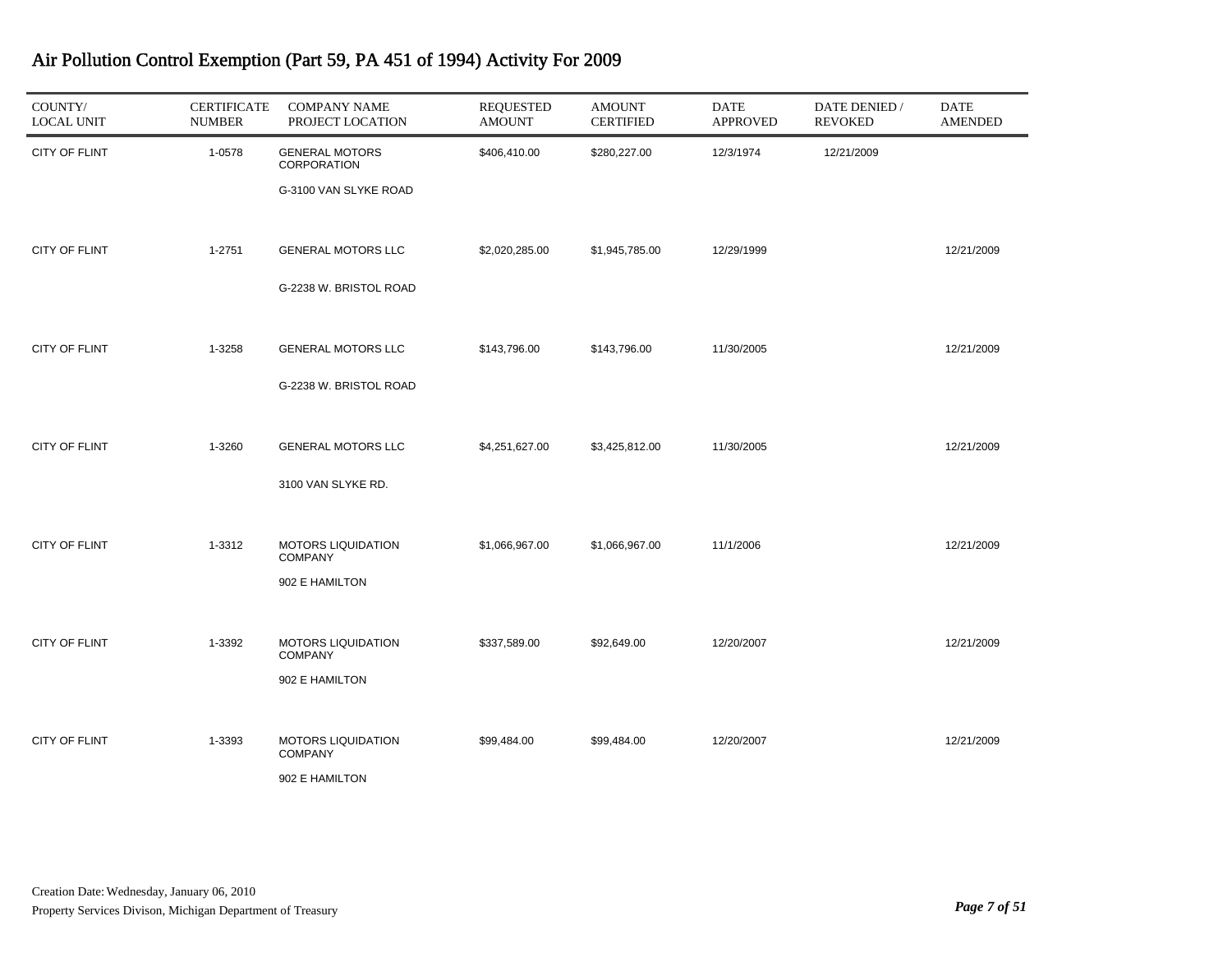| COUNTY/<br><b>LOCAL UNIT</b> | <b>CERTIFICATE</b><br><b>NUMBER</b> | <b>COMPANY NAME</b><br>PROJECT LOCATION     | <b>REQUESTED</b><br><b>AMOUNT</b> | <b>AMOUNT</b><br><b>CERTIFIED</b> | <b>DATE</b><br><b>APPROVED</b> | DATE DENIED /<br><b>REVOKED</b> | <b>DATE</b><br><b>AMENDED</b> |
|------------------------------|-------------------------------------|---------------------------------------------|-----------------------------------|-----------------------------------|--------------------------------|---------------------------------|-------------------------------|
| GRAND BLANC TWP.             | 1-3257                              | <b>GENERAL MOTORS LLC</b>                   | \$1,613,750.00                    | \$602,378.00                      | 11/30/2005                     |                                 | 12/21/2009                    |
|                              |                                     | 10800 S. SAGINAW STREET                     |                                   |                                   |                                |                                 |                               |
| TWP OF GRAND BLANC           | 1-2766                              | <b>GENERAL MOTORS LLC</b>                   | \$4,978,254.00                    | \$1,563,058.00                    | 12/29/1999                     |                                 | 12/21/2009                    |
|                              |                                     | 10800 S. SAGINAW ST.                        |                                   |                                   |                                |                                 |                               |
| TWP OF MUNDY                 | 1-3547                              | CITIZENS DISPOSAL, INC.                     | \$505,182.00                      | \$505,182.00                      | 10/13/2009                     |                                 |                               |
|                              |                                     | 2361 W. GRAND BLANC RD.                     |                                   |                                   |                                |                                 |                               |
| <b>GENESSE</b>               |                                     |                                             |                                   |                                   |                                |                                 |                               |
| CITY OF FLINT                | 1-3061                              | <b>MOTORS LIQUIDATION</b><br><b>COMPANY</b> | \$2,525,212.00                    | \$2,515,926.00                    | 12/30/2002                     |                                 | 12/21/2009                    |
|                              |                                     | 902 E HAMILTON                              |                                   |                                   |                                |                                 |                               |
| CITY OF FLINT                | 1-3066                              | <b>GENERAL MOTORS LLC</b>                   | \$17,413,838.00                   | \$22,357,203.00                   | 12/30/2002                     |                                 | 12/21/2009                    |
|                              |                                     | G-3100 VAN SLYKE                            |                                   |                                   |                                |                                 |                               |
| <b>CITY OF FLINT</b>         | 1-3072                              | <b>GENERAL MOTORS LLC</b>                   | \$6,638,368.00                    | \$2,168,810.00                    | 12/30/2002                     |                                 | 12/21/2009                    |
|                              |                                     | 902 E HAMILTON                              |                                   |                                   |                                |                                 |                               |
| CITY OF FLINT                | 1-3072-9                            | <b>MOTORS LIQUIDATION</b><br><b>COMPANY</b> | \$6,638,368.00                    | \$4,476,544.00                    | 12/30/2002                     |                                 | 12/21/2009                    |
|                              |                                     | 902 E HAMILTON                              |                                   |                                   |                                |                                 |                               |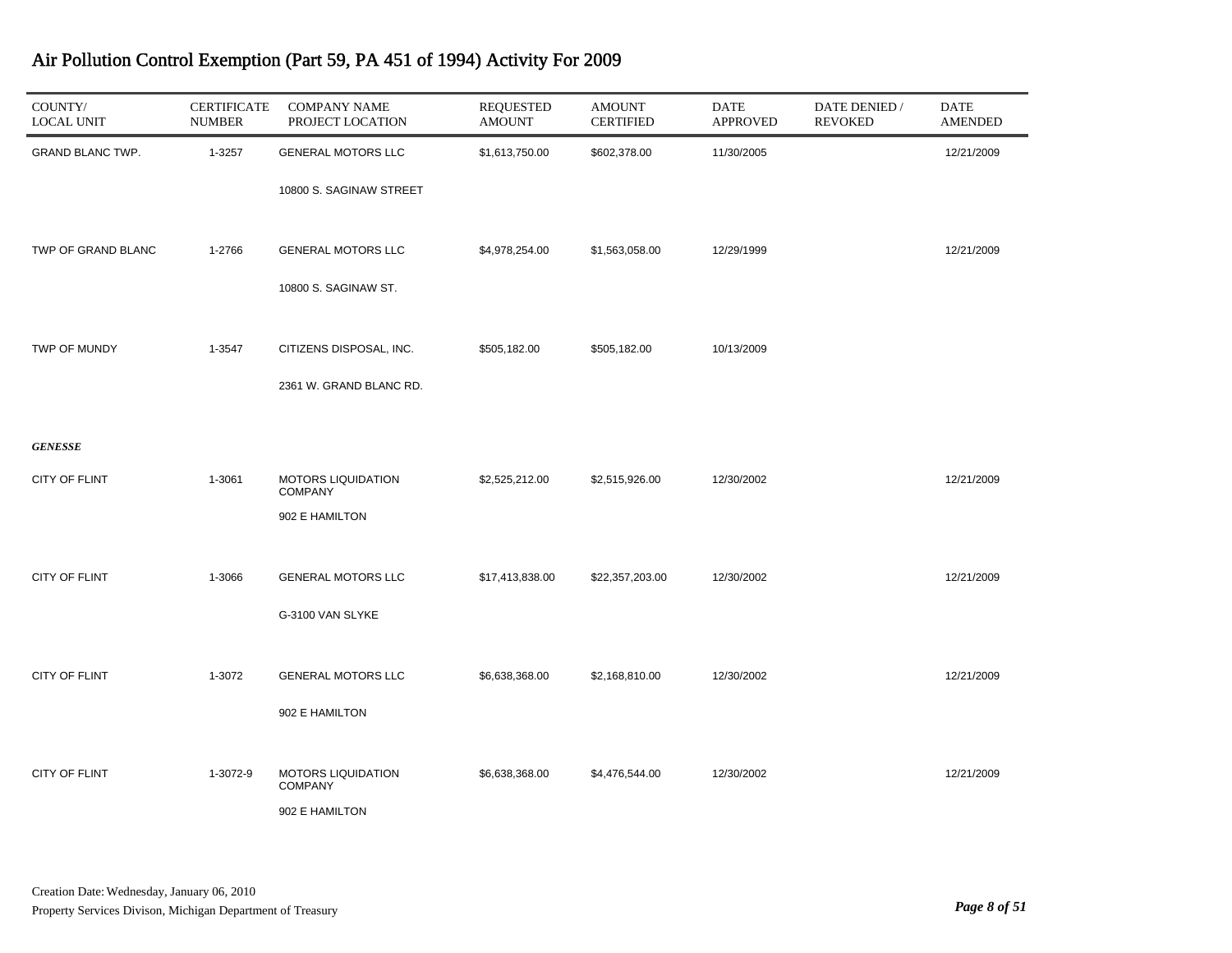| COUNTY/<br><b>LOCAL UNIT</b> | <b>CERTIFICATE</b><br><b>NUMBER</b> | <b>COMPANY NAME</b><br>PROJECT LOCATION     | <b>REQUESTED</b><br><b>AMOUNT</b> | <b>AMOUNT</b><br><b>CERTIFIED</b> | <b>DATE</b><br><b>APPROVED</b> | DATE DENIED /<br><b>REVOKED</b> | <b>DATE</b><br><b>AMENDED</b> |
|------------------------------|-------------------------------------|---------------------------------------------|-----------------------------------|-----------------------------------|--------------------------------|---------------------------------|-------------------------------|
| <b>HILLSDALE</b>             |                                     |                                             |                                   |                                   |                                |                                 |                               |
| CITY OF LITCHFIELD           | 1-3584                              | SYMBIOTIC ENERGY OF<br>LITCHFIELD LLC       | \$1,288,196.00                    | \$1,288,196.00                    | 12/21/2009                     |                                 |                               |
|                              |                                     | 720 HERRING RD.                             |                                   |                                   |                                |                                 |                               |
|                              |                                     |                                             |                                   |                                   |                                |                                 |                               |
| <b>INGHAM</b>                |                                     |                                             |                                   |                                   |                                |                                 |                               |
| <b>CITY OF LANSING</b>       | 1-0112                              | <b>GMC FISHER BODY</b><br><b>DIVISION</b>   | \$405,630.00                      | \$263,251.00                      | 10/12/1982                     | 12/21/2009                      |                               |
|                              |                                     | 401 VERLINDEN AVENUE                        |                                   |                                   |                                |                                 |                               |
|                              |                                     |                                             |                                   |                                   |                                |                                 |                               |
| <b>CITY OF LANSING</b>       | 1-0113                              | <b>GMC-OLDSMOBILE</b><br><b>DIVISION</b>    | \$1,575,487.00                    | \$226,781.00                      | 11/22/1971                     | 12/21/2009                      |                               |
|                              |                                     | <b>TOWNSEND STREET</b>                      |                                   |                                   |                                |                                 |                               |
|                              |                                     |                                             |                                   |                                   |                                |                                 |                               |
| <b>CITY OF LANSING</b>       | 1-0558                              | GMC-OLDSMOBILE<br><b>DIVISION</b>           | \$44,249.00                       | \$11,062.00                       | 12/15/1973                     | 12/21/2009                      |                               |
|                              |                                     | <b>BUILDING #39</b>                         |                                   |                                   |                                |                                 |                               |
|                              |                                     |                                             |                                   |                                   |                                |                                 |                               |
| <b>CITY OF LANSING</b>       | 1-2437                              | <b>GENERAL MOTORS</b><br><b>CORPORATION</b> | \$1,620,477.00                    | \$1,620,477.00                    | 12/29/1999                     | 12/21/2009                      |                               |
|                              |                                     | 401 VERLINDEN AVENUE                        |                                   |                                   |                                |                                 |                               |
|                              |                                     |                                             |                                   |                                   |                                |                                 |                               |
| <b>CITY OF LANSING</b>       | 1-2667                              | <b>GENERAL MOTORS</b>                       | \$181,896.00                      | \$181,896.00                      | 12/30/1998                     | 12/21/2009                      |                               |
|                              |                                     | 401 N VERLINDEN                             |                                   |                                   |                                |                                 |                               |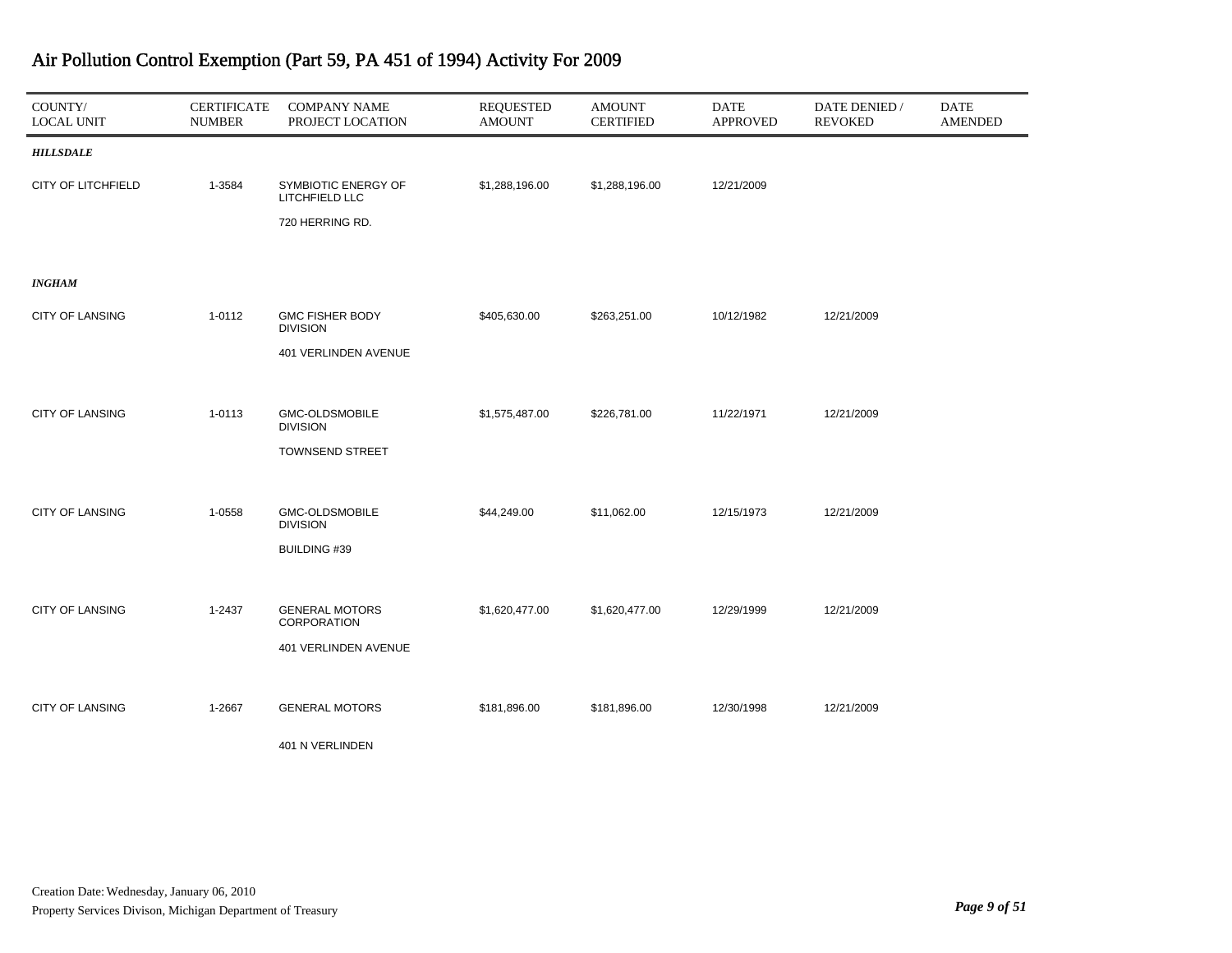| COUNTY/<br><b>LOCAL UNIT</b> | <b>CERTIFICATE</b><br><b>NUMBER</b> | <b>COMPANY NAME</b><br>PROJECT LOCATION                                                       | <b>REQUESTED</b><br><b>AMOUNT</b> | <b>AMOUNT</b><br><b>CERTIFIED</b> | <b>DATE</b><br><b>APPROVED</b> | DATE DENIED /<br><b>REVOKED</b> | DATE<br><b>AMENDED</b> |
|------------------------------|-------------------------------------|-----------------------------------------------------------------------------------------------|-----------------------------------|-----------------------------------|--------------------------------|---------------------------------|------------------------|
| <b>CITY OF LANSING</b>       | 1-2701                              | <b>GENERAL MOTORS</b><br><b>CORPORATION</b><br>401 N VERLINDEN AVENUE                         | \$3,458,587.00                    | \$3,458,587.00                    | 12/29/1999                     | 12/21/2009                      |                        |
| <b>CITY OF LANSING</b>       | 1-2735                              | <b>GENERAL MOTORS-</b><br><b>LANSING METAL FAB</b><br>920 TOWNSEND STREET                     | \$4,801,073.00                    | \$1,195,162.00                    | 12/29/1999                     | 12/21/2009                      |                        |
| <b>CITY OF LANSING</b>       | 1-3070                              | <b>GENERAL MOTORS</b><br>LANSING - PLANT 1<br>920 TOWNSEND STREET                             | \$639,055.00                      | \$423,374.00                      | 12/30/2002                     | 12/21/2009                      |                        |
| <b>CITY OF LANSING</b>       | 1-3073                              | <b>GENERAL MOTORS LLC</b><br>920 TOWNSEND AVE.                                                | \$12,498,487.00                   | \$4,510,698.00                    | 12/30/2002                     |                                 | 12/21/2009             |
| <b>CITY OF LANSING</b>       | 1-3262                              | <b>GM CORP - DELTA</b><br><b>ASSEMBLY</b><br>8001 DAVIS HWY                                   | \$24,408,000.00                   | \$17,305,319.00                   | 11/30/2005                     | 12/21/2009                      |                        |
| <b>CITY OF LANSING</b>       | 1-3263                              | <b>GENERAL MOTORS LLC</b><br>920 TOWNSEND STREET                                              | \$21,237,807.00                   | \$18,562,093.00                   | 11/30/2005                     |                                 | 12/21/2009             |
| LANSING CHARTER TWP.         | 1-3069                              | <b>GENERAL MOTORS,</b><br>LANSING - SAGINAW ST-<br>PLT 2 CRAFT CTR.<br>2800 W. SAGINAW STREET | \$3,604,450.00                    | \$3,579,918.00                    | 12/30/2002                     | 12/21/2009                      |                        |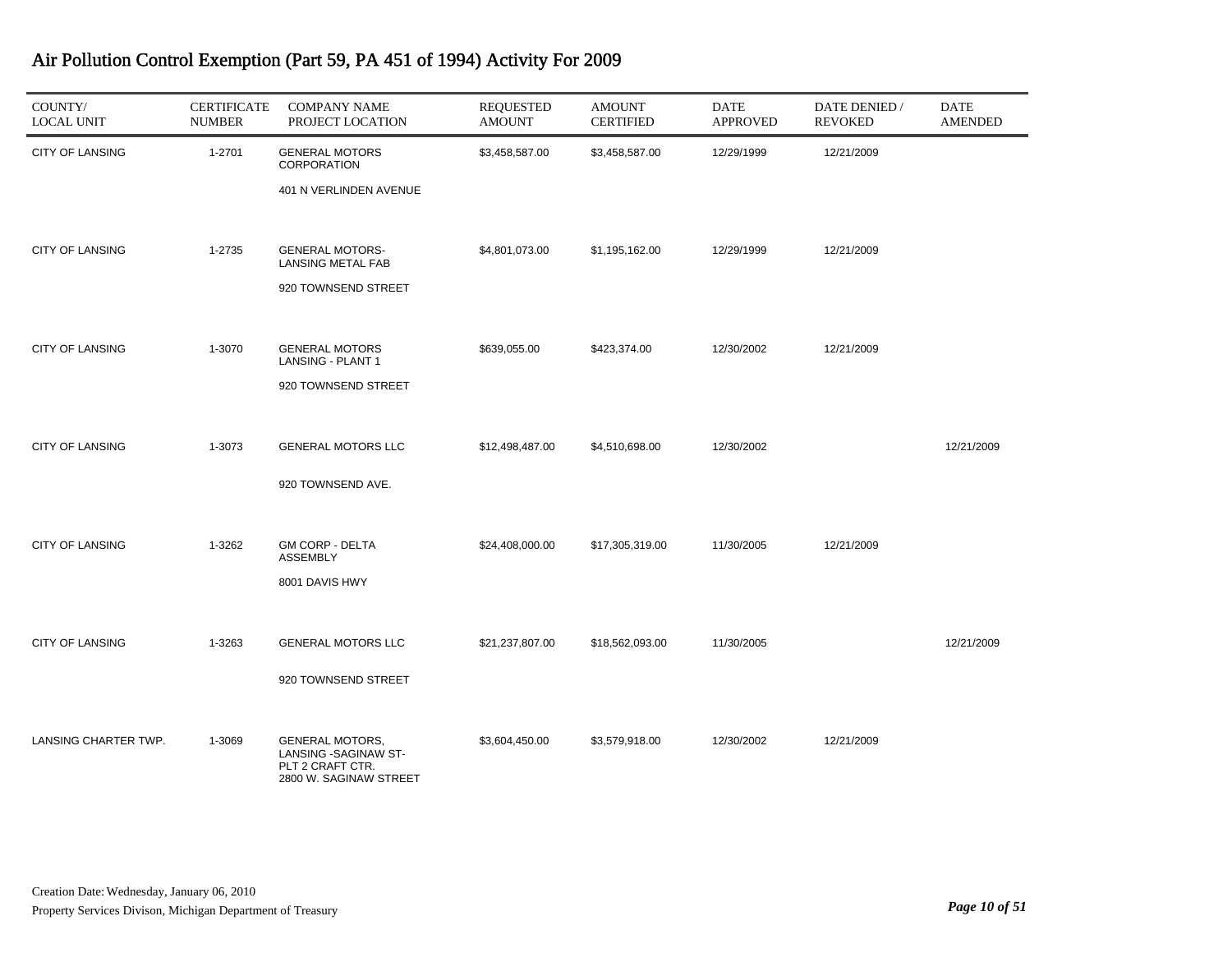| COUNTY/<br><b>LOCAL UNIT</b> | <b>CERTIFICATE</b><br><b>NUMBER</b> | <b>COMPANY NAME</b><br>PROJECT LOCATION                  | <b>REQUESTED</b><br><b>AMOUNT</b> | <b>AMOUNT</b><br><b>CERTIFIED</b> | <b>DATE</b><br><b>APPROVED</b> | DATE DENIED /<br><b>REVOKED</b> | <b>DATE</b><br><b>AMENDED</b> |
|------------------------------|-------------------------------------|----------------------------------------------------------|-----------------------------------|-----------------------------------|--------------------------------|---------------------------------|-------------------------------|
| LANSING CHARTER TWP.         | 1-3261                              | <b>GM CORP - LANSING</b><br>CRAFT CTR.                   | \$5,326,162.00                    | \$5,326,162.00                    | 11/30/2005                     | 12/21/2009                      |                               |
|                              |                                     | 2801 W. SAGINAW STREET                                   |                                   |                                   |                                |                                 |                               |
|                              |                                     |                                                          |                                   |                                   |                                |                                 |                               |
| <b>JACKSON</b>               |                                     |                                                          |                                   |                                   |                                |                                 |                               |
| TWP OF BLACKMAN              | 1-3574                              | MCGILL ROAD LANDFILL                                     | \$103,712.00                      | \$103,712.00                      | 8/25/2009                      |                                 |                               |
|                              |                                     | 3895 MCGILL RD.                                          |                                   |                                   |                                |                                 |                               |
|                              |                                     |                                                          |                                   |                                   |                                |                                 |                               |
| <b>KENT</b>                  |                                     |                                                          |                                   |                                   |                                |                                 |                               |
| <b>CITY OF GRAND RAPIDS</b>  | 1-3537                              | <b>MICHIGAN PAVING &amp;</b><br><b>MATERIALS COMPANY</b> | \$618,090.00                      | \$607,121.00                      | 8/25/2009                      |                                 |                               |
|                              |                                     | 1100 MARKET ST. S. W.                                    |                                   |                                   |                                |                                 |                               |
|                              |                                     |                                                          |                                   |                                   |                                |                                 |                               |
| <b>CITY OF WALKER</b>        | 1-3536                              | <b>MICHIGAN PAVING &amp;</b><br>MATERIALS, WOODLAND      | \$760,750.00                      | \$760,750.00                      | 8/25/2009                      |                                 |                               |
|                              |                                     | PAVING FACILITY<br>3566 MILLCREEK                        |                                   |                                   |                                |                                 |                               |
|                              |                                     |                                                          |                                   |                                   |                                |                                 |                               |
| <b>CITY OF WYOMING</b>       | 1-2757                              | <b>GENERAL MOTORS LLC</b>                                | \$2,844,995.00                    | \$201,722.00                      | 12/29/1999                     |                                 | 12/21/2009                    |
|                              |                                     | 300 36TH STREET, SW                                      |                                   |                                   |                                |                                 |                               |
|                              |                                     |                                                          |                                   |                                   |                                |                                 |                               |
| <b>CITY OF WYOMING</b>       | 1-2951                              | <b>GENERAL MOTORS LLC</b>                                | \$1,005,582.00                    | \$1,005,582.00                    | 12/28/2001                     |                                 | 12/21/2009                    |
|                              |                                     | 2100 BURLINGAME                                          |                                   |                                   |                                |                                 |                               |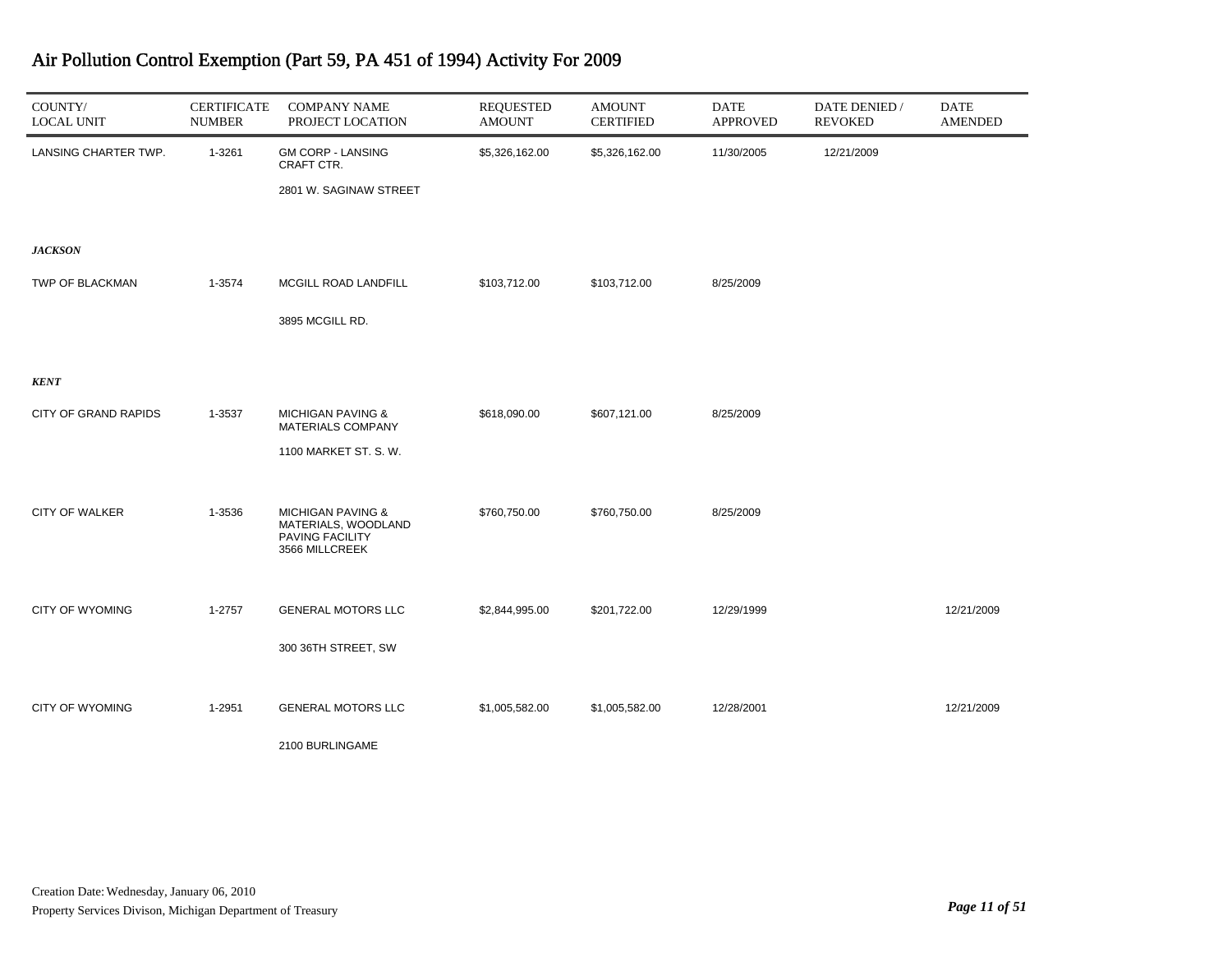| COUNTY/<br><b>LOCAL UNIT</b> | <b>CERTIFICATE</b><br><b>NUMBER</b> | <b>COMPANY NAME</b><br>PROJECT LOCATION     | <b>REQUESTED</b><br><b>AMOUNT</b> | <b>AMOUNT</b><br><b>CERTIFIED</b> | DATE<br><b>APPROVED</b> | DATE DENIED /<br><b>REVOKED</b> | DATE<br><b>AMENDED</b> |
|------------------------------|-------------------------------------|---------------------------------------------|-----------------------------------|-----------------------------------|-------------------------|---------------------------------|------------------------|
| CITY OF WYOMING              | 1-3212                              | MOTORS LIQUIDATION<br><b>COMPANY</b>        | \$1,771,797.00                    | \$823,459.00                      | 11/30/2004              |                                 | 12/21/2009             |
|                              |                                     | 300 36TH STREET SW                          |                                   |                                   |                         |                                 |                        |
|                              |                                     |                                             |                                   |                                   |                         |                                 |                        |
| <b>VILLAGE OF SPARTA</b>     | 1-3530                              | PACKAGING PERSONIFIED                       | \$175,480.00                      | \$172,605.00                      | 8/25/2009               |                                 |                        |
|                              |                                     | 122 SOUTH ASPEN                             |                                   |                                   |                         |                                 |                        |
|                              |                                     |                                             |                                   |                                   |                         |                                 |                        |
| <b>LEELANAU</b>              |                                     |                                             |                                   |                                   |                         |                                 |                        |
| TWP OF KASSON                | 1-3555                              | <b>GLEN'S SANITARY</b><br>LANDFILL          | \$728,115.00                      | \$728,115.00                      | 10/13/2009              |                                 |                        |
|                              |                                     | 518 E. TRAVERSE CITY<br>HWY.                |                                   |                                   |                         |                                 |                        |
|                              |                                     |                                             |                                   |                                   |                         |                                 |                        |
| <b>LENAWEE</b>               |                                     |                                             |                                   |                                   |                         |                                 |                        |
| TWP OF PALMYRA               | 1-3549                              | ADRIAN LANDFILL, INC.                       | \$224,054.00                      | \$224,054.00                      | 8/25/2009               |                                 |                        |
|                              |                                     | 1970 N. OGDEN HWY.                          |                                   |                                   |                         |                                 |                        |
|                              |                                     |                                             |                                   |                                   |                         |                                 |                        |
| <b>LIVINGSTON</b>            |                                     |                                             |                                   |                                   |                         |                                 |                        |
| VILLAGE OF FOWLERVILLE       | 1-3532                              | ASAHI KASEI PLASTICS<br>NORTH AMERICA, INC. | \$308,666.00                      | \$308,666.00                      | 8/25/2009               |                                 |                        |
|                              |                                     | 900 E. VAN RIPER ROAD                       |                                   |                                   |                         |                                 |                        |
|                              |                                     |                                             |                                   |                                   |                         |                                 |                        |
| <b>MACOMB</b>                |                                     |                                             |                                   |                                   |                         |                                 |                        |
| CITY OF STERLING HEIGHTS     | 1-1347                              | CHRYSLER GROUP LLC                          | \$1,310,879.00                    | \$1,402,970.00                    | 4/6/1988                |                                 | 9/16/2009              |
|                              |                                     | 38111 VANDYKE                               |                                   |                                   |                         |                                 |                        |
|                              |                                     |                                             |                                   |                                   |                         |                                 |                        |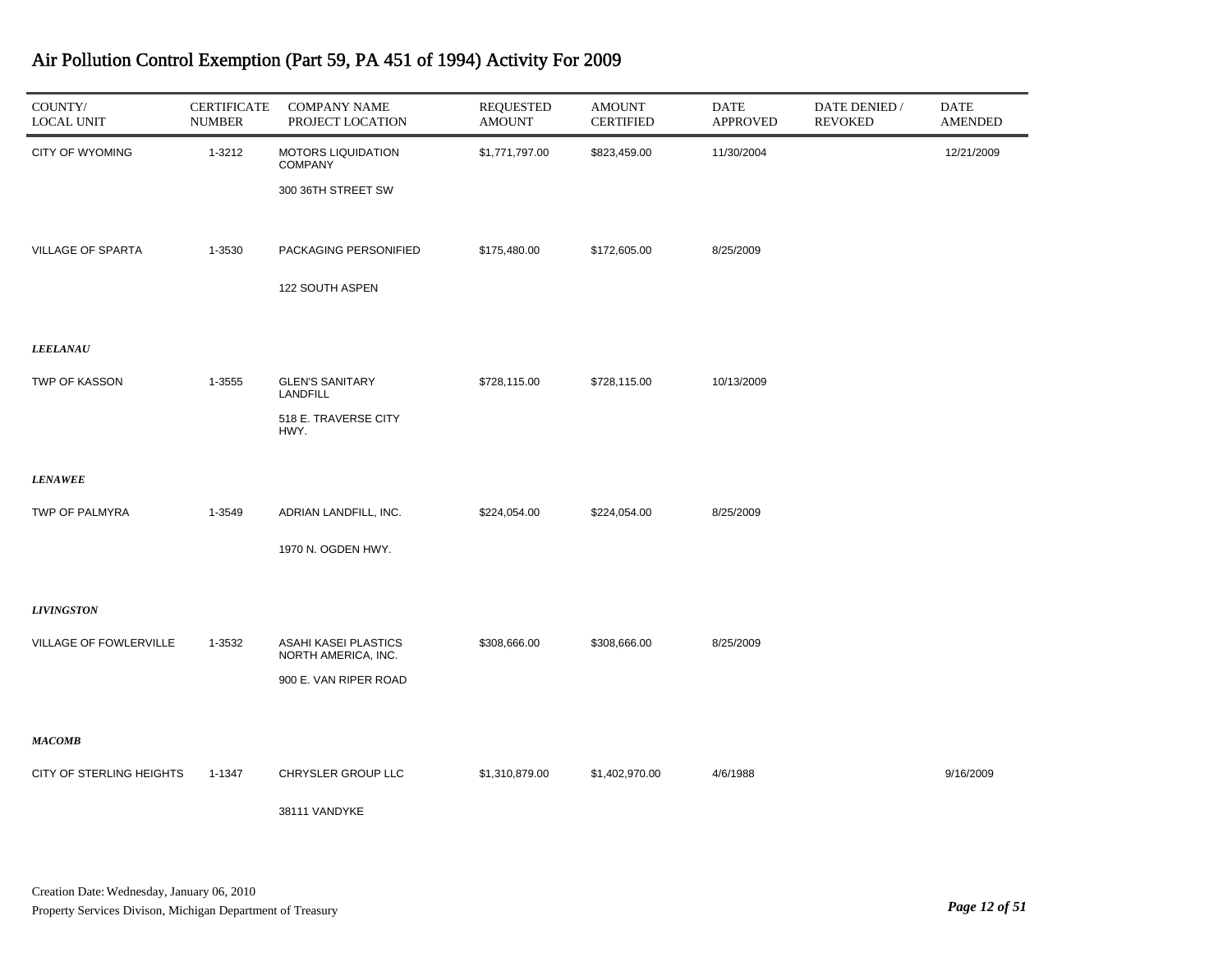| COUNTY/<br><b>LOCAL UNIT</b>    | <b>CERTIFICATE</b><br><b>NUMBER</b> | <b>COMPANY NAME</b><br>PROJECT LOCATION | <b>REQUESTED</b><br><b>AMOUNT</b> | <b>AMOUNT</b><br><b>CERTIFIED</b> | DATE<br><b>APPROVED</b> | DATE DENIED /<br><b>REVOKED</b> | DATE<br><b>AMENDED</b> |
|---------------------------------|-------------------------------------|-----------------------------------------|-----------------------------------|-----------------------------------|-------------------------|---------------------------------|------------------------|
| CITY OF STERLING HEIGHTS        | 1-1348                              | CHRYSLER GROUP LLC                      | \$2,300,000.00                    | \$2,300,000.00                    | 12/29/1982              |                                 | 10/13/2009             |
|                                 |                                     | 38111 VANDYKE                           |                                   |                                   |                         |                                 |                        |
| CITY OF STERLING HEIGHTS        | 1-1817                              | CHRYSLER GROUP LLC                      | \$49,835,630.00                   | \$24,149,411.00                   | 5/22/2000               |                                 | 9/16/2009              |
|                                 |                                     | 38111 VAN DYKE                          |                                   |                                   |                         |                                 |                        |
| <b>CITY OF STERLING HEIGHTS</b> | 1-2310                              | CHRYSLER GROUP LLC                      | \$78,194,508.00                   | \$24,264,714.00                   | 12/30/1998              |                                 | 9/16/2009              |
|                                 |                                     | 38111 VAN DYKE                          |                                   |                                   |                         |                                 |                        |
| <b>CITY OF STERLING HEIGHTS</b> | 1-2571                              | CHRYSLER GROUP LLC                      | \$1,125,519.00                    | \$1,125,519.00                    | 12/30/1998              |                                 | 9/16/2009              |
|                                 |                                     | 38111 VAN DYKE                          |                                   |                                   |                         |                                 |                        |
| CITY OF STERLING HEIGHTS        | 1-2574                              | CHRYSLER GROUP LLC                      | \$2,466,917.00                    | \$21,525.00                       | 12/30/1998              |                                 | 9/16/2009              |
|                                 |                                     | 35777 VAN DYKE                          |                                   |                                   |                         |                                 |                        |
| CITY OF STERLING HEIGHTS        | 1-2703                              | CHRYSLER GROUP LLC                      | \$985,000.00                      | \$246,250.00                      | 12/31/1998              |                                 | 9/16/2009              |
|                                 |                                     | 38111 VAN DYKE                          |                                   |                                   |                         |                                 |                        |
| <b>CITY OF STERLING HEIGHTS</b> | 1-3282                              | CHRYSLER GROUP LLC                      | \$3,259,571.00                    | \$3,259,571.00                    | 10/3/2005               |                                 | 9/16/2009              |
|                                 |                                     | 38111 VAN DYKE                          |                                   |                                   |                         |                                 |                        |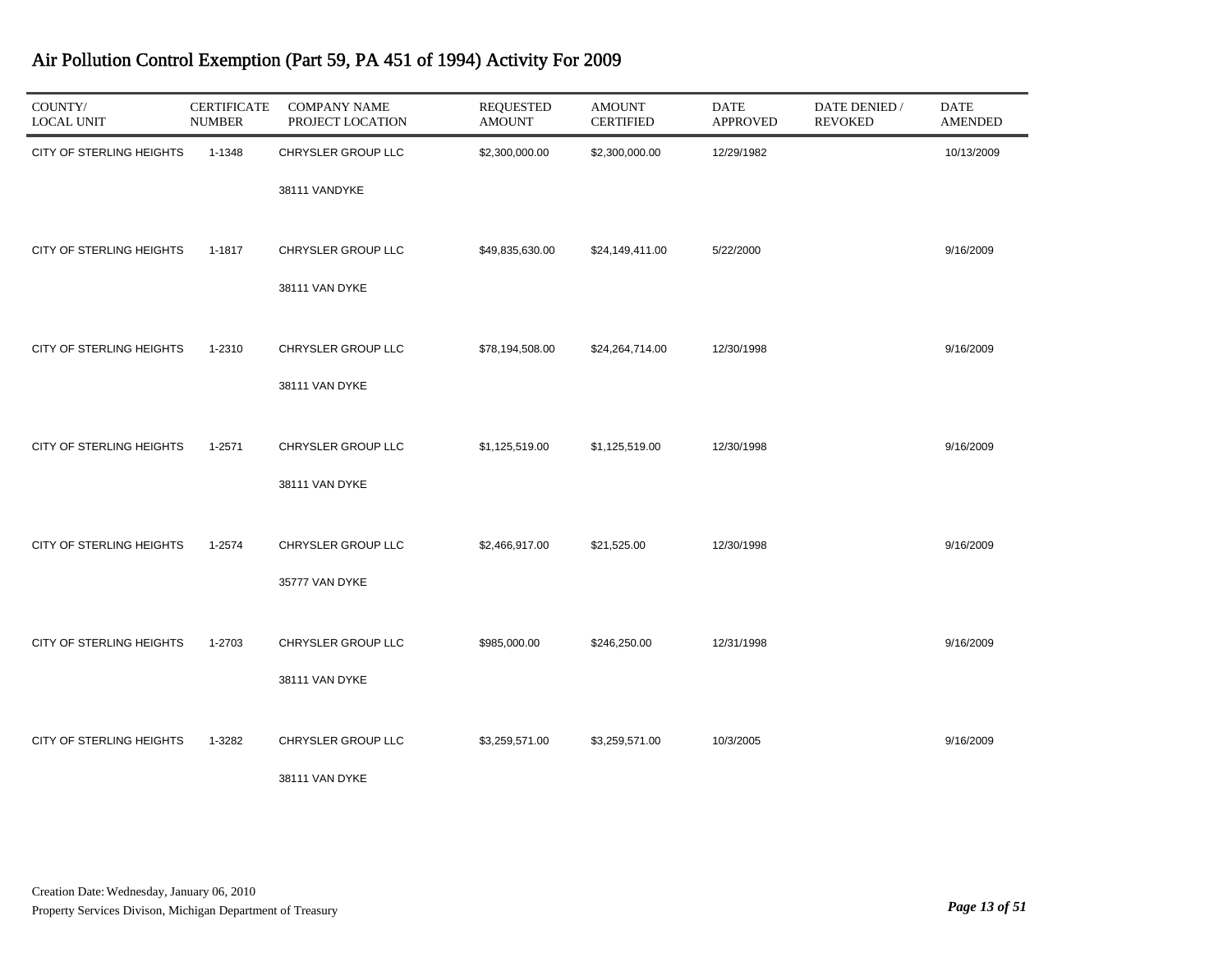| COUNTY/<br><b>LOCAL UNIT</b> | <b>CERTIFICATE</b><br><b>NUMBER</b> | <b>COMPANY NAME</b><br>PROJECT LOCATION                             | <b>REQUESTED</b><br><b>AMOUNT</b> | <b>AMOUNT</b><br><b>CERTIFIED</b> | DATE<br><b>APPROVED</b> | DATE DENIED /<br><b>REVOKED</b> | DATE<br><b>AMENDED</b> |
|------------------------------|-------------------------------------|---------------------------------------------------------------------|-----------------------------------|-----------------------------------|-------------------------|---------------------------------|------------------------|
| CITY OF STERLING HEIGHTS     | 1-3565                              | FORD MOTOR COMPANY<br>STERLING AXLE PLANT<br>39000 MOUND RD.        | \$2,587,655.00                    | \$2,587,655.00                    | 10/13/2009              |                                 |                        |
| <b>CITY OF WARREN</b>        | 1-0024                              | GMC CHEVROLET ENGR.<br>DIV.                                         | \$1,900.00                        | \$1,900.00                        | 10/11/1966              | 12/21/2009                      |                        |
| <b>CITY OF WARREN</b>        | 1-0047                              | GMC CHEVROLET ENGR.<br>DIV.                                         | \$19,950.00                       | \$4,988.00                        | 12/15/1966              | 12/21/2009                      |                        |
| <b>CITY OF WARREN</b>        | 1-0048                              | <b>GMC FISHER BODY</b><br><b>DIVISION</b><br>30007 VAN DYKE AVENUE  | \$221,853.00                      | \$105,864.00                      | 12/15/1966              | 12/21/2009                      |                        |
| <b>CITY OF WARREN</b>        | 1-0064                              | <b>GMC FISHER BODY</b><br><b>DIVISION</b><br>30001 VAN DYKE AVENUE  | \$24,000.00                       | \$12,000.00                       | 12/29/1966              | 12/21/2009                      |                        |
| <b>CITY OF WARREN</b>        | 1-0269                              | <b>GMC RESEARCH</b><br><b>LABORATORIES</b><br>12 MILE & MOUND ROADS | \$4,600.00                        | \$2,835.00                        | 11/10/1969              | 12/21/2009                      |                        |
| <b>CITY OF WARREN</b>        | 1-1691                              | CHRYSLER GROUP LLC<br>21500 MOUND ROAD                              | \$3,726,474.00                    | \$451,073.00                      | 2/24/1987               |                                 | 9/16/2009              |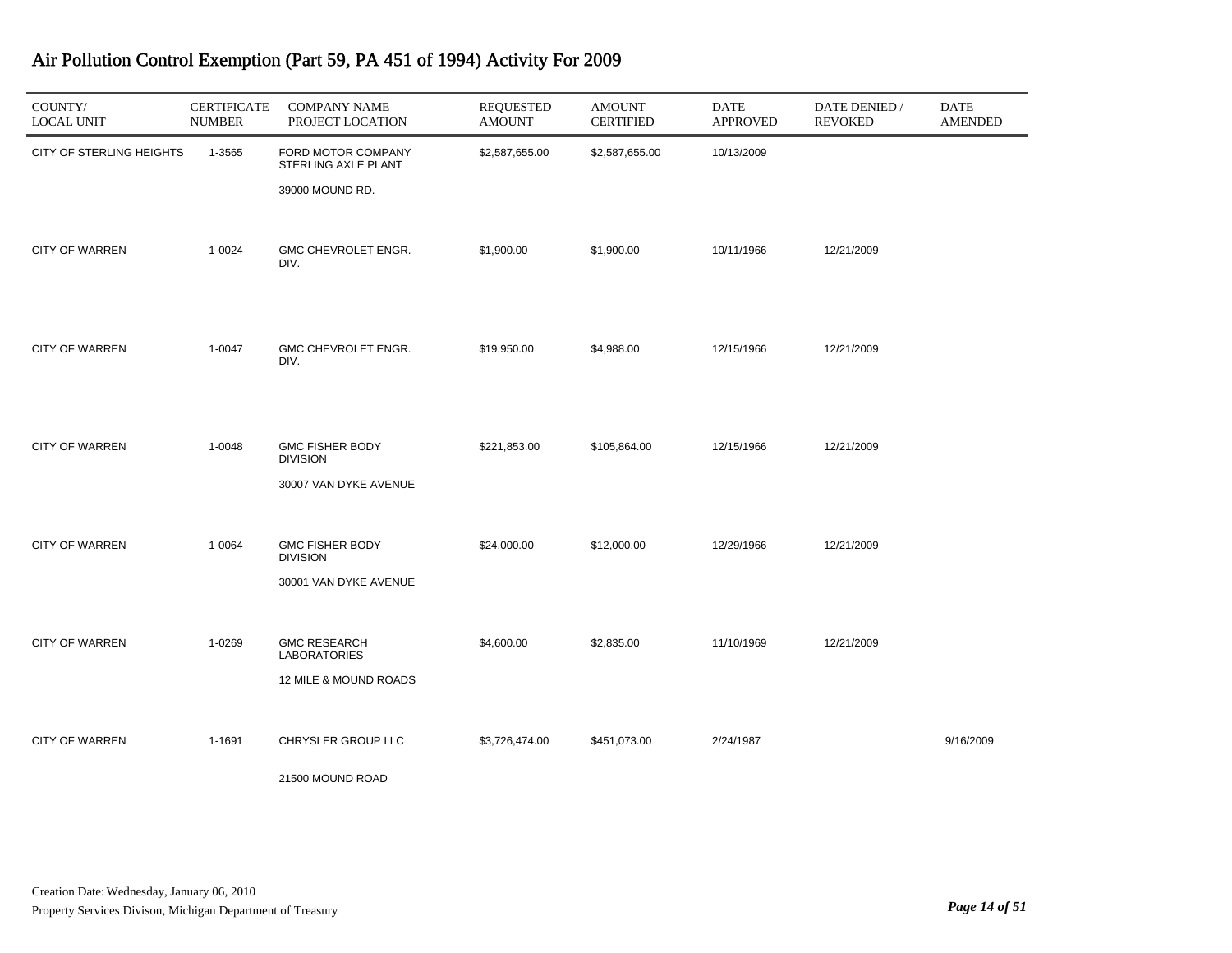| COUNTY/<br><b>LOCAL UNIT</b> | <b>CERTIFICATE</b><br><b>NUMBER</b> | <b>COMPANY NAME</b><br>PROJECT LOCATION | <b>REQUESTED</b><br><b>AMOUNT</b> | <b>AMOUNT</b><br><b>CERTIFIED</b> | <b>DATE</b><br><b>APPROVED</b> | DATE DENIED /<br><b>REVOKED</b> | <b>DATE</b><br><b>AMENDED</b> |
|------------------------------|-------------------------------------|-----------------------------------------|-----------------------------------|-----------------------------------|--------------------------------|---------------------------------|-------------------------------|
| <b>CITY OF WARREN</b>        | 1-1700                              | CHRYSLER GROUP LLC                      | \$58,334,296.00                   | \$36,018,733.00                   | 12/30/1986                     |                                 | 9/16/2009                     |
|                              |                                     | 21500 MOUND ROAD                        |                                   |                                   |                                |                                 |                               |
| <b>CITY OF WARREN</b>        | 1-2567                              | CHRYSLER GROUP LLC                      | \$2,000,000.00                    | \$1,800,000.00                    | 11/23/1999                     |                                 | 9/16/2009                     |
|                              |                                     | 21500 MOUND ROAD                        |                                   |                                   |                                |                                 |                               |
| <b>CITY OF WARREN</b>        | 1-2575                              | CHRYSLER GROUP LLC                      | \$61,189,951.00                   | \$12,519,885.00                   | 11/23/1999                     |                                 | 9/16/2009                     |
|                              |                                     | 21500 MOUND ROAD                        |                                   |                                   |                                |                                 |                               |
| <b>CITY OF WARREN</b>        | 1-2652                              | <b>GENERAL MOTORS</b><br>CORPORATION    | \$2,506,610.00                    | \$28,436.00                       | 12/30/1998                     | 12/21/2009                      |                               |
|                              |                                     | 23500 MOUND ROAD                        |                                   |                                   |                                |                                 |                               |
| <b>CITY OF WARREN</b>        | 1-2731                              | CHRYSLER GROUP LLC                      | \$1,950,000.00                    | \$487,500.00                      | 12/29/1999                     |                                 | 10/13/2009                    |
|                              |                                     | 6565 E. EIGHT MILE ROAD                 |                                   |                                   |                                |                                 |                               |
| <b>CITY OF WARREN</b>        | 1-3029                              | CHRYSLER GROUP LLC                      | \$32,161,499.00                   | \$27,711,229.00                   | 12/30/2002                     |                                 | 9/16/2009                     |
|                              |                                     | 21500 MOUND ROAD                        |                                   |                                   |                                |                                 |                               |
| <b>CITY OF WARREN</b>        | 1-3215                              | <b>GENERAL MOTORS LLC</b>               | \$3,318,877.00                    | \$2,808,222.00                    | 11/30/2004                     |                                 | 12/21/2009                    |
|                              |                                     | 23500 MOUND ROAD                        |                                   |                                   |                                |                                 |                               |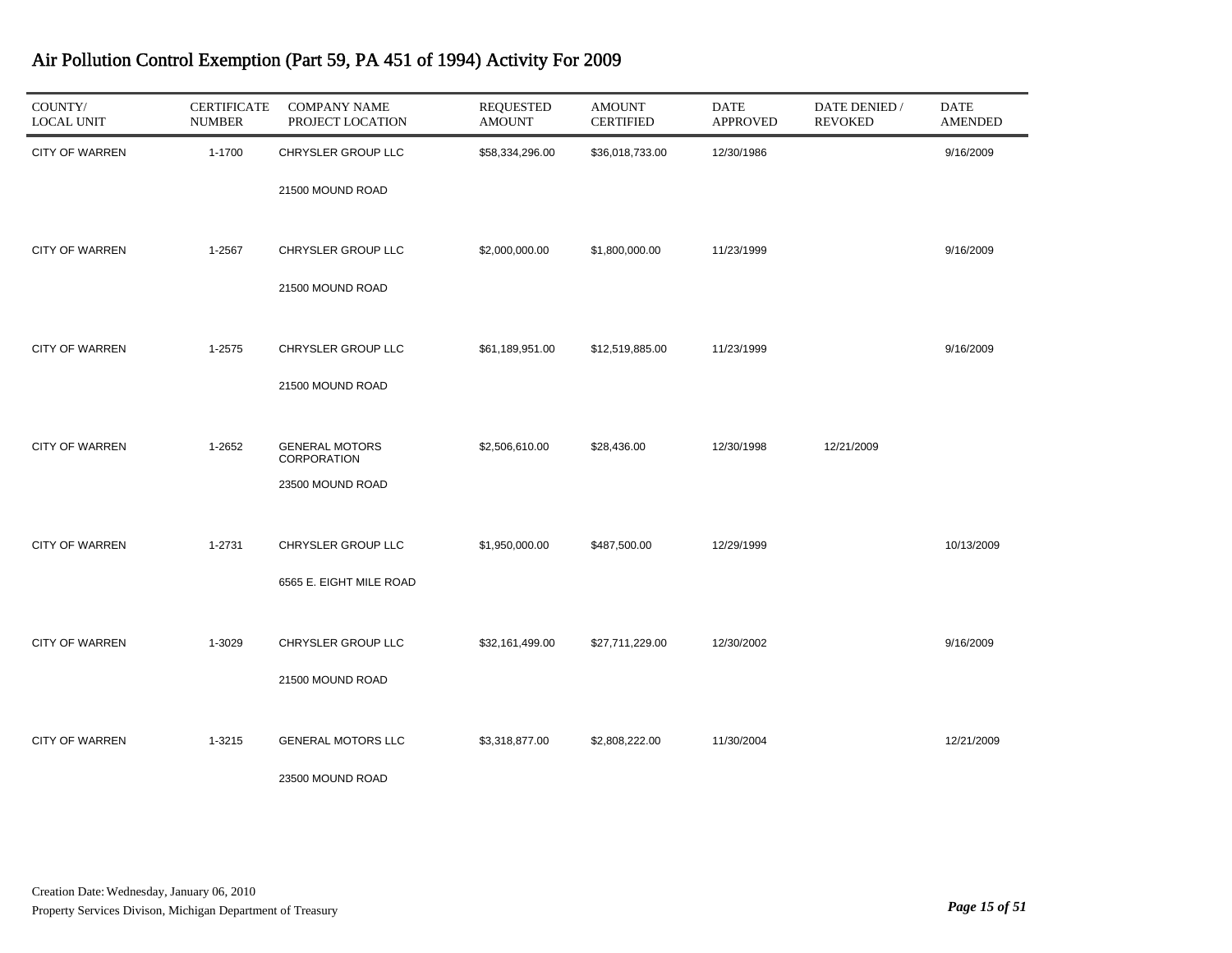| COUNTY/<br><b>LOCAL UNIT</b> | <b>CERTIFICATE</b><br><b>NUMBER</b> | <b>COMPANY NAME</b><br>PROJECT LOCATION  | <b>REQUESTED</b><br><b>AMOUNT</b> | <b>AMOUNT</b><br><b>CERTIFIED</b> | <b>DATE</b><br><b>APPROVED</b> | DATE DENIED /<br><b>REVOKED</b> | DATE<br><b>AMENDED</b> |
|------------------------------|-------------------------------------|------------------------------------------|-----------------------------------|-----------------------------------|--------------------------------|---------------------------------|------------------------|
| <b>CITY OF WARREN</b>        | 1-3264                              | <b>GENERAL MOTORS LLC</b>                | \$5,015,554.00                    | \$3,529,716.00                    | 11/30/2005                     |                                 | 12/21/2009             |
|                              |                                     | 23500 MOUND RD                           |                                   |                                   |                                |                                 |                        |
| <b>CITY OF WARREN</b>        | 1-3301                              | <b>GENERAL MOTORS</b>                    | \$636,205.00                      | \$636,205.00                      | 3/22/2006                      | 12/21/2009                      |                        |
|                              |                                     | <b>CORPORATION</b>                       |                                   |                                   |                                |                                 |                        |
|                              |                                     | 6250 CHICAGO ROAD                        |                                   |                                   |                                |                                 |                        |
| <b>CITY OF WARREN</b>        | 1-3406                              | <b>GENERAL MOTORS LLC</b>                | \$32,723.00                       | \$32,722.00                       | 12/20/2007                     |                                 | 12/21/2009             |
|                              |                                     | 23500 MOUND RD                           |                                   |                                   |                                |                                 |                        |
| <b>CITY OF WARREN</b>        | 1-3407                              | <b>GENERAL MOTORS LLC</b>                | \$451,283.00                      | \$451,284.00                      | 12/20/2007                     |                                 | 12/21/2009             |
|                              |                                     |                                          |                                   |                                   |                                |                                 |                        |
|                              |                                     | 23500 MOUND RD                           |                                   |                                   |                                |                                 |                        |
| <b>CITY OF WARREN</b>        | 1-3472                              | <b>GENERAL MOTORS LLC</b>                | \$2,368,638.00                    | \$2,367,060.00                    | 9/16/2008                      |                                 | 12/21/2009             |
|                              |                                     | 23500 MOUND RD                           |                                   |                                   |                                |                                 |                        |
|                              |                                     |                                          |                                   |                                   |                                |                                 |                        |
| VILLAGE OF ROMEO             | 1-3564                              | FORD MOTOR COMPANY<br>ROMEO ENGINE PLANT | \$955,112.00                      | \$955,112.00                      | 9/16/2009                      |                                 |                        |
|                              |                                     | 701 EAST 32 MILE RD.                     |                                   |                                   |                                |                                 |                        |
| <b>MANISTEE</b>              |                                     |                                          |                                   |                                   |                                |                                 |                        |
| TWP OF FILER                 | 1-3583                              | T.E.S. FILER CITY STATION                | \$121,378.00                      | \$121,378.00                      | 9/16/2009                      |                                 |                        |
|                              |                                     | <b>LP</b><br>700 MEE ST.                 |                                   |                                   |                                |                                 |                        |
|                              |                                     |                                          |                                   |                                   |                                |                                 |                        |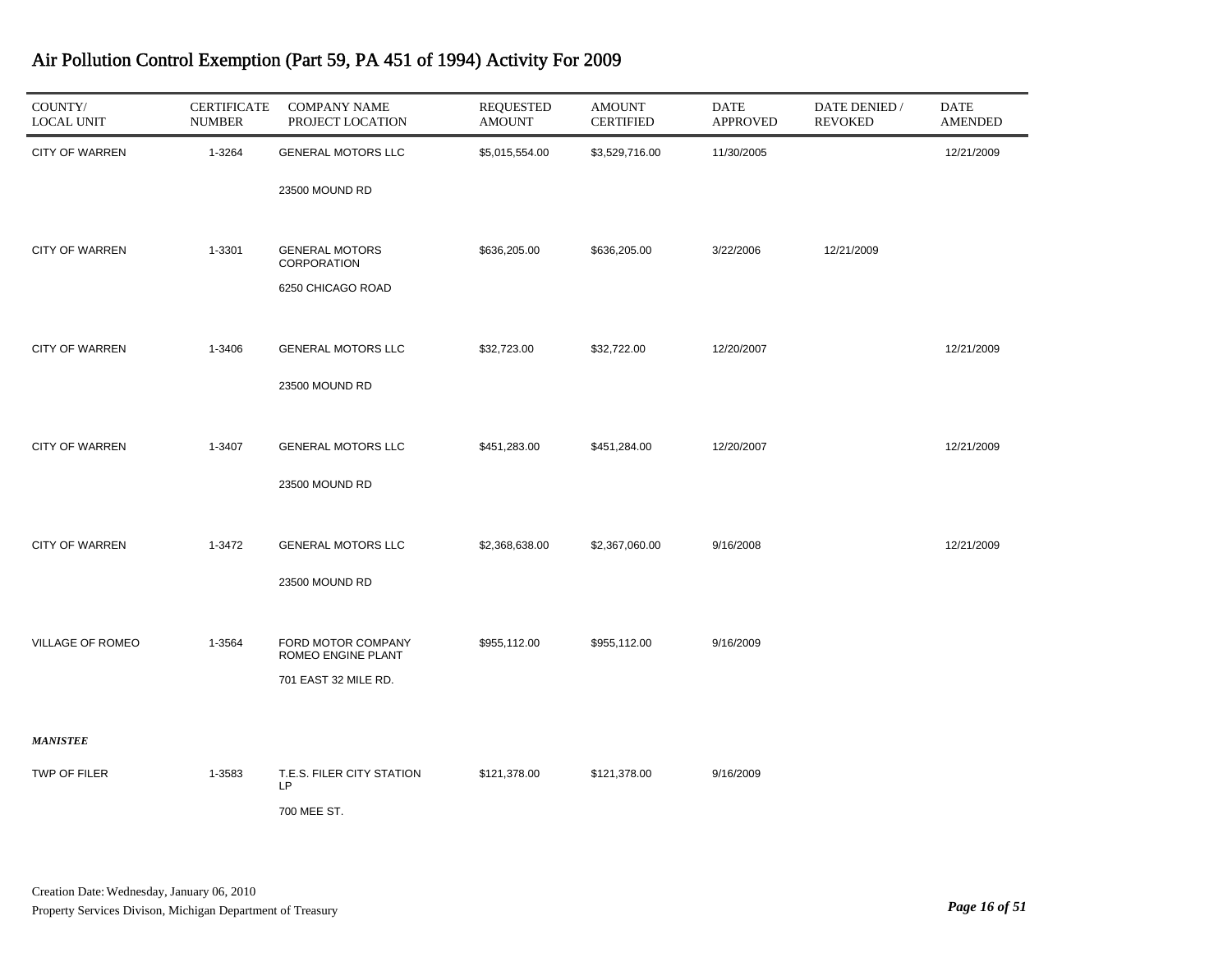| COUNTY/<br><b>LOCAL UNIT</b> | <b>CERTIFICATE</b><br><b>NUMBER</b> | <b>COMPANY NAME</b><br>PROJECT LOCATION                             | <b>REQUESTED</b><br><b>AMOUNT</b> | <b>AMOUNT</b><br><b>CERTIFIED</b> | <b>DATE</b><br><b>APPROVED</b> | DATE DENIED /<br><b>REVOKED</b> | <b>DATE</b><br><b>AMENDED</b> |
|------------------------------|-------------------------------------|---------------------------------------------------------------------|-----------------------------------|-----------------------------------|--------------------------------|---------------------------------|-------------------------------|
| TWP OF STRONACH              | <b>NA</b>                           | HARLAND'S SANITARY<br>LANDFILL, INC.<br>3890 CAMP RD.               | \$251,878.00                      | \$0.00                            |                                | 10/13/2009                      |                               |
| <b>MIDLAND</b>               |                                     |                                                                     |                                   |                                   |                                |                                 |                               |
| <b>CITY OF MIDLAND</b>       | 1-3582                              | THE DOW CHEMICAL<br><b>COMPANY</b>                                  | \$944,583.00                      | \$944,583.00                      | 10/13/2009                     |                                 |                               |
|                              |                                     | 770 & 1360 MICHIGAN<br><b>OPERATIONS</b>                            |                                   |                                   |                                |                                 |                               |
| <b>MONROE</b>                |                                     |                                                                     |                                   |                                   |                                |                                 |                               |
| CITY OF LUNA PIER            | 1-2838                              | <b>CONSUMERS ENERGY</b><br><b>COMPANY</b>                           | \$74,000.00                       | \$74,000.00                       | 12/28/2000                     | 8/25/2009                       |                               |
|                              |                                     | 4525 E. ERIE RD.                                                    |                                   |                                   |                                |                                 |                               |
| CITY OF LUNA PIER            | 1-3210                              | <b>CONSUMERS ENERGY</b><br>CO., JR WHITING PLT.<br>4525 E. ERIE RD. | \$468,000.00                      | \$468,000.00                      | 9/14/2004                      | 8/25/2009                       |                               |
|                              |                                     |                                                                     |                                   |                                   |                                |                                 |                               |
| CITY OF LUNA PIER            | 1-3569                              | <b>CONSUMERS ENERGY -</b><br><b>J.R. WHITING PLANT</b>              | \$10,841,507.00                   | \$10,741,507.00                   | 10/13/2009                     |                                 |                               |
|                              |                                     | 4525 E. ERIE RD.                                                    |                                   |                                   |                                |                                 |                               |
| TWP OF ERIE                  | 1-3510                              | <b>GAS RECOVERY SYSTEMS</b><br><b>LLC</b><br>6233 HAGMAN RD         | \$1,500,921.00                    | \$214,887.00                      | 9/16/2009                      |                                 |                               |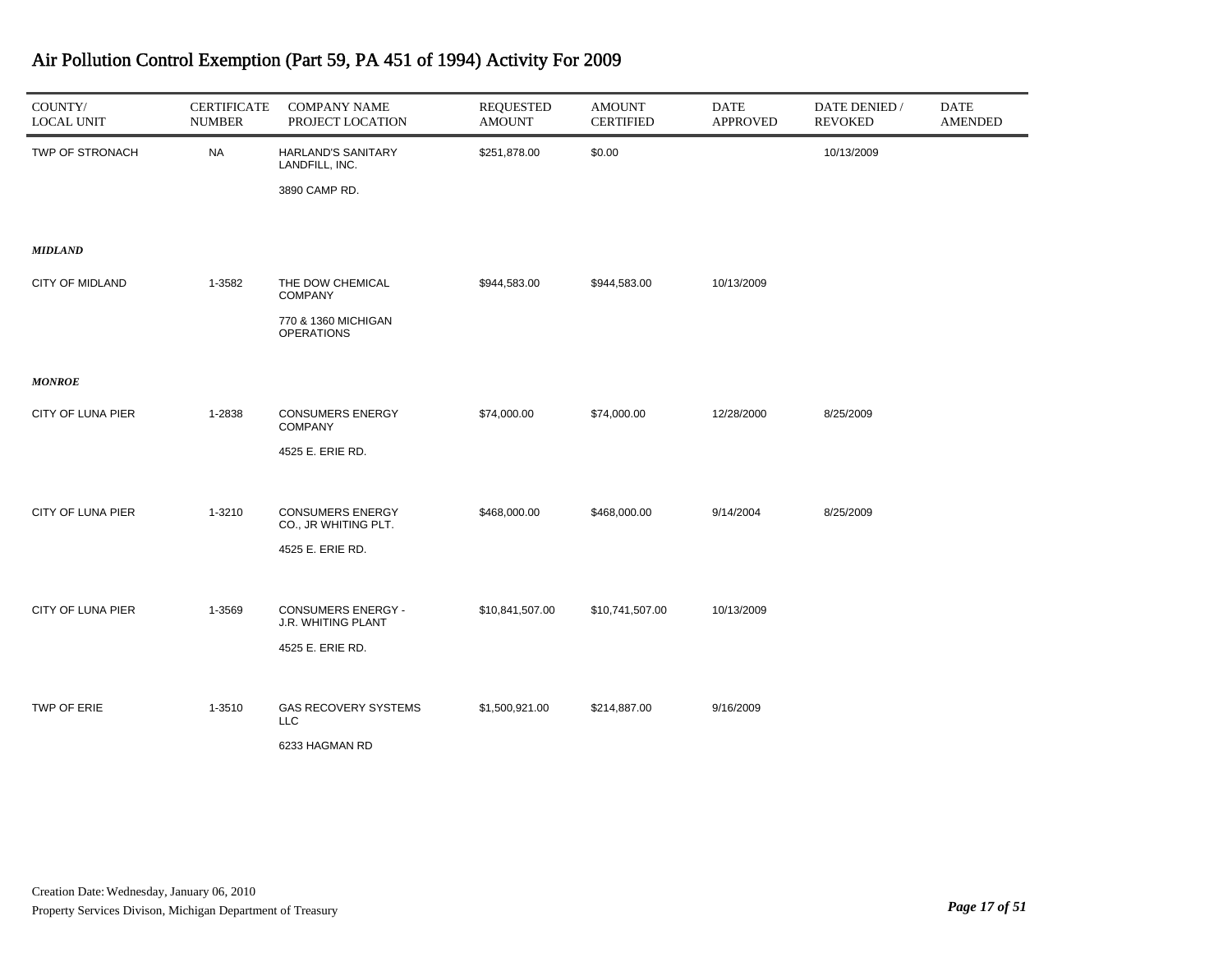| COUNTY/<br><b>LOCAL UNIT</b> | <b>CERTIFICATE</b><br><b>NUMBER</b> | <b>COMPANY NAME</b><br>PROJECT LOCATION             | <b>REQUESTED</b><br><b>AMOUNT</b> | <b>AMOUNT</b><br><b>CERTIFIED</b> | <b>DATE</b><br><b>APPROVED</b> | DATE DENIED /<br><b>REVOKED</b> | DATE<br><b>AMENDED</b> |
|------------------------------|-------------------------------------|-----------------------------------------------------|-----------------------------------|-----------------------------------|--------------------------------|---------------------------------|------------------------|
| TWP OF ERIE                  | 1-3561                              | ALLIED WASTE SYSTEMS<br>OF MICHIGAN, LLC            | \$588,125.00                      | \$588,125.00                      | 9/16/2009                      |                                 |                        |
|                              |                                     | 6233 HAGMAN RD.                                     |                                   |                                   |                                |                                 |                        |
| TWP OF FRENCHTOWN            | 1-3546                              | <b>DETROIT EDISON</b>                               | \$55,253,000.00                   | \$13,813,250.00                   | 12/21/2009                     |                                 |                        |
|                              |                                     | <b>COMPANY</b>                                      |                                   |                                   |                                |                                 |                        |
|                              |                                     | 6400 N. DIXIE HWY.                                  |                                   |                                   |                                |                                 |                        |
| <b>MONTCALM</b>              |                                     |                                                     |                                   |                                   |                                |                                 |                        |
| TWP OF PIERSON               | 1-3548                              | <b>CENTRAL SANITARY</b><br>LANDFILL, INC.           | \$140,658.00                      | \$140,658.00                      | 12/21/2009                     |                                 |                        |
|                              |                                     | 21545 W. CANNONSVILLE<br>RD.                        |                                   |                                   |                                |                                 |                        |
| <b>MUSKEGON</b>              |                                     |                                                     |                                   |                                   |                                |                                 |                        |
| CITY OF MUSKEGON             | 1-3568                              | <b>CONSUMERS ENERGY -</b><br><b>B.C. COBB PLANT</b> | \$4,014,651.00                    | \$3,960,651.00                    | 12/21/2009                     |                                 |                        |
|                              |                                     | 151 N. CAUSEWAY                                     |                                   |                                   |                                |                                 |                        |
| <b>OAKLAND</b>               |                                     |                                                     |                                   |                                   |                                |                                 |                        |
| CITY OF AUBURN HILLS         | 1-2104                              | CHRYSLER GROUP LLC                                  | \$13,669,692.00                   | \$4,743,217.00                    | 5/11/1998                      |                                 | 9/16/2009              |
|                              |                                     | 800 CHRYSLER DRIVE<br><b>EAST</b>                   |                                   |                                   |                                |                                 |                        |
| CITY OF AUBURN HILLS         | 1-2228                              | CHRYSLER GROUP LLC                                  | \$1,083,375.00                    | \$490,637.00                      | 12/29/1993                     |                                 | 9/16/2009              |
|                              |                                     | 800 CHRYSLER DRIVE<br><b>EAST</b>                   |                                   |                                   |                                |                                 |                        |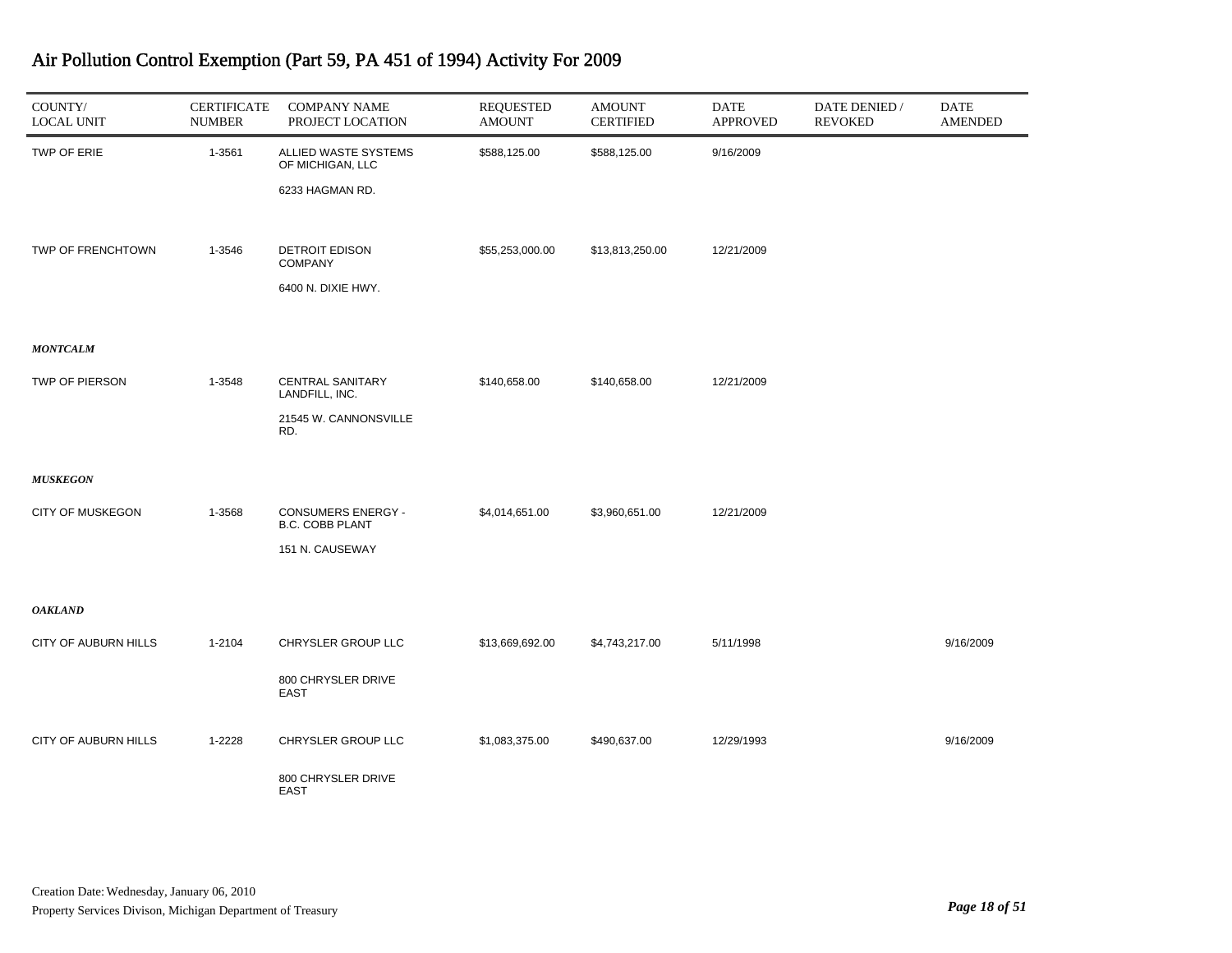| COUNTY/<br><b>LOCAL UNIT</b> | <b>CERTIFICATE</b><br><b>NUMBER</b> | <b>COMPANY NAME</b><br>PROJECT LOCATION | <b>REQUESTED</b><br><b>AMOUNT</b> | <b>AMOUNT</b><br><b>CERTIFIED</b> | <b>DATE</b><br><b>APPROVED</b> | DATE DENIED /<br><b>REVOKED</b> | DATE<br><b>AMENDED</b> |
|------------------------------|-------------------------------------|-----------------------------------------|-----------------------------------|-----------------------------------|--------------------------------|---------------------------------|------------------------|
| CITY OF AUBURN HILLS         | 1-2306                              | CHRYSLER GROUP LLC                      | \$900,712.00                      | \$626,942.00                      | 12/29/1994                     |                                 | 9/16/2009              |
|                              |                                     | 800 CHRYSLER DRIVE                      |                                   |                                   |                                |                                 |                        |
| CITY OF AUBURN HILLS         | 1-2526                              | CHRYSLER GROUP LLC                      | \$2,075,795.00                    | \$953,308.00                      | 12/30/1997                     |                                 | 9/16/2009              |
|                              |                                     | 800 CHRYSLER DRIVE                      |                                   |                                   |                                |                                 |                        |
| CITY OF AUBURN HILLS         | 1-2590                              | CHRYSLER GROUP LLC                      | \$2,239,568.00                    | \$1,799,066.00                    | 12/30/1998                     |                                 | 9/16/2009              |
|                              |                                     | 800 CHRYSLER DRIVE                      |                                   |                                   |                                |                                 |                        |
| CITY OF AUBURN HILLS         | 1-2722                              | CHRYSLER GROUP LLC                      | \$147,318.10                      | \$21,506.00                       | 12/29/1999                     |                                 | 9/16/2009              |
|                              |                                     | 2367 WALTON BLVD.                       |                                   |                                   |                                |                                 |                        |
| CITY OF AUBURN HILLS         | 1-2732                              | CHRYSLER GROUP LLC                      | \$908,469.00                      | \$1,392.00                        | 12/29/1999                     |                                 | 9/16/2009              |
|                              |                                     | 1000 CHRYSLER DRIVE                     |                                   |                                   |                                |                                 |                        |
| CITY OF AUBURN HILLS         | 1-3553                              | OAKLAND HEIGHTS                         | \$358,206.00                      | \$358,206.00                      | 8/25/2009                      |                                 |                        |
|                              |                                     | DEVELOPMENT, INC.<br>2350 BROWN RD.     |                                   |                                   |                                |                                 |                        |
| CITY OF PONTIAC              | 1-0087                              | <b>GMC FISHER BODY</b>                  | \$765,450.00                      | \$434,275.00                      | 12/29/1966                     | 12/21/2009                      |                        |
|                              |                                     | 900 BALDWIN AVENUE                      |                                   |                                   |                                |                                 |                        |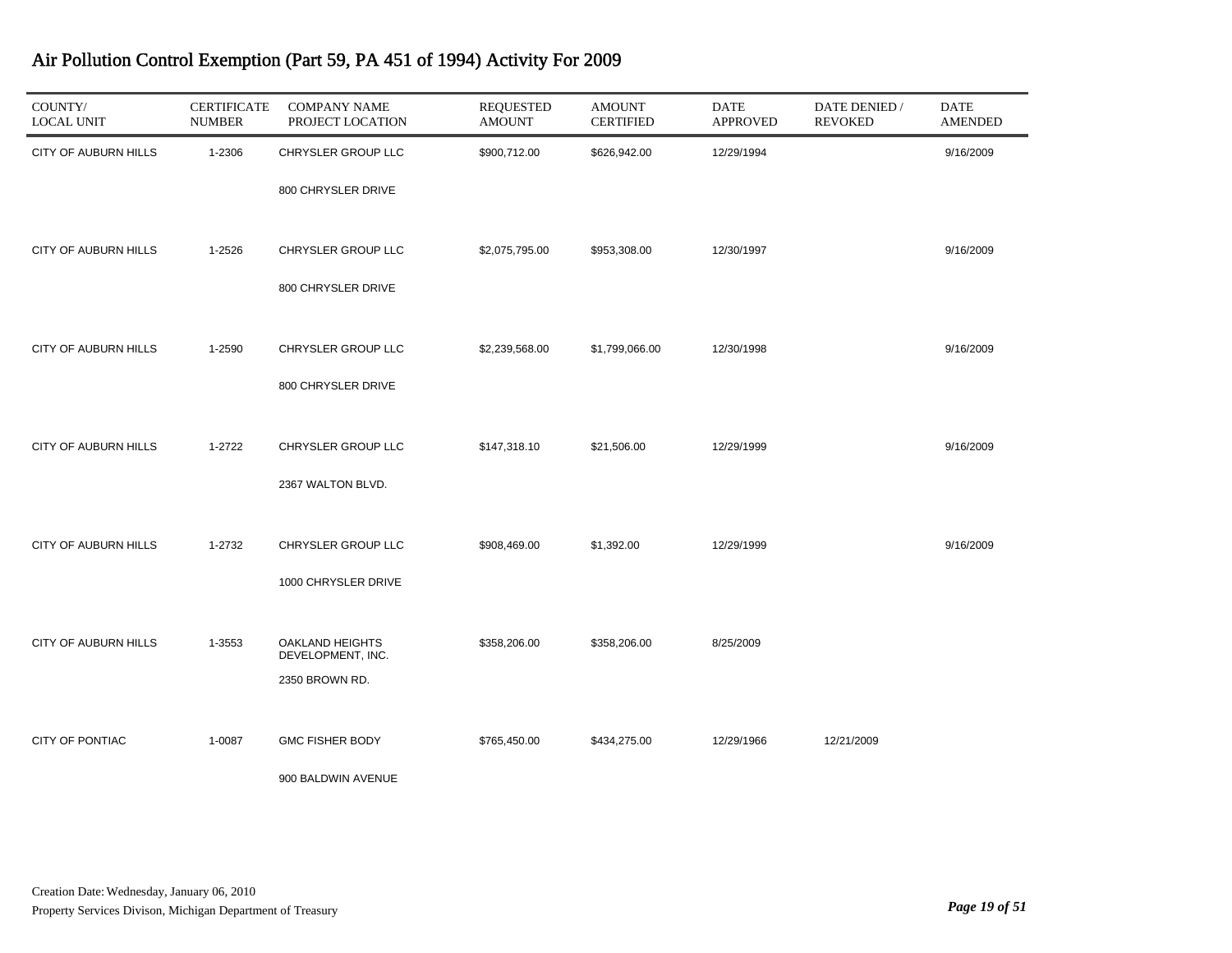| COUNTY/<br><b>LOCAL UNIT</b> | <b>CERTIFICATE</b><br><b>NUMBER</b> | <b>COMPANY NAME</b><br>PROJECT LOCATION                                            | <b>REQUESTED</b><br><b>AMOUNT</b> | <b>AMOUNT</b><br><b>CERTIFIED</b> | <b>DATE</b><br><b>APPROVED</b> | DATE DENIED /<br><b>REVOKED</b> | <b>DATE</b><br><b>AMENDED</b> |
|------------------------------|-------------------------------------|------------------------------------------------------------------------------------|-----------------------------------|-----------------------------------|--------------------------------|---------------------------------|-------------------------------|
| CITY OF PONTIAC              | 1-0088                              | GMC PONTIAC MOTOR DIV.                                                             | \$5,716,466.00                    | \$2,450,321.00                    | 12/29/1966                     | 12/21/2009                      |                               |
| CITY OF PONTIAC              | 1-0143                              | <b>GMC CENTRAL FOUNDRY</b><br>DIV.<br>KENNETT & GLENWOOD<br><b>AVENUE</b>          | \$596,200.00                      | \$432,950.00                      | 12/26/1967                     | 12/21/2009                      |                               |
| CITY OF PONTIAC              | 1-0233                              | <b>GMC CENTRAL FOUNDRY</b><br>DIV.<br><b>GLENWOOD &amp; MONTCALM</b><br><b>STS</b> | \$38,149.00                       | \$38,149.00                       | 11/22/1968                     | 12/21/2009                      |                               |
| CITY OF PONTIAC              | 1-0234                              | GMC TRUCK & COACH DIV.<br>660 SOUTH BOULEVARD<br>EAST                              | \$1,906,288.00                    | \$366,050.00                      | 12/27/1968                     | 12/21/2009                      |                               |
| CITY OF PONTIAC              | 1-0289                              | <b>GMC CENTRAL FOUNDRY</b><br>DIV.<br>KENNETT & GLENWOOD                           | \$111,773.00                      | \$101,351.00                      | 12/30/1969                     | 12/21/2009                      |                               |
| CITY OF PONTIAC              | 1-0307                              | <b>GMC CENTRAL FOUNDRY</b><br>DIV.<br><b>GLENWOOD AT</b><br><b>MONTCALM STS</b>    | \$77,462.00                       | \$73,212.00                       | 12/18/1970                     | 12/21/2009                      |                               |
| CITY OF PONTIAC              | 1-0308                              | <b>GMC PONTIAC MOTOR DIV</b><br>KENNETT & GLENWOOD<br>AVE                          | \$15,958.00                       | \$9,478.00                        | 12/23/1970                     | 12/21/2009                      |                               |

J.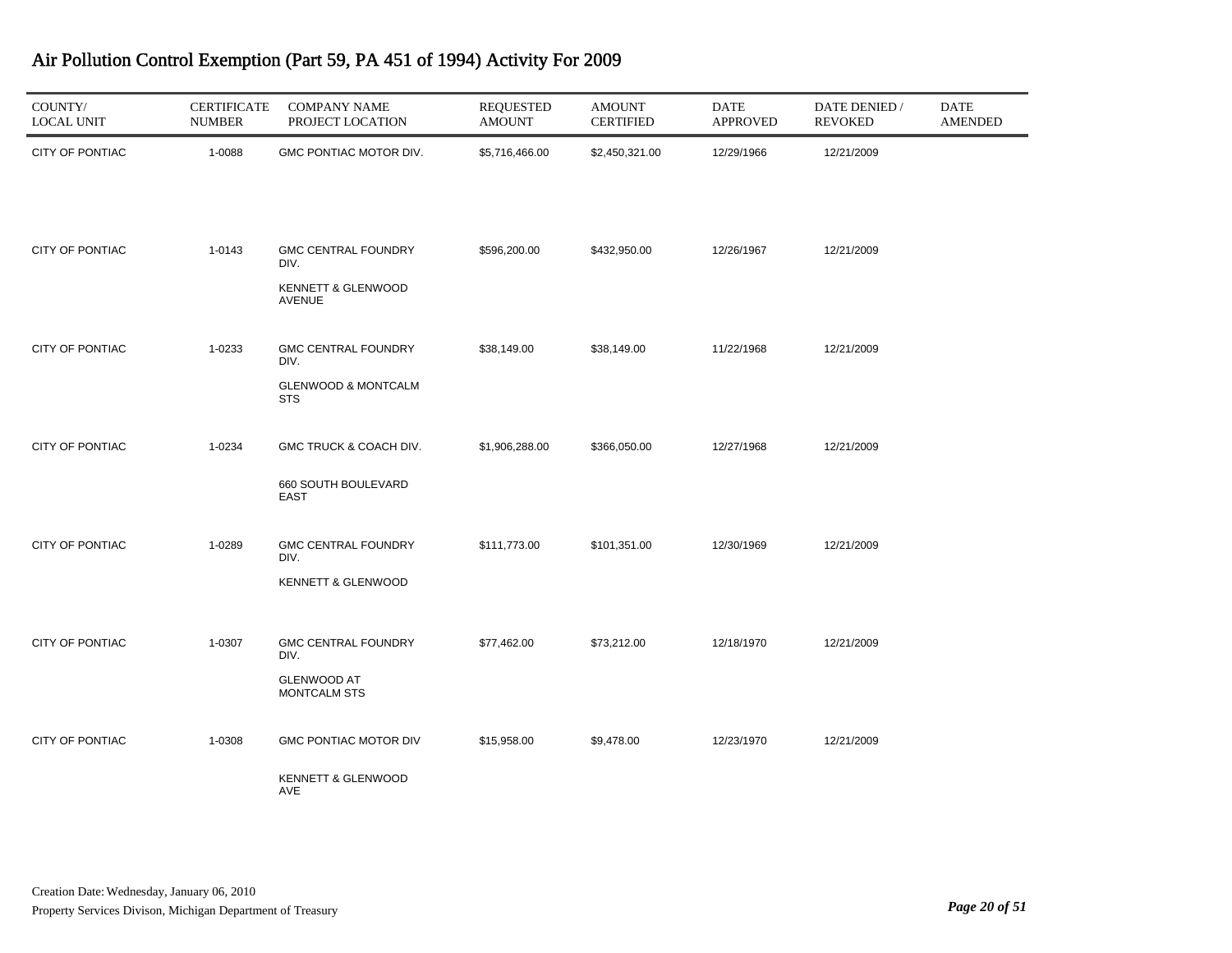| COUNTY/<br><b>LOCAL UNIT</b> | <b>CERTIFICATE</b><br><b>NUMBER</b> | <b>COMPANY NAME</b><br>PROJECT LOCATION                                     | <b>REQUESTED</b><br><b>AMOUNT</b> | <b>AMOUNT</b><br><b>CERTIFIED</b> | DATE<br><b>APPROVED</b> | DATE DENIED /<br><b>REVOKED</b> | <b>DATE</b><br><b>AMENDED</b> |
|------------------------------|-------------------------------------|-----------------------------------------------------------------------------|-----------------------------------|-----------------------------------|-------------------------|---------------------------------|-------------------------------|
| CITY OF PONTIAC              | 1-0316                              | <b>GMC CENTRAL FOUNDRY</b><br>DIV.<br>KENNETT & GLENWOOD                    | \$4,949,182.00                    | \$3,930,882.00                    | 1/9/1973                | 12/21/2009                      |                               |
| CITY OF PONTIAC              | 1-0318                              | GMC TRUCK & COACH DIV<br>660 SOUTH BLVD EAST                                | \$742,310.00                      | \$140,222.00                      | 11/8/1974               | 12/21/2009                      |                               |
| CITY OF PONTIAC              | 1-0382                              | <b>GMC CENTRAL FOUNDRY</b><br>DIV.<br><b>GLENWOOD &amp; MONTCALM</b><br>ST. | \$101,681.00                      | \$78,808.00                       | 12/20/1971              | 12/21/2009                      |                               |
| CITY OF PONTIAC              | 1-0404                              | GMC-FISHER BODY<br><b>DIVISION</b><br>900 BALDWIN AVENUE                    | \$25,000.00                       | \$20,000.00                       | 9/30/1971               | 12/21/2009                      |                               |
| <b>CITY OF PONTIAC</b>       | 1-0418                              | <b>GMC TRUCK &amp; COACH DIV</b><br>660 SOUTH BLVD EAST                     | \$864,751.00                      | \$168,404.00                      | 3/20/1972               | 12/21/2009                      |                               |
| CITY OF PONTIAC              | 1-0457                              | <b>GMC CENTRAL FOUNDRY</b><br>DIV.<br>ONE PONTIAC PLAZA                     | \$43,950.00                       | \$43,950.00                       | 12/30/1971              | 12/21/2009                      |                               |
| CITY OF PONTIAC              | 1-0479                              | <b>GMC PONTIAC MOTOR DIV</b><br><b>GLENWOOD &amp; MONCALM</b><br><b>STS</b> | \$145,152.00                      | \$145,152.00                      | 9/5/1972                | 12/21/2009                      |                               |

۰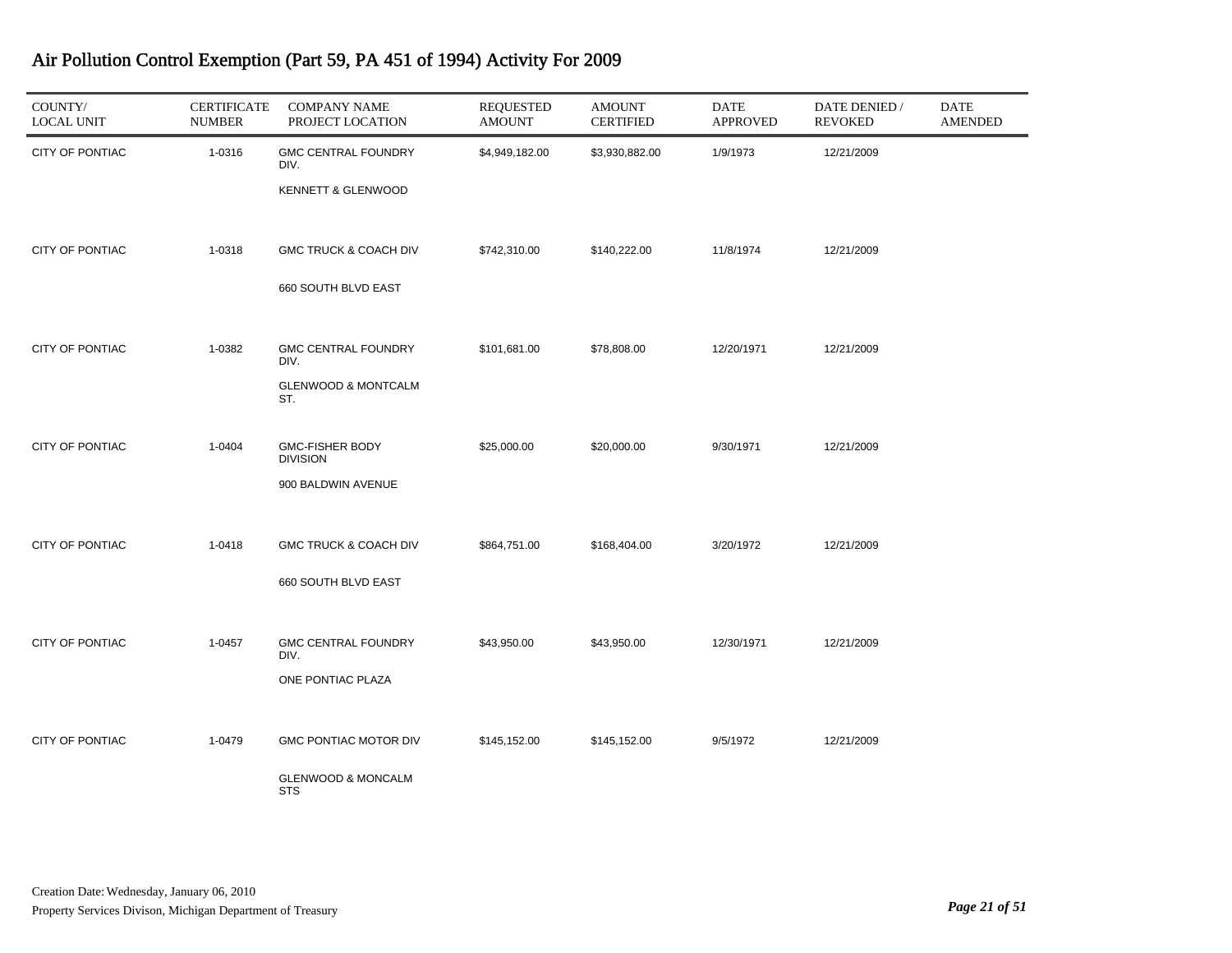| COUNTY/<br><b>LOCAL UNIT</b> | <b>CERTIFICATE</b><br><b>NUMBER</b> | <b>COMPANY NAME</b><br>PROJECT LOCATION | <b>REQUESTED</b><br><b>AMOUNT</b> | <b>AMOUNT</b><br><b>CERTIFIED</b> | <b>DATE</b><br><b>APPROVED</b> | DATE DENIED /<br><b>REVOKED</b> | <b>DATE</b><br><b>AMENDED</b> |
|------------------------------|-------------------------------------|-----------------------------------------|-----------------------------------|-----------------------------------|--------------------------------|---------------------------------|-------------------------------|
| CITY OF PONTIAC              | 1-0494                              | GMC TRUCK & COACH DIV                   | \$1,721,021.00                    | \$430,255.00                      | 3/12/1974                      | 12/21/2009                      |                               |
|                              |                                     | 660 SOUTH BLVD EAST                     |                                   |                                   |                                |                                 |                               |
| CITY OF PONTIAC              | 1-0496                              | <b>GMC CENTRAL FOUNDRY</b><br>DIV.      | \$103,000.00                      | \$103,000.00                      | 12/15/1972                     | 12/21/2009                      |                               |
|                              |                                     | <b>GLENWOOD &amp; MONTCALM</b><br>ST.   |                                   |                                   |                                |                                 |                               |
| CITY OF PONTIAC              | 1-0501                              | <b>GMC PONTIAC MOTOR DIV</b>            | \$105,028.00                      | \$86,413.00                       | 12/15/1973                     | 12/21/2009                      |                               |
|                              |                                     | ONE PONTIAC PLAZA                       |                                   |                                   |                                |                                 |                               |
| CITY OF PONTIAC              | 1-0520                              | GMC TRUCK & COACH DIV                   | \$147,577.00                      | \$147,577.00                      | 3/6/1973                       | 12/21/2009                      |                               |
|                              |                                     | 660 SOUTH BLVD EAST                     |                                   |                                   |                                |                                 |                               |
| CITY OF PONTIAC              | 1-0523                              | GMC TRUCK & COACH DIV                   | \$765,260.00                      | \$720,260.00                      | 12/28/1973                     | 12/21/2009                      |                               |
|                              |                                     | 660 SOUTH BLVD EAST                     |                                   |                                   |                                |                                 |                               |
| CITY OF PONTIAC              | 1-0542                              | <b>GMC CENTRAL FOUNDRY</b><br>DIV.      | \$280,677.00                      | \$254,552.00                      | 3/5/1974                       | 12/21/2009                      |                               |
|                              |                                     | <b>KENNETT &amp; GLENWOOD</b>           |                                   |                                   |                                |                                 |                               |
| CITY OF PONTIAC              | 1-0544                              | GMC PONTIAC MOTOR DIV                   | \$174,862.00                      | \$172,346.00                      | 12/15/1973                     | 12/21/2009                      |                               |
|                              |                                     | <b>KENNETT &amp; GLENWOOD</b>           |                                   |                                   |                                |                                 |                               |

۰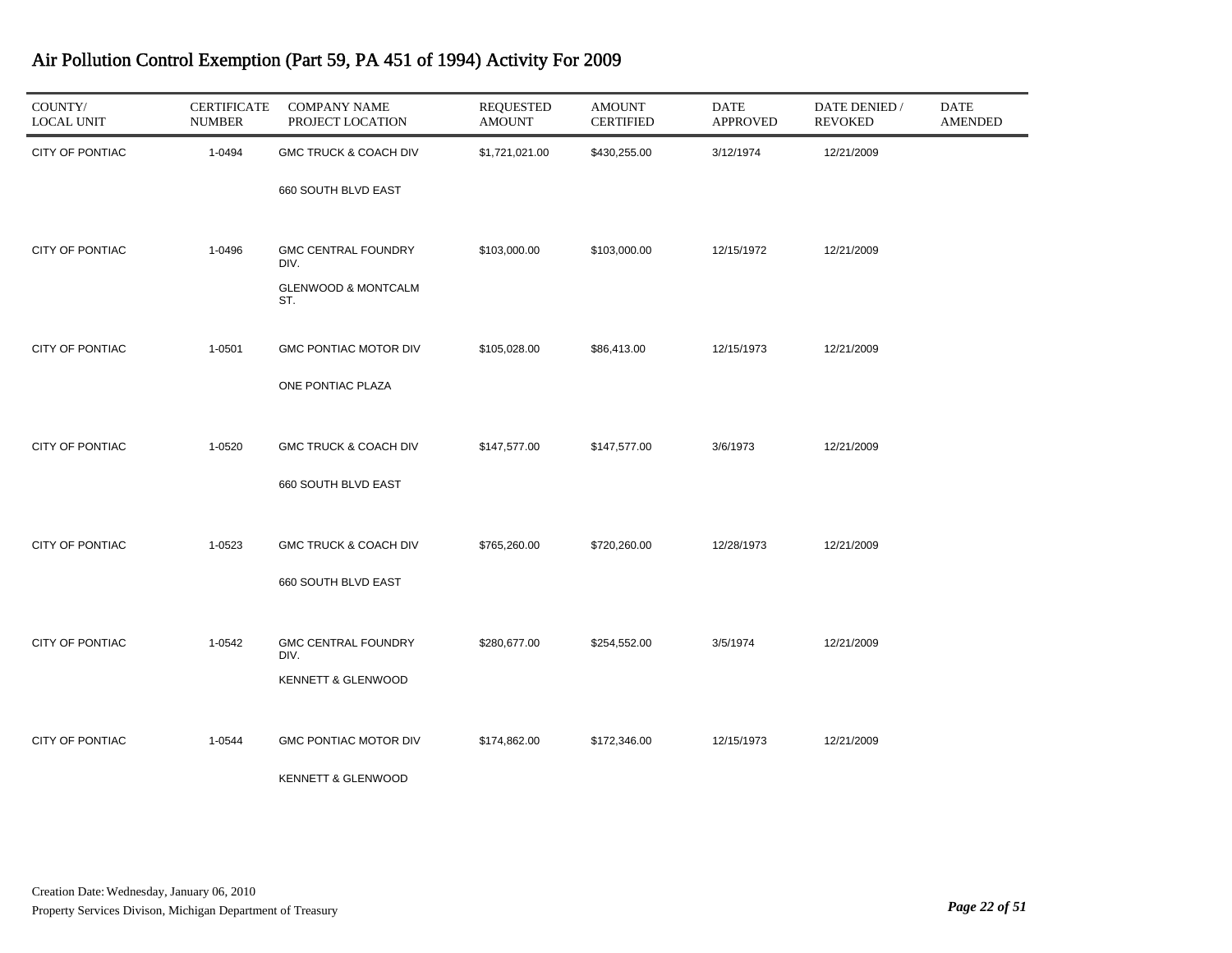| COUNTY/<br><b>LOCAL UNIT</b> | <b>CERTIFICATE</b><br><b>NUMBER</b> | <b>COMPANY NAME</b><br>PROJECT LOCATION                    | <b>REQUESTED</b><br><b>AMOUNT</b> | <b>AMOUNT</b><br><b>CERTIFIED</b> | <b>DATE</b><br><b>APPROVED</b> | DATE DENIED /<br><b>REVOKED</b> | $\mathop{\mathrm{DATE}}$<br><b>AMENDED</b> |
|------------------------------|-------------------------------------|------------------------------------------------------------|-----------------------------------|-----------------------------------|--------------------------------|---------------------------------|--------------------------------------------|
| CITY OF PONTIAC              | 1-0545                              | <b>GMC CENTRAL FOUNDRY</b><br>DIV.<br>ONE PONTIAC PLAZA    | \$2,933,000.00                    | \$2,933,000.00                    | 12/15/1973                     | 12/21/2009                      |                                            |
| <b>CITY OF PONTIAC</b>       | 1-0554                              | <b>GMC CENTRAL FOUNDRY</b><br>DIV.<br>KENNETT & GLENWOOD   | \$24,000.00                       | \$7,500.00                        | 2/12/1975                      | 12/21/2009                      |                                            |
| CITY OF PONTIAC              | 1-0555                              | GMC PONTIAC MOTOR DIV                                      | \$13,200.00                       | \$13,200.00                       | 12/15/1973                     | 12/21/2009                      |                                            |
| CITY OF PONTIAC              | 1-0579                              | GMC PONTIAC MOTOR DIV<br>ONE PONTIAC PLAZA                 | \$120,000.00                      | \$114,500.00                      | 12/28/1973                     | 12/21/2009                      |                                            |
| CITY OF PONTIAC              | 1-0583                              | GMC TRUCK & COACH DIV.<br>PLANT#2                          | \$361,057.00                      | \$90,264.00                       | 12/28/1973                     | 12/21/2009                      |                                            |
| CITY OF PONTIAC              | 1-0588                              | <b>GMC CENTRAL FOUNDRY</b><br>DIV.                         | \$1,324,061.00                    | \$1,248,492.00                    | 12/30/1975                     | 12/21/2009                      |                                            |
| <b>CITY OF PONTIAC</b>       | 1-0589                              | <b>GMC PONTIAC MOTOR DIV</b><br>MONTCALM & GLENWOOD<br>AVE | \$449,824.00                      | \$386,444.00                      | 2/4/1974                       | 12/21/2009                      |                                            |

J.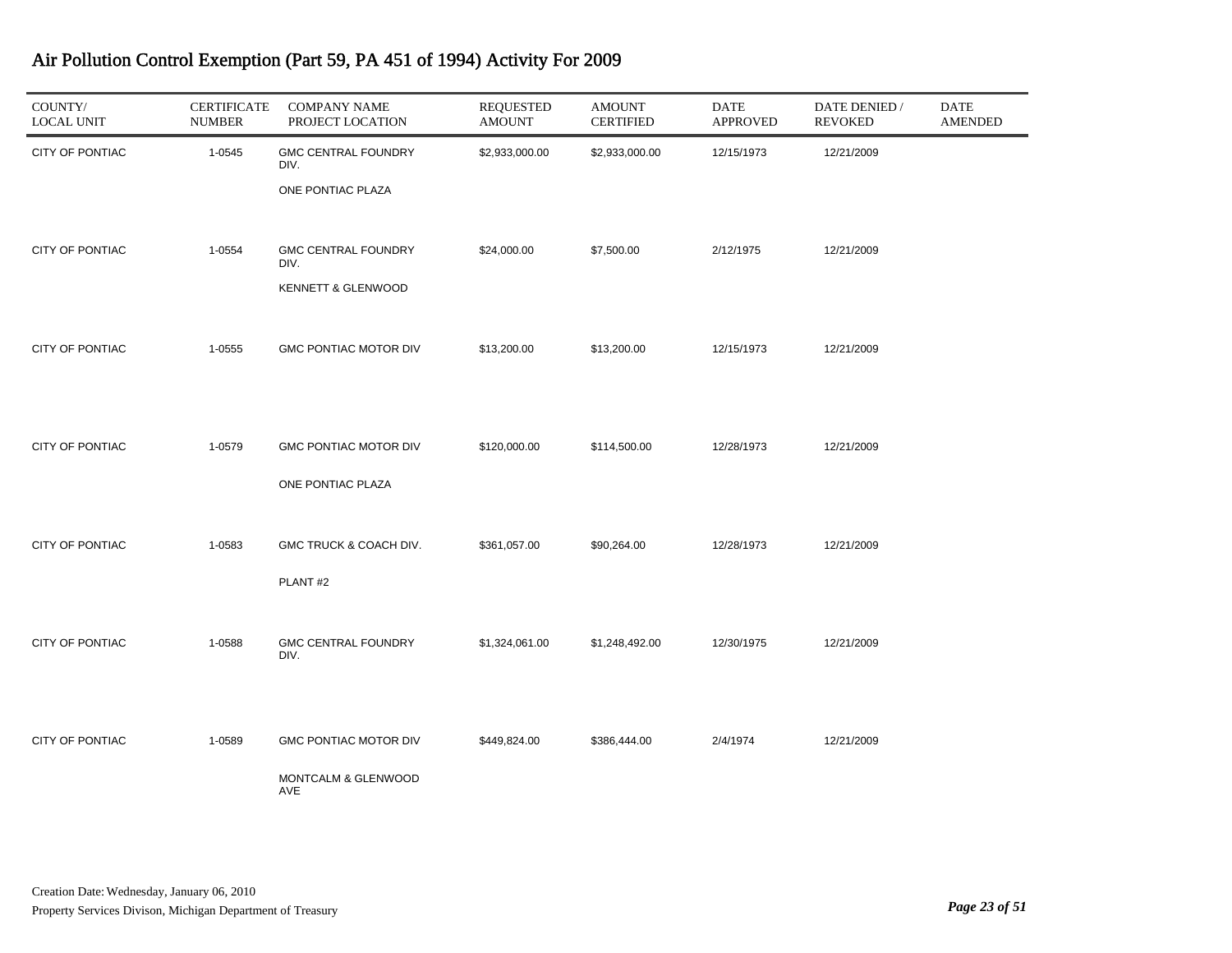| COUNTY/<br><b>LOCAL UNIT</b> | <b>CERTIFICATE</b><br><b>NUMBER</b> | <b>COMPANY NAME</b><br>PROJECT LOCATION                        | <b>REQUESTED</b><br><b>AMOUNT</b> | <b>AMOUNT</b><br><b>CERTIFIED</b> | DATE<br><b>APPROVED</b> | DATE DENIED /<br><b>REVOKED</b> | <b>DATE</b><br><b>AMENDED</b> |
|------------------------------|-------------------------------------|----------------------------------------------------------------|-----------------------------------|-----------------------------------|-------------------------|---------------------------------|-------------------------------|
| CITY OF PONTIAC              | 1-0632                              | <b>GMC CENTRAL FOUNDRY</b><br>DIV.<br>ONE PONTIAC PLAZA        | \$410,500.00                      | \$403,000.00                      | 5/6/1974                | 12/21/2009                      |                               |
| CITY OF PONTIAC              | 1-0645                              | GMC TRUCK & COACH DIV.<br>660 SOUTH BLVD EAST                  | \$1,100,000.00                    | \$1,074,500.00                    | 12/3/1974               | 12/21/2009                      |                               |
| <b>CITY OF PONTIAC</b>       | 1-0650                              | <b>GMC PONTIAC MOTOR DIV</b><br><b>GLENWOOD &amp; MONTCALM</b> | \$78,000.00                       | \$32,500.00                       | 12/3/1974               | 12/21/2009                      |                               |
| CITY OF PONTIAC              | 1-0658                              | <b>GMC PONTIAC MOTOR DIV</b><br>MONTCALM & GLENWOOD<br>AVE     | \$165,000.00                      | \$82,500.00                       | 12/31/1974              | 12/21/2009                      |                               |
| CITY OF PONTIAC              | 1-3016                              | MOTORS LIQUIDATION<br><b>COMPANY</b><br>2100 SOUTH OPDYKE      | \$11,645,796.00                   | \$2,140,248.00                    | 12/30/2002              |                                 | 12/21/2009                    |
| CITY OF PONTIAC              | 1-3068                              | <b>MOTORS LIQUIDATION</b><br><b>COMPANY</b><br>2100 S. OPDYKE  | \$7,785,522.00                    | \$7,785,522.00                    | 12/30/2002              |                                 | 12/21/2009                    |
| CITY OF PONTIAC              | 1-3213                              | <b>GENERAL MOTORS LLC</b><br>777 ROSLYN                        | \$6,392,625.00                    | \$2,205,234.00                    | 11/30/2004              |                                 | 12/21/2009                    |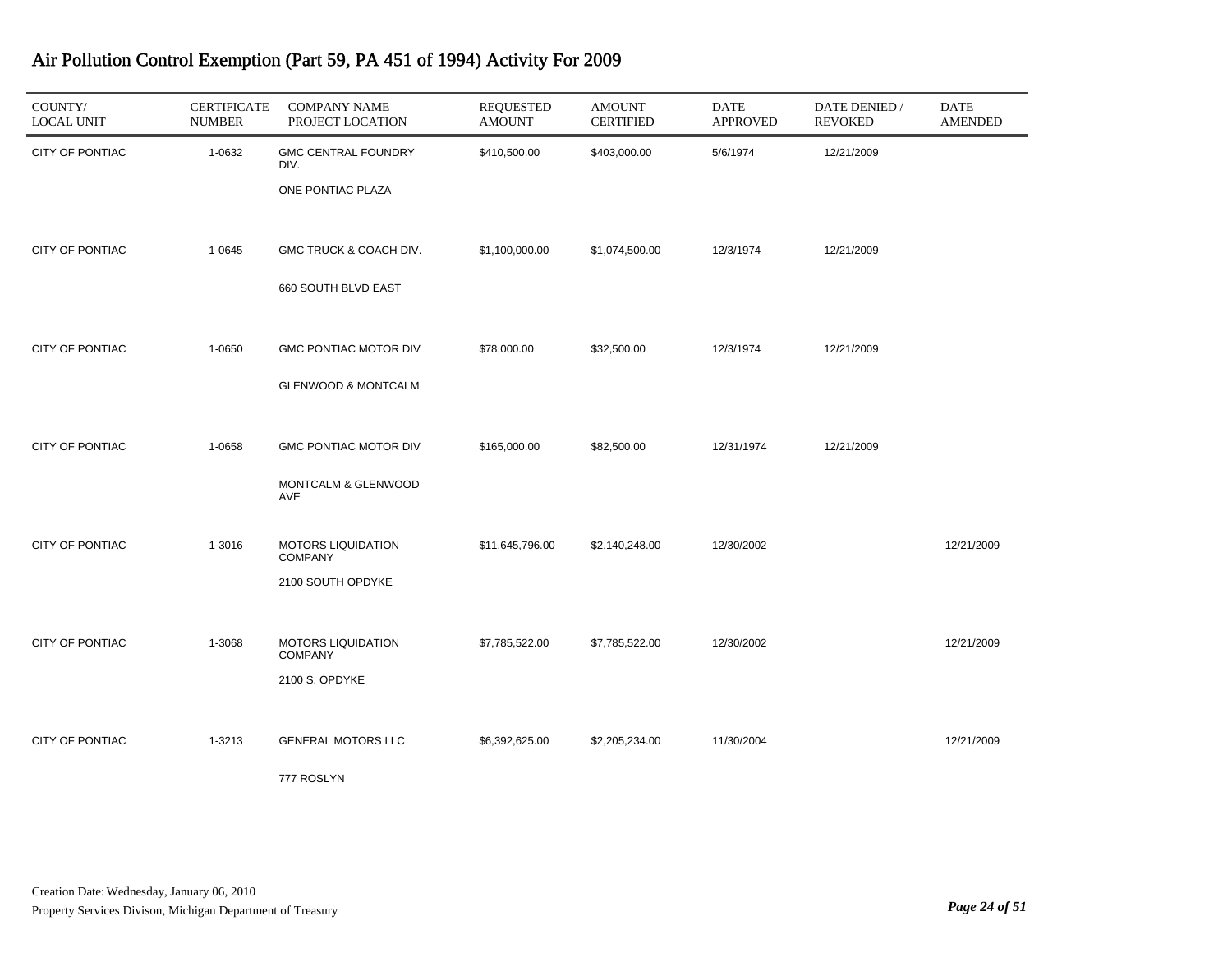| COUNTY/<br><b>LOCAL UNIT</b> | <b>CERTIFICATE</b><br><b>NUMBER</b> | <b>COMPANY NAME</b><br>PROJECT LOCATION                            | <b>REQUESTED</b><br><b>AMOUNT</b> | <b>AMOUNT</b><br><b>CERTIFIED</b> | <b>DATE</b><br><b>APPROVED</b> | DATE DENIED /<br><b>REVOKED</b> | <b>DATE</b><br><b>AMENDED</b> |
|------------------------------|-------------------------------------|--------------------------------------------------------------------|-----------------------------------|-----------------------------------|--------------------------------|---------------------------------|-------------------------------|
| CITY OF PONTIAC              | 1-3213-9                            | <b>MOTORS LIQUIDATION</b><br><b>COMPANY</b><br>777 ROSLYN          | \$6,392,625.00                    | \$655,614.00                      | 11/30/2004                     |                                 | 12/21/2009                    |
| CITY OF PONTIAC              | 1-3214                              | <b>MOTORS LIQUIDATION</b><br><b>COMPANY</b><br>2100 S. OPDYKE ROAD | \$26,274,813.00                   | \$26,241,331.00                   | 11/30/2004                     |                                 | 12/21/2009                    |
| <b>CITY OF PONTIAC</b>       | 1-3239                              | GENERAL MOTORS LLC<br>2100 S. OPDYKE ROAD                          | \$5,142,120.00                    | \$808.00                          | 11/30/2004                     |                                 | 12/21/2009                    |
| CITY OF PONTIAC              | 1-3239-9                            | <b>MOTORS LIQUIDATION</b><br><b>COMPANY</b><br>2100 S. OPDYKE ROAD | \$5,142,120.00                    | \$5,141,312.00                    | 11/30/2004                     |                                 | 12/21/2009                    |
| CITY OF PONTIAC              | 1-3266                              | <b>GENERAL MOTORS LLC</b><br>660 S BOULEVARD W                     | \$447,971.00                      | \$244,158.00                      | 10/3/2005                      |                                 | 12/21/2009                    |
| CITY OF PONTIAC              | 1-3267                              | <b>MOTORS LIQUIDATION</b><br><b>COMPANY</b><br>2100 S OPDYKE RD    | \$7,264,979.00                    | \$7,264,979.00                    | 10/3/2005                      |                                 | 12/21/2009                    |
| CITY OF PONTIAC              | 1-3269                              | <b>GENERAL MOTORS LLC</b><br>777 JOSLYN                            | \$58,084.00                       | \$5,683.00                        | 11/30/2005                     |                                 | 12/21/2009                    |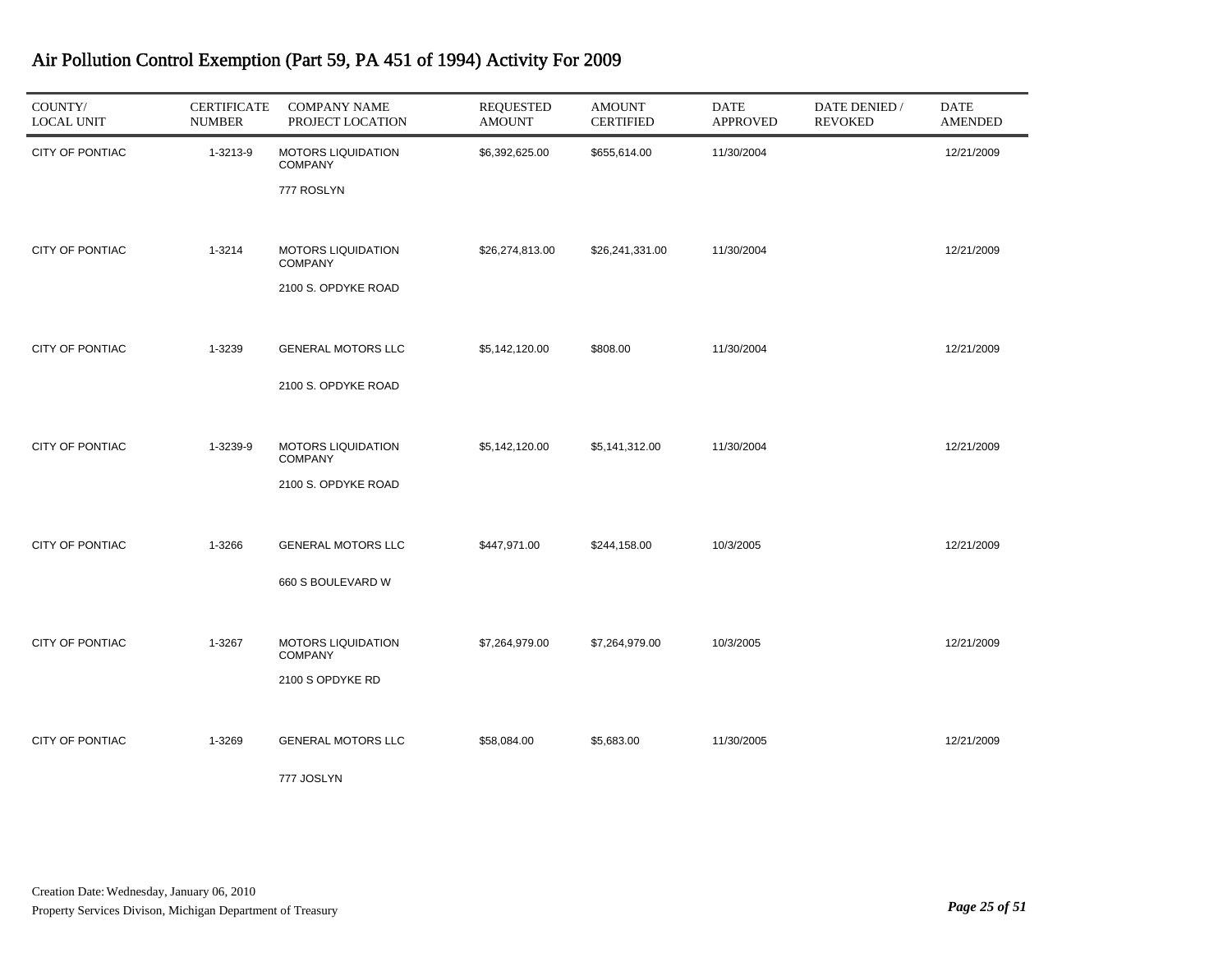| COUNTY/<br><b>LOCAL UNIT</b> | <b>CERTIFICATE</b><br><b>NUMBER</b> | <b>COMPANY NAME</b><br>PROJECT LOCATION     | <b>REQUESTED</b><br><b>AMOUNT</b> | <b>AMOUNT</b><br><b>CERTIFIED</b> | <b>DATE</b><br><b>APPROVED</b> | DATE DENIED /<br><b>REVOKED</b> | <b>DATE</b><br><b>AMENDED</b> |
|------------------------------|-------------------------------------|---------------------------------------------|-----------------------------------|-----------------------------------|--------------------------------|---------------------------------|-------------------------------|
| CITY OF PONTIAC              | 1-3332                              | GENERAL MOTORS LLC                          | \$147,726.00                      | \$147,726.00                      | 11/29/2006                     |                                 | 12/21/2009                    |
|                              |                                     | 777 JOSLYN                                  |                                   |                                   |                                |                                 |                               |
| CITY OF PONTIAC              | 1-3394                              | <b>MOTORS LIQUIDATION</b><br><b>COMPANY</b> | \$5,200,015.00                    | \$5,199,571.00                    | 12/20/2007                     |                                 | 12/21/2009                    |
|                              |                                     | 2100 S OPDYKE RD                            |                                   |                                   |                                |                                 |                               |
|                              |                                     |                                             |                                   |                                   |                                |                                 |                               |
| CITY OF PONTIAC              | 1-3395                              | <b>MOTORS LIQUIDATION</b><br><b>COMPANY</b> | \$3,702,551.00                    | \$3,702,551.00                    | 12/20/2007                     |                                 | 12/21/2009                    |
|                              |                                     | 2100 S OPDYKE RD                            |                                   |                                   |                                |                                 |                               |
| <b>CITY OF PONTIAC</b>       | 1-3396                              | <b>GENERAL MOTORS</b>                       | \$415,359.00                      | \$229.00                          | 12/20/2007                     | 12/21/2009                      |                               |
|                              |                                     | <b>CORPORATION</b>                          |                                   |                                   |                                |                                 |                               |
|                              |                                     | 777 JOSLYN                                  |                                   |                                   |                                |                                 |                               |
| <b>CITY OF PONTIAC</b>       | 1-3397                              | <b>GENERAL MOTORS LLC</b>                   | \$205,647.00                      | \$3,597.00                        | 12/20/2007                     |                                 | 12/21/2009                    |
|                              |                                     | 777 JOSLYN                                  |                                   |                                   |                                |                                 |                               |
|                              |                                     |                                             |                                   |                                   |                                |                                 |                               |
| CITY OF ROCHESTER HILLS      | 1-2625                              | CHRYSLER GROUP LLC                          | \$4,476.00                        | \$1,691.00                        | 12/30/1998                     |                                 | 9/16/2009                     |
|                              |                                     | 2920 TECHNOLOGY DRIVE                       |                                   |                                   |                                |                                 |                               |
|                              |                                     |                                             |                                   |                                   |                                |                                 |                               |
| <b>CITY OF TROY</b>          | 1-2948                              | DEPOR INDUSTRIES, INC.                      | \$465,853.00                      | \$1,189,583.00                    | 12/28/2001                     |                                 | 4/14/2009                     |
|                              |                                     | 1902 NORTHWOOD                              |                                   |                                   |                                |                                 |                               |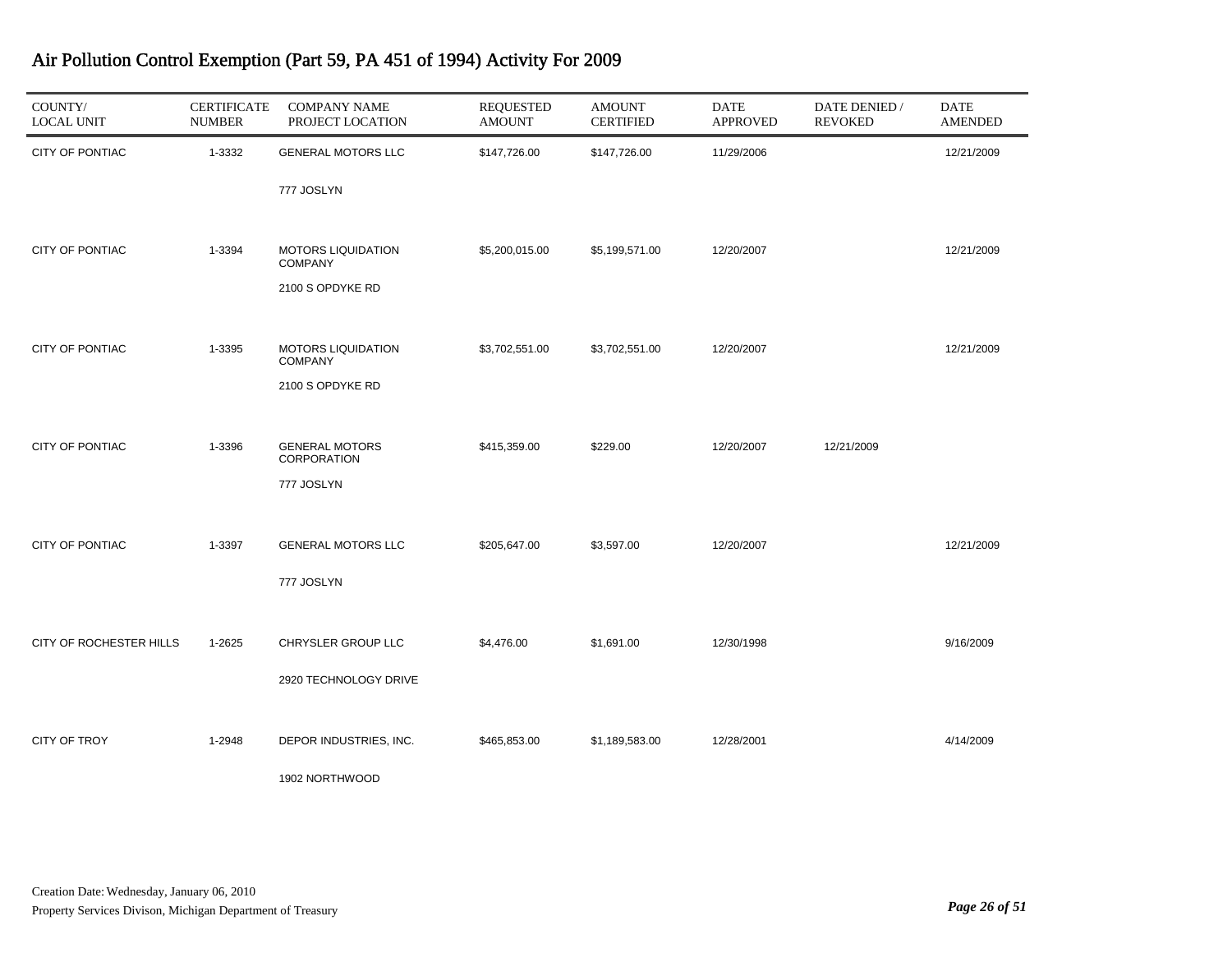| COUNTY/<br><b>LOCAL UNIT</b> | <b>CERTIFICATE</b><br><b>NUMBER</b> | <b>COMPANY NAME</b><br>PROJECT LOCATION                            | <b>REQUESTED</b><br><b>AMOUNT</b> | <b>AMOUNT</b><br><b>CERTIFIED</b> | <b>DATE</b><br><b>APPROVED</b> | DATE DENIED /<br><b>REVOKED</b> | <b>DATE</b><br><b>AMENDED</b> |
|------------------------------|-------------------------------------|--------------------------------------------------------------------|-----------------------------------|-----------------------------------|--------------------------------|---------------------------------|-------------------------------|
| <b>CITY OF WIXOM</b>         | 1-3268                              | <b>GM CORP - CREATIVE</b><br><b>SERVICES</b><br>30260 OAK CREEK DR | \$182,941.00                      | \$182,941.00                      | 10/3/2005                      | 12/21/2009                      |                               |
| <b>CITY OF WIXOM</b>         | 1-3448                              | ADEPT PLASTIC FINISHING<br><b>INC</b><br>30540 BECK RD             | \$1,087,700.00                    | \$1,360,040.00                    | 9/16/2008                      |                                 | 8/25/2009                     |
| ORION TWP.                   | 1-2981                              | GENERAL MOTORS LLC<br>4555 GIDDINGS ROAD                           | \$16,669,648.00                   | \$15,906,154.00                   | 12/28/2001                     |                                 | 12/21/2009                    |
| ORION TWP.                   | 1-3015                              | <b>GENERAL MOTORS LLC</b><br>4155 GIDDINGS ROAD                    | \$3,963,169.00                    | \$3,323,779.00                    | 12/30/2002                     |                                 | 12/21/2009                    |
| ORION TWP.                   | 1-3265                              | <b>GENERAL MOTORS LLC</b><br>4555 GIDDINGS RD                      | \$11,653,474.00                   | \$10,128,767.00                   | 11/30/2005                     |                                 | 12/21/2009                    |
| ORION TWP.                   | 1-3398                              | <b>GENERAL MOTORS LLC</b><br>4555 GIDDINGS RD                      | \$9,824,016.00                    | \$903,871.00                      | 12/20/2007                     |                                 | 12/21/2009                    |
| ORION TWP.                   | 1-3412                              | <b>GENERAL MOTORS</b><br>CORPORATION<br>4555 GIDDINGS RD           | \$953,069.00                      | \$953,069.00                      | 12/20/2007                     | 12/21/2009                      |                               |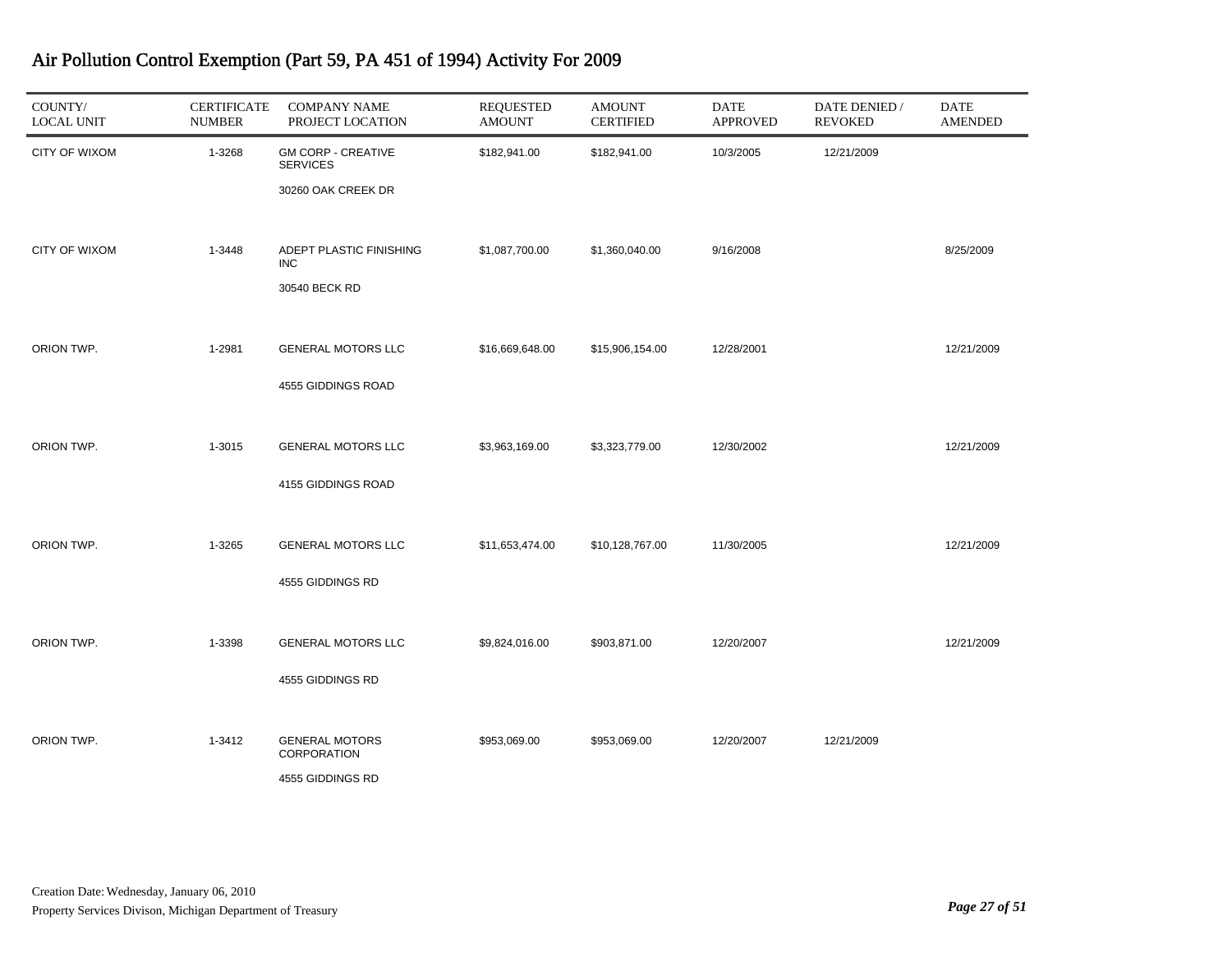| COUNTY/<br><b>LOCAL UNIT</b> | <b>CERTIFICATE</b><br><b>NUMBER</b> | <b>COMPANY NAME</b><br>PROJECT LOCATION    | <b>REQUESTED</b><br><b>AMOUNT</b> | <b>AMOUNT</b><br><b>CERTIFIED</b> | DATE<br><b>APPROVED</b> | DATE DENIED /<br><b>REVOKED</b> | <b>DATE</b><br><b>AMENDED</b> |
|------------------------------|-------------------------------------|--------------------------------------------|-----------------------------------|-----------------------------------|-------------------------|---------------------------------|-------------------------------|
| TWP OF LYON                  | 1-3511                              | <b>GAS RECOVERY SYSTEMS</b><br>LLC         | \$4,271,960.00                    | \$668,161.00                      | 4/14/2009               |                                 |                               |
|                              |                                     | 5380 S MILFORD RD                          |                                   |                                   |                         |                                 |                               |
| TWP OF ORION                 | 1-2669                              | <b>GENERAL MOTORS LLC</b>                  | \$3,208,182.00                    | \$3,208,182.00                    | 12/30/1998              |                                 | 12/21/2009                    |
|                              |                                     | 4555 GIDDINGS ROAD                         |                                   |                                   |                         |                                 |                               |
| TWP OF ORION                 | 1-2670                              | <b>GENERAL MOTORS LLC</b>                  | \$12,897,767.00                   | \$9,564,338.00                    | 12/30/1998              |                                 | 12/21/2009                    |
|                              |                                     | 4555 GIDDINGS ROAD                         |                                   |                                   |                         |                                 |                               |
| TWP OF ORION                 | 1-3333                              | <b>GENERAL MOTORS LLC</b>                  | \$995,821.00                      | \$995,821.00                      | 11/1/2006               |                                 | 12/21/2009                    |
|                              |                                     | 4555 GIDDINGS RD                           |                                   |                                   |                         |                                 |                               |
| <b>OTTAWA</b>                |                                     |                                            |                                   |                                   |                         |                                 |                               |
| CITY OF COOPERSVILLE         | 1-3544                              | <b>CONTINENTAL DAIRY</b><br>PRODUCTS, INC. | \$2,526,592.00                    | \$1,934,562.00                    | 10/13/2009              |                                 |                               |
|                              |                                     | 999 W. RANDALL ST.                         |                                   |                                   |                         |                                 |                               |
| CITY OF ZEELAND              | 1-3031                              | <b>CONSUMERS ENERGY</b><br><b>COMPANY</b>  | \$11,800,000.00                   | \$11,800,000.00                   | 12/30/2002              |                                 | 5/11/2009                     |
|                              |                                     | 425 N. FAIRVIEW ROAD                       |                                   |                                   |                         |                                 |                               |
| CITY OF ZEELAND              | 1-3034                              | <b>CONSUMERS ENERGY</b><br><b>COMPANY</b>  | \$1,031,500.00                    | \$1,031,500.00                    | 12/30/2002              |                                 | 5/11/2009                     |
|                              |                                     | 425 N. FAIRVIEW ROAD                       |                                   |                                   |                         |                                 |                               |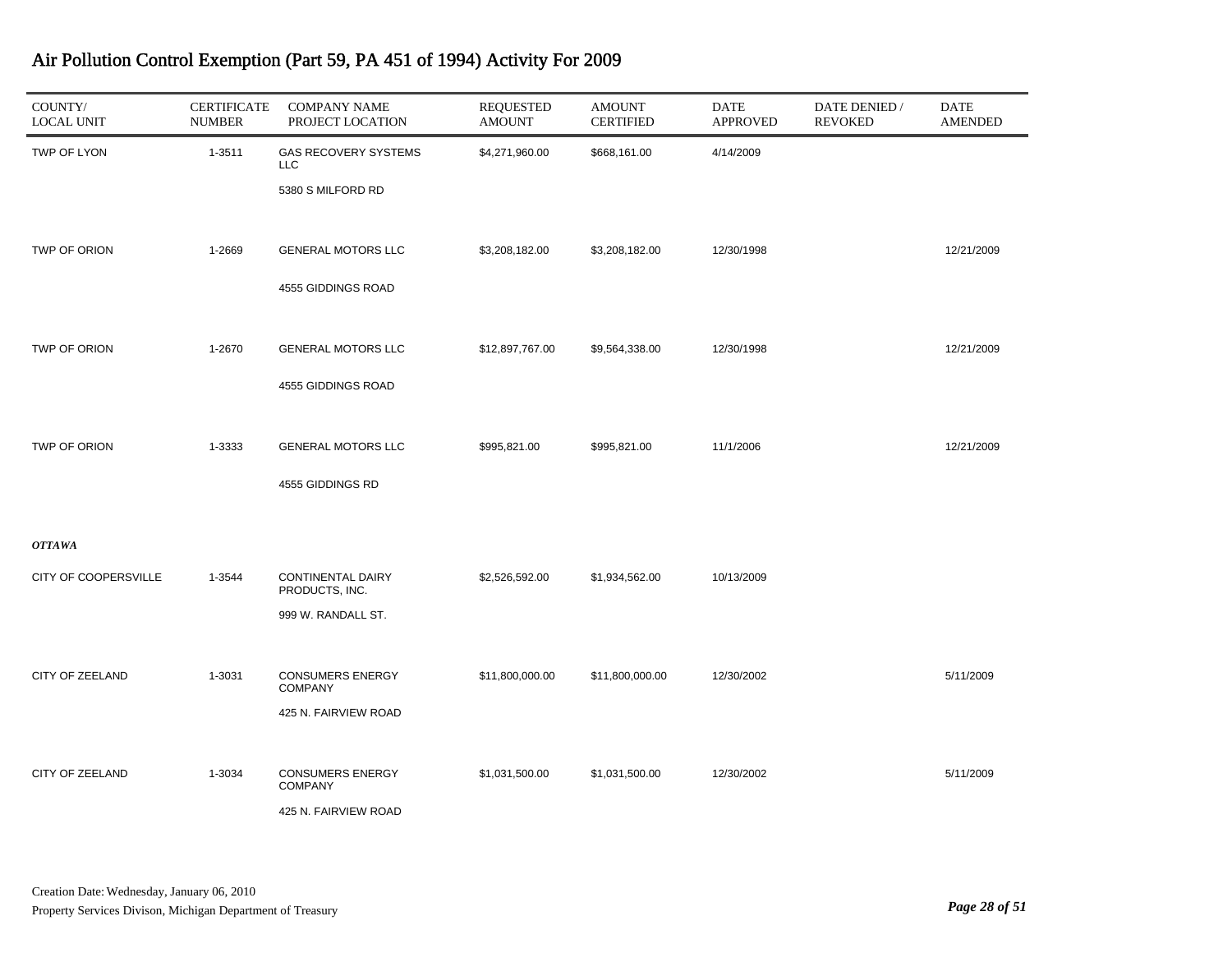| COUNTY/<br><b>LOCAL UNIT</b> | <b>CERTIFICATE</b><br><b>NUMBER</b> | <b>COMPANY NAME</b><br>PROJECT LOCATION | <b>REQUESTED</b><br><b>AMOUNT</b> | <b>AMOUNT</b><br><b>CERTIFIED</b> | <b>DATE</b><br><b>APPROVED</b> | DATE DENIED /<br><b>REVOKED</b> | <b>DATE</b><br><b>AMENDED</b> |
|------------------------------|-------------------------------------|-----------------------------------------|-----------------------------------|-----------------------------------|--------------------------------|---------------------------------|-------------------------------|
| TWP OF HOLLAND               | 1-3580                              | REQUEST FOODS, INC.                     | \$40,040.00                       | \$40,040.00                       | 10/13/2009                     |                                 |                               |
|                              |                                     | 3845 JOHN F. DONNELLY<br>DR.            |                                   |                                   |                                |                                 |                               |
| TWP OF POLKTON               | 1-3554                              | OTTAWA COUNTY<br>LANDFILL, INC.         | \$458,552.00                      | \$458,552.00                      | 12/21/2009                     |                                 |                               |
|                              |                                     | 15550 68TH AVE.                         |                                   |                                   |                                |                                 |                               |
| TWP OF ZEELAND               | 1-3558                              | AUTUMN HILLS RDF                        | \$57,791.00                       | \$57,791.00                       | 12/21/2009                     |                                 |                               |
|                              |                                     | 700 56TH AVE.                           |                                   |                                   |                                |                                 |                               |
| <b>SAGINAW</b>               |                                     |                                         |                                   |                                   |                                |                                 |                               |
| <b>CITY OF SAGINAW</b>       | 1-0075                              | GMC CHEVROLET MTR.<br>DIV.              | \$179,843.00                      | \$179,843.00                      | 2/25/1992                      | 12/21/2009                      |                               |
|                              |                                     | 1629 N. WASHINGTON<br><b>AVENUE</b>     |                                   |                                   |                                |                                 |                               |
| <b>CITY OF SAGINAW</b>       | 1-0076                              | <b>GENERAL MOTORS LLC</b>               | \$25,478.00                       | \$25,424.00                       | 3/19/1991                      |                                 | 12/21/2009                    |
|                              |                                     |                                         |                                   |                                   |                                |                                 |                               |
| <b>CITY OF SAGINAW</b>       | 1-0078                              | <b>GENERAL MOTORS LLC</b>               | \$12,685.00                       | \$8,378.00                        | 12/14/1987                     |                                 | 12/21/2009                    |
|                              |                                     | 1629 N WASHINGTON AVE.                  |                                   |                                   |                                |                                 |                               |
| <b>CITY OF SAGINAW</b>       | 1-0079                              | <b>GENERAL MOTORS LLC</b>               | \$85,979.00                       | \$77,599.00                       | 12/29/1966                     |                                 | 12/21/2009                    |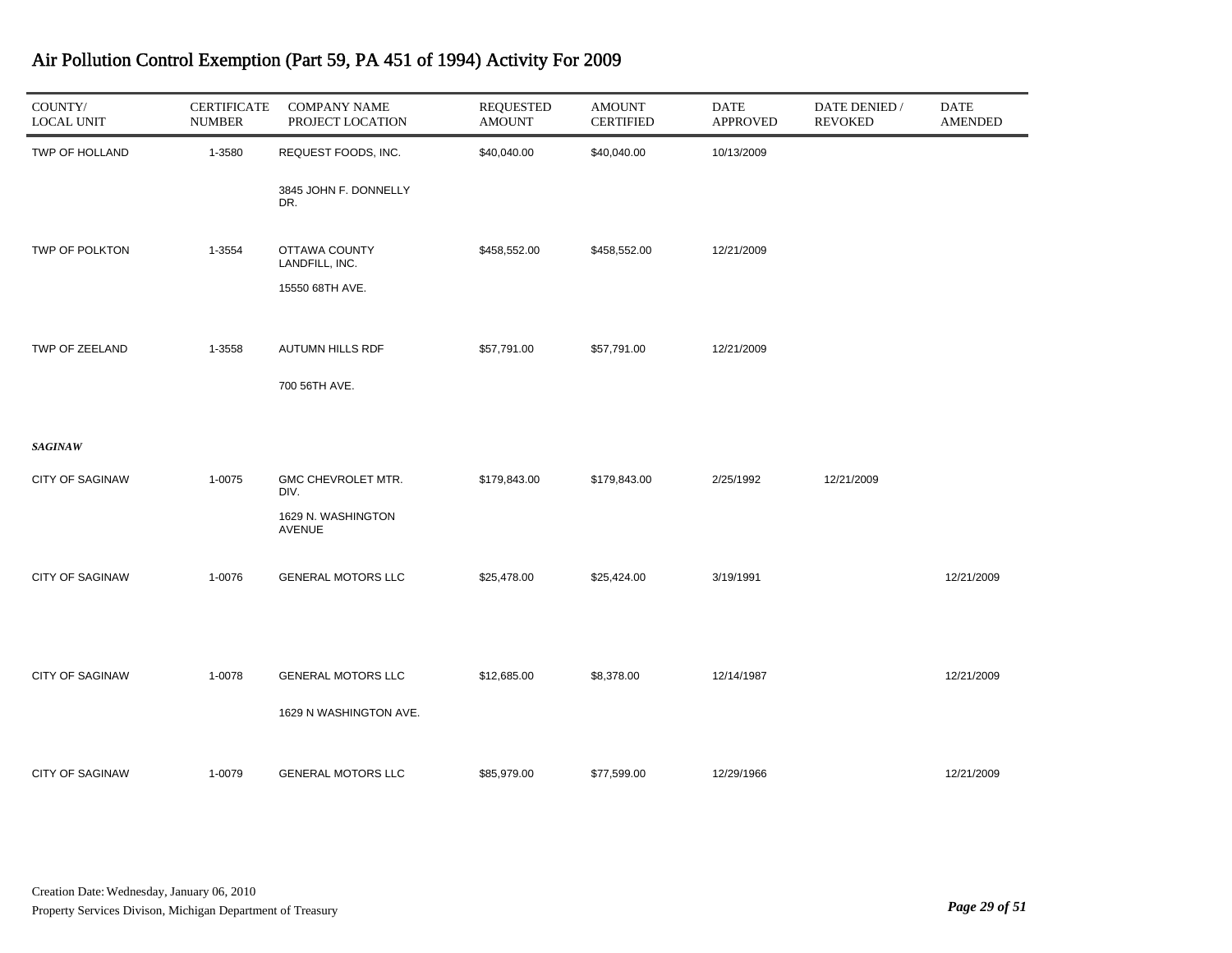| COUNTY/<br><b>LOCAL UNIT</b> | <b>CERTIFICATE</b><br><b>NUMBER</b> | <b>COMPANY NAME</b><br>PROJECT LOCATION              | <b>REQUESTED</b><br><b>AMOUNT</b> | <b>AMOUNT</b><br><b>CERTIFIED</b> | DATE<br><b>APPROVED</b> | DATE DENIED /<br><b>REVOKED</b> | DATE<br><b>AMENDED</b> |
|------------------------------|-------------------------------------|------------------------------------------------------|-----------------------------------|-----------------------------------|-------------------------|---------------------------------|------------------------|
| <b>CITY OF SAGINAW</b>       | 1-0081                              | <b>GENERAL MOTORS LLC</b>                            | \$77,470.00                       | \$10,297.00                       | 3/19/1991               |                                 | 12/21/2009             |
|                              |                                     | 1629 NORTH<br><b>WASHINGTON AVENUE</b>               |                                   |                                   |                         |                                 |                        |
| <b>CITY OF SAGINAW</b>       | 1-0083                              | GMC CHEVROLET MTR.<br>DIV.<br>1629 N WASHINGTON AVE. | \$280,909.00                      | \$280,909.00                      | 12/29/1966              | 12/21/2009                      |                        |
|                              |                                     |                                                      |                                   |                                   |                         |                                 |                        |
| <b>CITY OF SAGINAW</b>       | 1-0086                              | <b>GENERAL MOTORS LLC</b>                            | \$2,777,382.00                    | \$1,200,117.00                    | 12/20/1993              |                                 | 12/21/2009             |
|                              |                                     | 1629 NORTH<br>WASHINGTON AVENUE                      |                                   |                                   |                         |                                 |                        |
| <b>CITY OF SAGINAW</b>       | 1-0094                              | <b>GMC CENTRAL FOUNDRY</b><br>DIV.                   | \$1,048,740.00                    | \$1,031,140.00                    | 4/5/1994                | 12/21/2009                      |                        |
|                              |                                     |                                                      |                                   |                                   |                         |                                 |                        |
| <b>CITY OF SAGINAW</b>       | 1-0146                              | <b>GENERAL MOTORS LLC</b>                            | \$8,289,362.00                    | \$4,665,736.00                    | 12/17/1986              |                                 | 12/21/2009             |
|                              |                                     | 1629 N. WASHINGTON<br><b>AVENUE</b>                  |                                   |                                   |                         |                                 |                        |
| <b>CITY OF SAGINAW</b>       | 1-0293                              | GMC-CHEVROLET SAG.<br>MFG PT                         | \$129,702.00                      | \$91,702.00                       | 12/30/1971              | 12/21/2009                      |                        |
|                              |                                     | 2328 EAST GENESEE                                    |                                   |                                   |                         |                                 |                        |
| <b>CITY OF SAGINAW</b>       | 1-0358                              | <b>GENERAL MOTORS LLC</b>                            | \$5,165,000.00                    | \$1,648,666.00                    | 4/12/2000               |                                 | 12/21/2009             |
|                              |                                     | 77 W. CENTER                                         |                                   |                                   |                         |                                 |                        |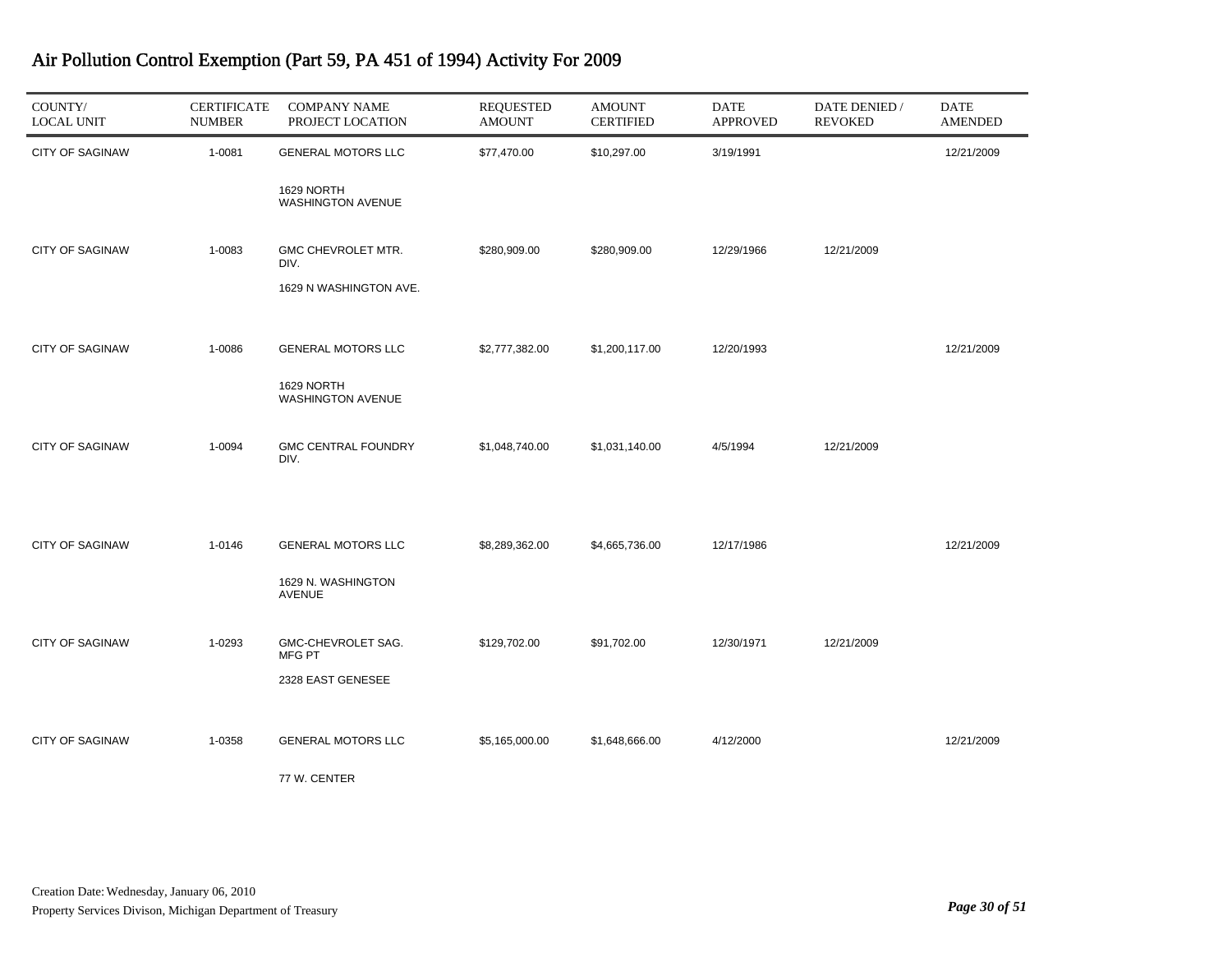| COUNTY/<br><b>LOCAL UNIT</b> | <b>CERTIFICATE</b><br><b>NUMBER</b> | <b>COMPANY NAME</b><br>PROJECT LOCATION          | <b>REQUESTED</b><br><b>AMOUNT</b> | <b>AMOUNT</b><br><b>CERTIFIED</b> | <b>DATE</b><br><b>APPROVED</b> | DATE DENIED /<br><b>REVOKED</b> | DATE<br><b>AMENDED</b> |
|------------------------------|-------------------------------------|--------------------------------------------------|-----------------------------------|-----------------------------------|--------------------------------|---------------------------------|------------------------|
| <b>CITY OF SAGINAW</b>       | 1-0450                              | <b>GENERAL MOTORS LLC</b>                        | \$261,182.00                      | \$11,190.00                       | 12/30/1971                     |                                 | 12/21/2009             |
|                              |                                     | 1629 N. WASHINGTON                               |                                   |                                   |                                |                                 |                        |
| <b>CITY OF SAGINAW</b>       | 1-0514                              | <b>GENERAL MOTORS LLC</b>                        | \$1,391,652.00                    | \$93,765.00                       | 4/12/2000                      |                                 | 12/21/2009             |
|                              |                                     | 1629 NORTH<br><b>WASHINGTON AVENUE</b>           |                                   |                                   |                                |                                 |                        |
| <b>CITY OF SAGINAW</b>       | 1-0551                              | <b>GENERAL MOTORS LLC</b>                        | \$1,330,801.00                    | \$404,124.00                      | 4/12/2000                      |                                 | 12/21/2009             |
|                              |                                     | 1629 NORTH<br><b>WASHINGTON AVENUE</b>           |                                   |                                   |                                |                                 |                        |
| <b>CITY OF SAGINAW</b>       | 1-0591                              | GMC-CHEVROLET MOTOR<br>DIV.                      | \$371,132.00                      | \$5,150.00                        | 4/12/2000                      | 12/21/2009                      |                        |
|                              |                                     | 1629 N. WASHINGTON AVE.                          |                                   |                                   |                                |                                 |                        |
| <b>CITY OF SAGINAW</b>       | 1-0592                              | <b>GMC CENTRAL FOUNDRY</b><br>DIV.               | \$491,901.00                      | \$491,901.00                      | 11/8/1984                      | 12/21/2009                      |                        |
| <b>CITY OF SAGINAW</b>       | 1-0595                              | <b>GMC SAGINAW METAL</b><br><b>CASTING PLANT</b> | \$27,777.00                       | \$27,777.00                       | 4/25/1995                      | 12/21/2009                      |                        |
|                              |                                     | 1629 NORTH<br><b>WASHINGTON AVENUE</b>           |                                   |                                   |                                |                                 |                        |
| <b>CITY OF SAGINAW</b>       | 1-0606                              | GMC-CHEVROLET<br>SAGINAW MFG                     | \$6,419.00                        | \$6,419.00                        | 5/30/1975                      | 12/21/2009                      |                        |
|                              |                                     | 2328 EAST GENESEE AVE.                           |                                   |                                   |                                |                                 |                        |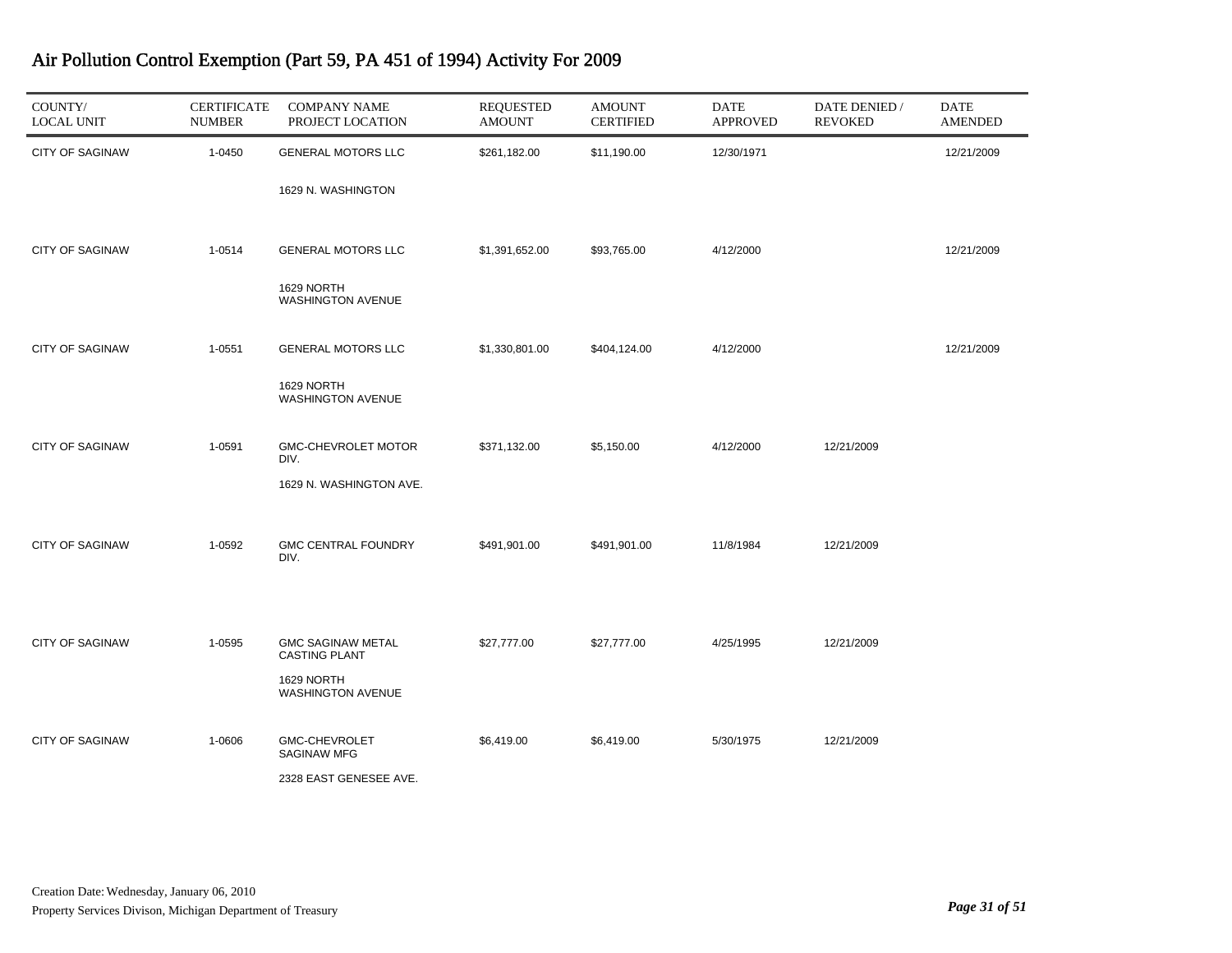| COUNTY/<br><b>LOCAL UNIT</b> | <b>CERTIFICATE</b><br><b>NUMBER</b> | <b>COMPANY NAME</b><br>PROJECT LOCATION                             | <b>REQUESTED</b><br><b>AMOUNT</b> | <b>AMOUNT</b><br><b>CERTIFIED</b> | <b>DATE</b><br><b>APPROVED</b> | DATE DENIED /<br><b>REVOKED</b> | <b>DATE</b><br><b>AMENDED</b> |
|------------------------------|-------------------------------------|---------------------------------------------------------------------|-----------------------------------|-----------------------------------|--------------------------------|---------------------------------|-------------------------------|
| <b>CITY OF SAGINAW</b>       | 1-0608                              | <b>GMC-CHEVROLET</b><br>SAGINAW MFG<br>2328 EAST GENESEE AVE.       | \$34,548.00                       | \$24,187.00                       | 12/5/1975                      | 12/21/2009                      |                               |
| <b>CITY OF SAGINAW</b>       | 1-0610                              | <b>GENERAL MOTORS LLC</b><br>77 WEST CENTER STREET                  | \$38,173.00                       | \$38,173.00                       | 3/18/1974                      |                                 | 12/21/2009                    |
| <b>CITY OF SAGINAW</b>       | 1-0753                              | <b>GENERAL MOTORS LLC</b><br>1629 N. WASHINGTON AVE.                | \$90,964.00                       | \$59,165.00                       | 4/12/2000                      |                                 | 12/21/2009                    |
| <b>CITY OF SAGINAW</b>       | 1-1031                              | <b>GENERAL MOTORS LLC</b><br>1629 NORTH<br><b>WASHINGTON AVENUE</b> | \$390,752.00                      | \$34,400.00                       | 4/12/2000                      |                                 | 12/21/2009                    |
| <b>CITY OF SAGINAW</b>       | 1-1208                              | <b>GENERAL MOTORS LLC</b><br>1629 NORTH<br><b>WASHINGTON AVE</b>    | \$234,384.00                      | \$189,543.00                      | 4/12/2000                      |                                 | 12/21/2009                    |
| <b>CITY OF SAGINAW</b>       | 1-1217                              | <b>GENERAL MOTORS LLC</b><br>1629 NORTH WASHINGTON                  | \$3,415,471.00                    | \$1,923,058.00                    | 4/12/2000                      |                                 | 12/21/2009                    |
| <b>CITY OF SAGINAW</b>       | 1-1349                              | <b>GENERAL MOTORS LLC</b><br>1629 NORTH<br><b>WASHINGTON AVENUE</b> | \$3,247,413.00                    | \$165,596.00                      | 11/3/1982                      |                                 | 12/21/2009                    |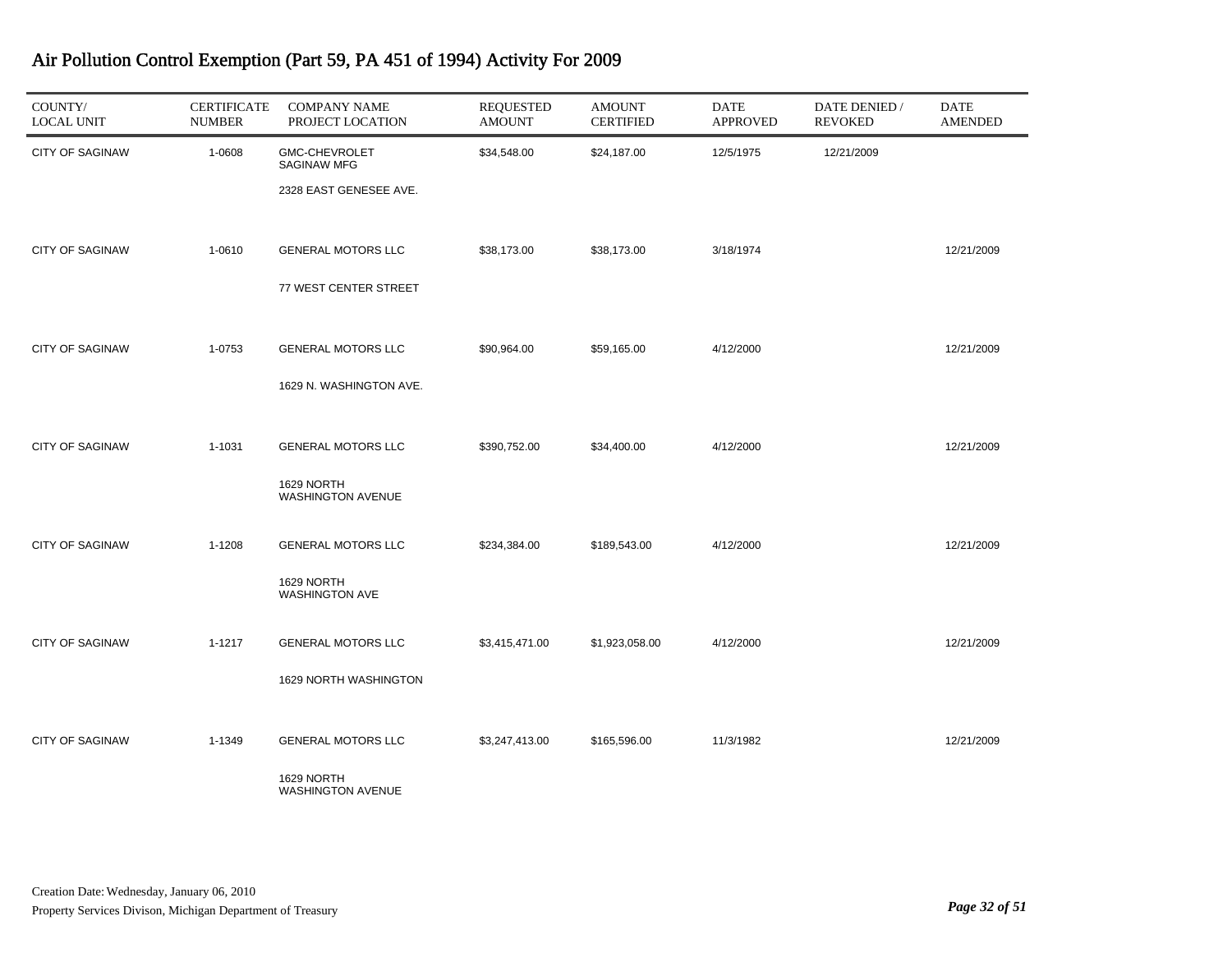| COUNTY/<br><b>LOCAL UNIT</b> | <b>CERTIFICATE</b><br><b>NUMBER</b> | <b>COMPANY NAME</b><br>PROJECT LOCATION     | <b>REQUESTED</b><br><b>AMOUNT</b> | <b>AMOUNT</b><br><b>CERTIFIED</b> | <b>DATE</b><br><b>APPROVED</b> | DATE DENIED /<br><b>REVOKED</b> | <b>DATE</b><br><b>AMENDED</b> |
|------------------------------|-------------------------------------|---------------------------------------------|-----------------------------------|-----------------------------------|--------------------------------|---------------------------------|-------------------------------|
| <b>CITY OF SAGINAW</b>       | 1-1819                              | <b>GENERAL MOTORS LLC</b>                   | \$384,702.00                      | \$214,825.00                      | 4/12/2000                      |                                 | 12/21/2009                    |
|                              |                                     | 1629 NORTH<br><b>WASHINGTON AVENUE</b>      |                                   |                                   |                                |                                 |                               |
| <b>CITY OF SAGINAW</b>       | 1-1820                              | <b>GENERAL MOTORS LLC</b>                   | \$1,022,825.00                    | \$937,977.00                      | 4/12/2000                      |                                 | 12/21/2009                    |
|                              |                                     | 1629 NORTH<br>WASHINGTON AVENUE             |                                   |                                   |                                |                                 |                               |
| <b>CITY OF SAGINAW</b>       | 1-1821                              | <b>GENERAL MOTORS LLC</b>                   | \$501,961.00                      | \$266,839.00                      | 9/20/1988                      |                                 | 12/21/2009                    |
|                              |                                     | 1629 NORTH<br><b>WASHINGTON AVENUE</b>      |                                   |                                   |                                |                                 |                               |
| <b>CITY OF SAGINAW</b>       | 1-1925                              | <b>GENERAL MOTORS LLC</b>                   | \$3,466,060.00                    | \$2,515,634.00                    | 4/12/2000                      |                                 | 12/21/2009                    |
|                              |                                     | 1629 N. WASHINGTON AVE.                     |                                   |                                   |                                |                                 |                               |
| <b>CITY OF SAGINAW</b>       | 1-2438                              | <b>GENERAL MOTORS LLC</b>                   | \$841,500.00                      | \$124,192.00                      | 12/30/1996                     |                                 | 12/21/2009                    |
|                              |                                     | 1629 N WASHINGTON AVE                       |                                   |                                   |                                |                                 |                               |
| <b>CITY OF SAGINAW</b>       | 1-2649                              | <b>GENERAL MOTORS</b><br>POWERTRAIN- (SMCO) | \$701,000.00                      | \$0.00                            | 12/29/1999                     | 12/21/2009                      |                               |
|                              |                                     | 1629 N. WASHINGTON<br><b>AVENUE</b>         |                                   |                                   |                                |                                 |                               |
| <b>CITY OF SAGINAW</b>       | 1-2737                              | <b>GENERAL MOTORS LLC</b>                   | \$1,661,400.00                    | \$191,113.00                      | 12/29/1999                     |                                 | 12/21/2009                    |
|                              |                                     | 1629 N. WASHINGTON AVE.                     |                                   |                                   |                                |                                 |                               |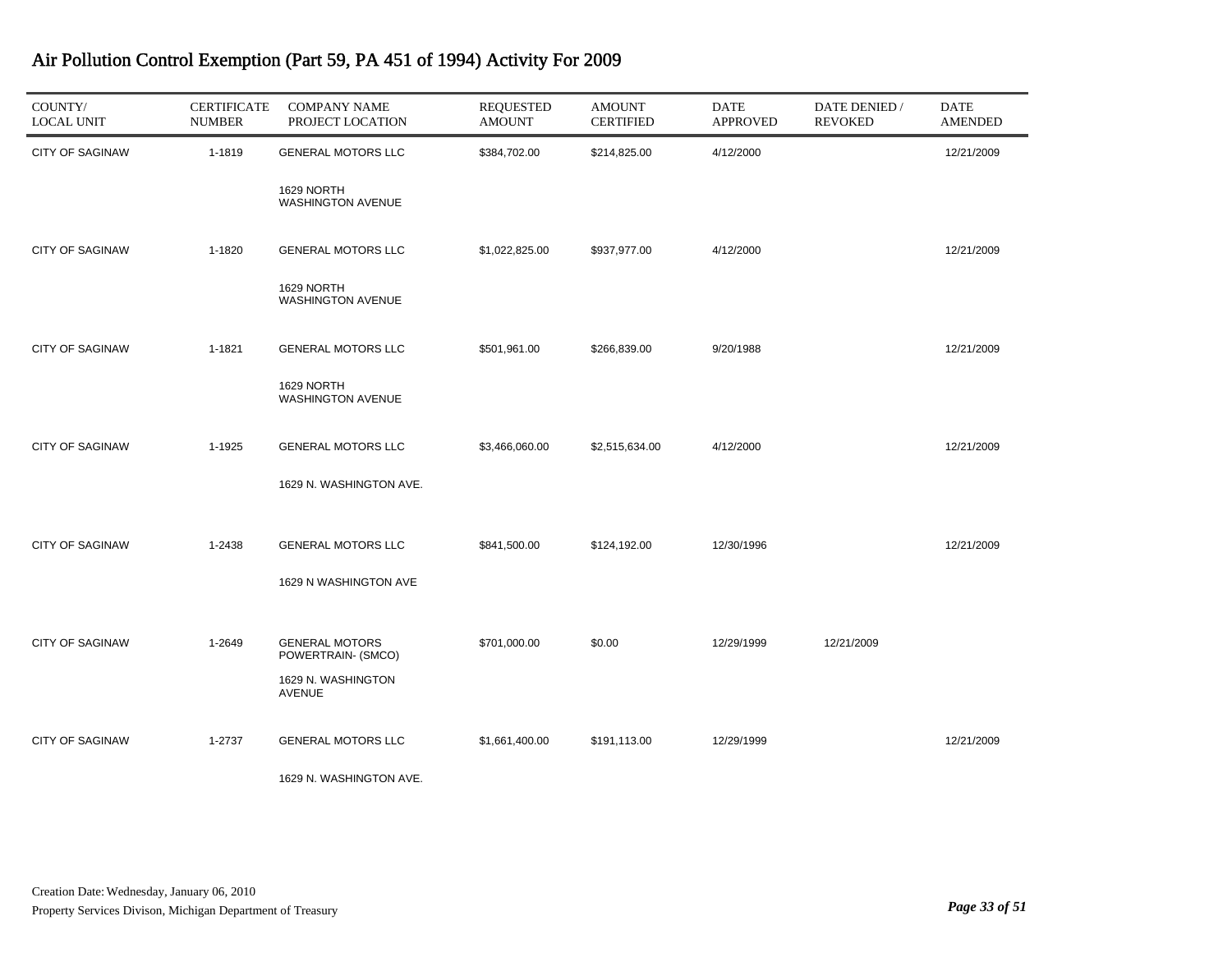| COUNTY/<br><b>LOCAL UNIT</b> | <b>CERTIFICATE</b><br><b>NUMBER</b> | <b>COMPANY NAME</b><br>PROJECT LOCATION | <b>REQUESTED</b><br><b>AMOUNT</b> | <b>AMOUNT</b><br><b>CERTIFIED</b> | <b>DATE</b><br><b>APPROVED</b> | DATE DENIED /<br><b>REVOKED</b> | DATE<br><b>AMENDED</b> |
|------------------------------|-------------------------------------|-----------------------------------------|-----------------------------------|-----------------------------------|--------------------------------|---------------------------------|------------------------|
| <b>CITY OF SAGINAW</b>       | 1-2753                              | <b>GENERAL MOTORS LLC</b>               | \$776,697.00                      | \$12,366.00                       | 12/29/1999                     |                                 | 12/21/2009             |
|                              |                                     | 77 WEST CENTER STREET                   |                                   |                                   |                                |                                 |                        |
| <b>CITY OF SAGINAW</b>       | 1-3017                              | <b>GENERAL MOTORS LLC</b>               | \$12,939,058.00                   | \$12,350,218.00                   | 12/30/2002                     |                                 | 12/21/2009             |
|                              |                                     | 1629 NORTH<br><b>WASHINGTON AVENUE</b>  |                                   |                                   |                                |                                 |                        |
| <b>CITY OF SAGINAW</b>       | 1-3018                              | <b>GENERAL MOTORS LLC</b>               | \$1,214,804.00                    | \$938,447.00                      | 12/30/2002                     |                                 | 12/21/2009             |
|                              |                                     | 77 W. CENTER STREET                     |                                   |                                   |                                |                                 |                        |
| <b>CITY OF SAGINAW</b>       | 1-3100                              | <b>GENERAL MOTORS LLC</b>               | \$696,486.00                      | \$122,863.00                      | 12/30/2003                     |                                 | 12/21/2009             |
|                              |                                     | 1629 N. WASHINGTON,<br>AVE.             |                                   |                                   |                                |                                 |                        |
| <b>CITY OF SAGINAW</b>       | 1-3270                              | <b>GENERAL MOTORS LLC</b>               | \$1,361,032.00                    | \$1,251,666.00                    | 10/3/2005                      |                                 | 12/21/2009             |
|                              |                                     | 77 W CENTER                             |                                   |                                   |                                |                                 |                        |
| <b>CITY OF SAGINAW</b>       | 1-3271                              | <b>GENERAL MOTORS LLC</b>               | \$8,712,373.00                    | \$5,635,780.00                    | 10/3/2005                      |                                 | 12/21/2009             |
|                              |                                     | 1620 N WASHINGTON<br><b>STREET</b>      |                                   |                                   |                                |                                 |                        |
| <b>CITY OF SAGINAW</b>       | 1-3405                              | <b>GENERAL MOTORS LLC</b>               | \$2,512,973.00                    | \$2,453,357.00                    | 12/20/2007                     |                                 | 12/21/2009             |
|                              |                                     | 1629 N WASHINGTON AVE                   |                                   |                                   |                                |                                 |                        |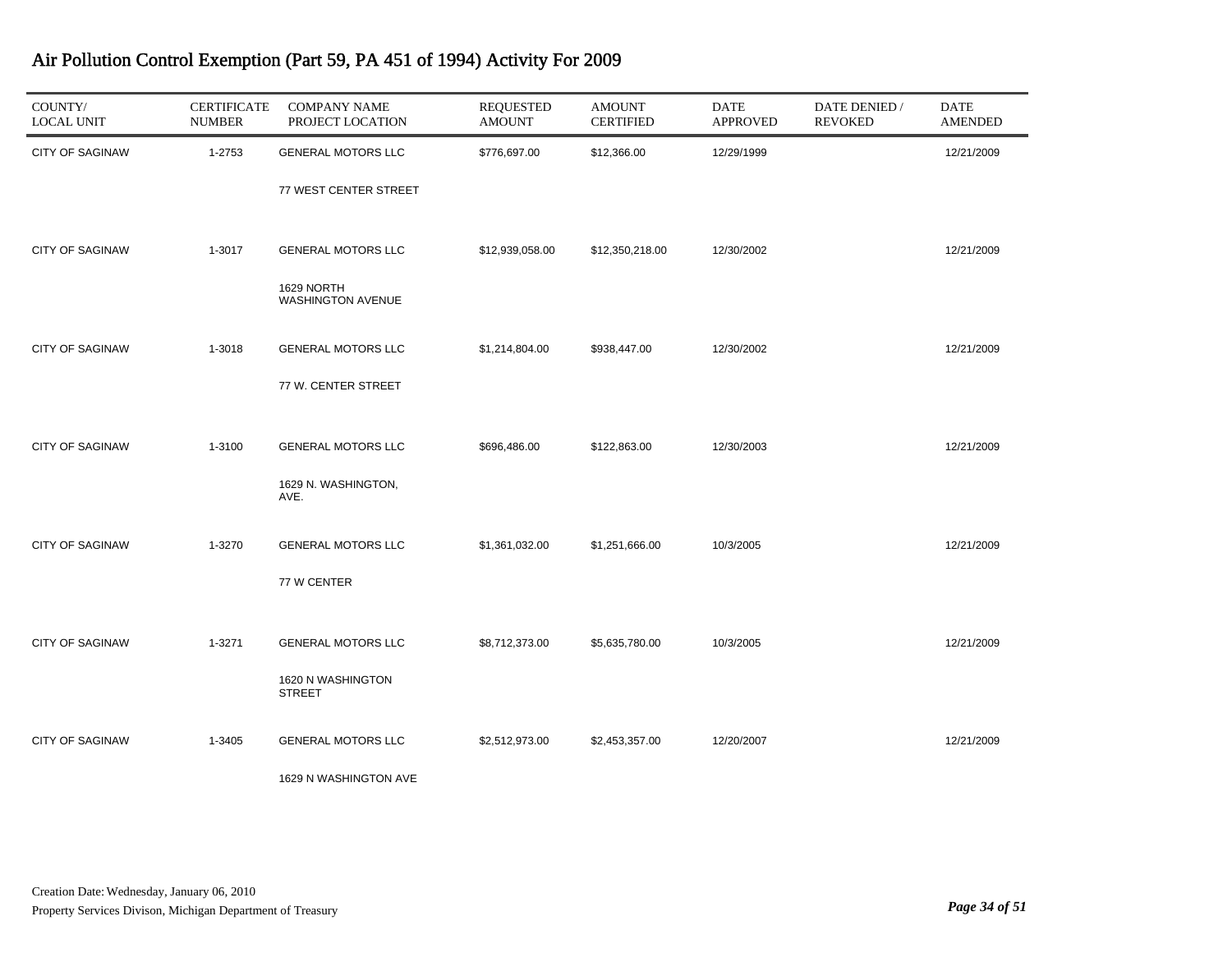| COUNTY/<br><b>LOCAL UNIT</b> | <b>CERTIFICATE</b><br><b>NUMBER</b> | <b>COMPANY NAME</b><br>PROJECT LOCATION                                                    | <b>REQUESTED</b><br><b>AMOUNT</b> | <b>AMOUNT</b><br><b>CERTIFIED</b> | <b>DATE</b><br><b>APPROVED</b> | DATE DENIED /<br><b>REVOKED</b> | <b>DATE</b><br><b>AMENDED</b> |
|------------------------------|-------------------------------------|--------------------------------------------------------------------------------------------|-----------------------------------|-----------------------------------|--------------------------------|---------------------------------|-------------------------------|
| TWP OF BUENA VISTA           | $\mathbf 0$                         | EDW. C. LEVY CO. DBA<br>SAGINAW ASPHALT CO.                                                | \$1,632,135.00                    | \$0.00                            |                                | 12/21/2009                      |                               |
|                              |                                     | 4711 VETERANS<br>MEMORIAL PKWY.                                                            |                                   |                                   |                                |                                 |                               |
| TWP OF BUENA VISTA           | 1-2418                              | STEERING SOLUTIONS<br>SERVICES CORPORATION                                                 | \$960,357.00                      | \$960,357.00                      | 12/30/1996                     |                                 | 12/21/2009                    |
|                              |                                     | 3900 HOLLAND ROAD                                                                          |                                   |                                   |                                |                                 |                               |
| TWP OF BUENA VISTA           | 1-2927                              | SAGINAW ASPHALT<br>PAVING COMPANY                                                          | \$692,550.00                      | \$1,200,360.00                    | 12/28/2001                     |                                 | 12/21/2009                    |
|                              |                                     | 4711 VETERANS<br><b>MEMORIAL PKWY</b>                                                      |                                   |                                   |                                |                                 |                               |
| TWP OF BUENA VISTA           | 1-2955                              | STEERING SOLUTIONS<br>SERVICES CORPORATION                                                 | \$1,822,859.00                    | \$1,347,767.00                    | 12/28/2001                     |                                 | 12/21/2009                    |
|                              |                                     | 3900 HOLLAND ROAD                                                                          |                                   |                                   |                                |                                 |                               |
| TWP OF BUENA VISTA           | 1-3020                              | STEERING SOLUTIONS<br>SERVICES CORPORATION                                                 | \$4,338,336.00                    | \$703,798.00                      | 12/30/2002                     |                                 | 12/21/2009                    |
|                              |                                     | 3900 HOLLAND ROAD                                                                          |                                   |                                   |                                |                                 |                               |
| TWP OF BUENA VISTA           | 1-3539                              | DELPHI AUTOMOTIVE<br>SYSTEMS, LLC - SAGINAW<br><b>STEERING SYSTEMS</b><br>3900 HOLLAND RD. | \$10,516,901.00                   | \$10,170,320.00                   | 12/21/2009                     |                                 |                               |
| TWP OF BUENA VISTA           | 1-3540                              | ALCHEM ALUMINUM, INC.                                                                      | \$34,509.00                       | \$34,509.00                       | 12/21/2009                     |                                 |                               |
|                              |                                     | 2600 NODULAR DR.                                                                           |                                   |                                   |                                |                                 |                               |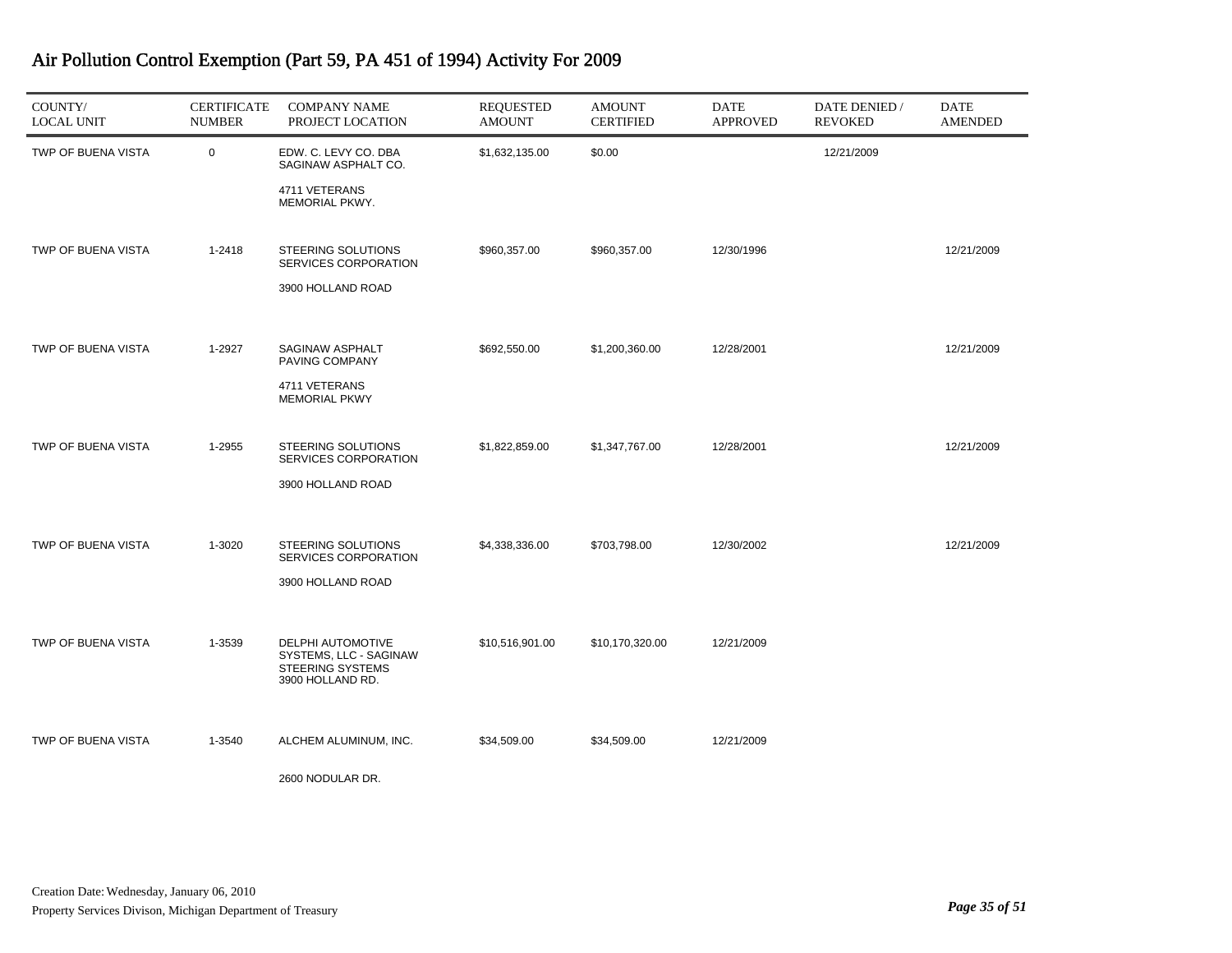| COUNTY/<br><b>LOCAL UNIT</b> | <b>CERTIFICATE</b><br><b>NUMBER</b> | <b>COMPANY NAME</b><br>PROJECT LOCATION                                                          | <b>REQUESTED</b><br><b>AMOUNT</b> | <b>AMOUNT</b><br><b>CERTIFIED</b> | <b>DATE</b><br><b>APPROVED</b> | DATE DENIED /<br><b>REVOKED</b> | <b>DATE</b><br><b>AMENDED</b> |
|------------------------------|-------------------------------------|--------------------------------------------------------------------------------------------------|-----------------------------------|-----------------------------------|--------------------------------|---------------------------------|-------------------------------|
| TWP OF BUENA VISTA           | 1-3542                              | ALCHEM ALUMINUM, INC.                                                                            | \$25,710.00                       | \$25,710.00                       | 12/21/2009                     |                                 |                               |
|                              |                                     | 2600 NODULAR DR.                                                                                 |                                   |                                   |                                |                                 |                               |
| <b>SHIAWASSEE</b>            |                                     |                                                                                                  |                                   |                                   |                                |                                 |                               |
|                              |                                     |                                                                                                  |                                   |                                   |                                |                                 |                               |
| TWP OF VENICE                | 1-3557                              | <b>VENICE PARK RDF</b>                                                                           | \$68,713.00                       | \$68,713.00                       | 10/13/2009                     |                                 |                               |
|                              |                                     | 9536 LENNON RD.                                                                                  |                                   |                                   |                                |                                 |                               |
|                              |                                     |                                                                                                  |                                   |                                   |                                |                                 |                               |
| <b>ST CLAIR</b>              |                                     |                                                                                                  |                                   |                                   |                                |                                 |                               |
| TWP OF CHINA                 | 1-3459                              | MICHIGAN CONSOLIDATED<br><b>GAS BELLE RIVER</b><br><b>COMPRESSOR STATION</b><br>5440 PUTTYGUT RD | \$3,065,000.00                    | \$4,054,492.00                    | 12/22/2008                     |                                 | 9/16/2009                     |
|                              |                                     |                                                                                                  |                                   |                                   |                                |                                 |                               |
| <b>ST JOSEPH</b>             |                                     |                                                                                                  |                                   |                                   |                                |                                 |                               |
| <b>TWP OF FABIUS</b>         | 1-3556                              | <b>WESTSIDE RECYCLING &amp;</b><br><b>DISPOSAL FACILITY</b>                                      | \$44,939.00                       | \$44,939.00                       | 8/25/2009                      |                                 |                               |
|                              |                                     | 14094 M60 W.                                                                                     |                                   |                                   |                                |                                 |                               |
|                              |                                     |                                                                                                  |                                   |                                   |                                |                                 |                               |
| <b>ST.CLAIR</b>              |                                     |                                                                                                  |                                   |                                   |                                |                                 |                               |
| <b>CITY OF MARYSVILLE</b>    | 1-2324                              | CHRYSLER GROUP LLC                                                                               | \$6,389,000.00                    | \$750,997.00                      | 12/29/1994                     |                                 | 9/16/2009                     |
|                              |                                     | 840 HURON BOULEVARD                                                                              |                                   |                                   |                                |                                 |                               |
|                              |                                     |                                                                                                  |                                   |                                   |                                |                                 |                               |

#### *WASHTENAW*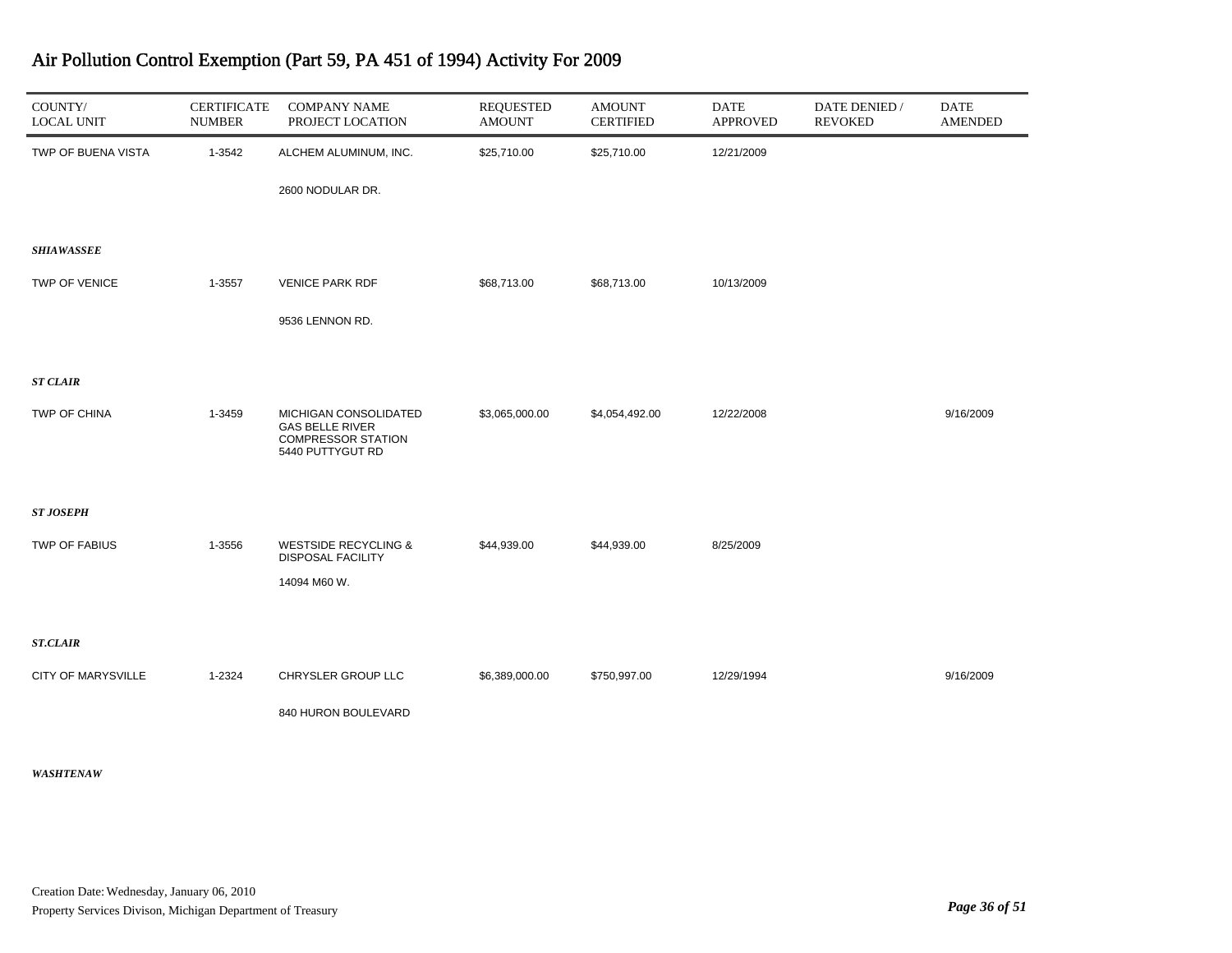| COUNTY/<br><b>LOCAL UNIT</b> | <b>CERTIFICATE</b><br><b>NUMBER</b> | <b>COMPANY NAME</b><br>PROJECT LOCATION                                           | <b>REQUESTED</b><br><b>AMOUNT</b> | <b>AMOUNT</b><br><b>CERTIFIED</b> | <b>DATE</b><br><b>APPROVED</b> | DATE DENIED /<br><b>REVOKED</b> | <b>DATE</b><br><b>AMENDED</b> |
|------------------------------|-------------------------------------|-----------------------------------------------------------------------------------|-----------------------------------|-----------------------------------|--------------------------------|---------------------------------|-------------------------------|
| TWP OF SALEM                 | $\mathbf 0$                         | <b>GAS RECOVERY SYSTEMS</b><br><b>LLC</b><br>10833 FIVE MILE RD                   | \$4,428,250.00                    | \$0.00                            |                                |                                 | 9/16/2009                     |
| TWP OF SYLVAN                | 1-2572                              | CHRYSLER GROUP LLC<br>3700 SOUTH M-52                                             | \$24,664.00                       | \$9,239.00                        | 12/30/1998                     |                                 | 9/16/2009                     |
| <b>TWP OF YPSILANTI</b>      | 1-2671                              | <b>MOTORS LIQUIDATION</b><br><b>COMPANY</b><br><b>ECORSE &amp; WIARD ROADS</b>    | \$9,000,367.00                    | \$26,411.00                       | 12/30/1998                     |                                 | 12/21/2009                    |
| TWP OF YPSILANTI             | 1-3330                              | <b>GENERAL MOTORS LLC</b><br><b>WILLOW RUN PLANT</b>                              | \$7,345,939.00                    | \$3,893,684.00                    | 10/11/2006                     |                                 | 12/21/2009                    |
| TWP OF YPSILANTI             | 1-3471                              | <b>GENERAL MOTORS LLC</b><br><b>WILLOW RUN PLANT</b>                              | \$621,317.00                      | \$615,405.00                      | 8/19/2008                      |                                 | 12/21/2009                    |
| TWP OF YPSILANTI             | 1-3471-9                            | <b>MOTORS LIQUIDATION</b><br><b>COMPANY</b><br><b>WILLOW RUN PLANT</b>            | \$621,317.00                      | \$5,912.00                        | 8/19/2008                      |                                 | 12/21/2009                    |
| <b>TWP OF YPSILANTI</b>      | 1-3563                              | FORD MOTOR COMPANY<br>RAWSONVILLE<br><b>COMPONENTS PLANT</b><br>10300 TEXTILE RD. | \$2,517,052.00                    | \$2,517,052.00                    | 8/25/2009                      |                                 |                               |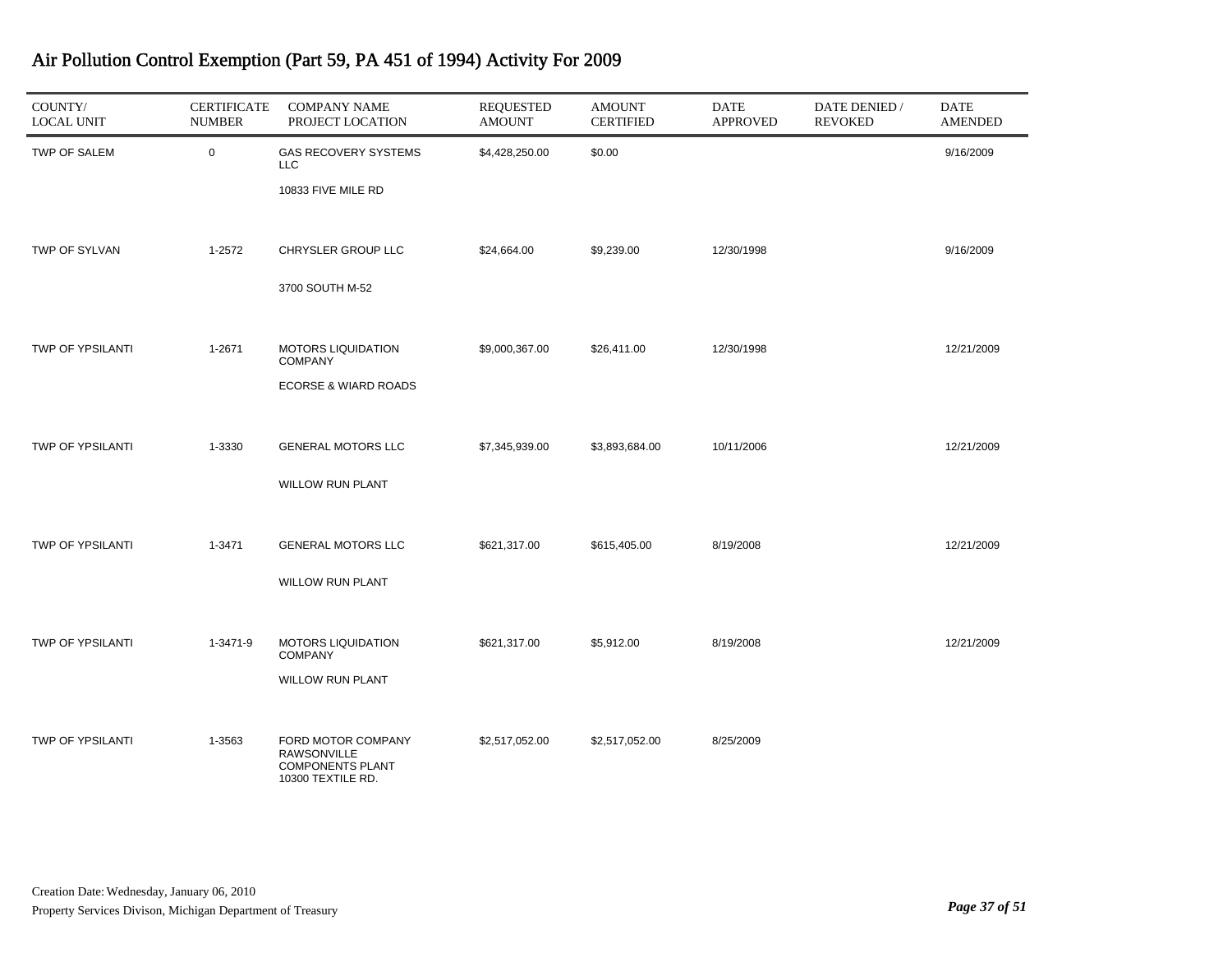| COUNTY/<br><b>LOCAL UNIT</b> | <b>CERTIFICATE</b><br><b>NUMBER</b> | <b>COMPANY NAME</b><br>PROJECT LOCATION     | <b>REQUESTED</b><br><b>AMOUNT</b> | <b>AMOUNT</b><br><b>CERTIFIED</b> | DATE<br><b>APPROVED</b> | DATE DENIED /<br><b>REVOKED</b> | <b>DATE</b><br><b>AMENDED</b> |
|------------------------------|-------------------------------------|---------------------------------------------|-----------------------------------|-----------------------------------|-------------------------|---------------------------------|-------------------------------|
| YPSILANTI TWP.               | 1-3219                              | <b>GENERAL MOTORS LLC</b>                   | \$10,907,290.00                   | \$4,791.00                        | 11/30/2004              |                                 | 12/21/2009                    |
|                              |                                     | WILLOW RUN PLANT                            |                                   |                                   |                         |                                 |                               |
| YPSILANTI TWP.               | 1-3219-9                            | <b>MOTORS LIQUIDATION</b><br><b>COMPANY</b> | \$10,907,290.00                   | \$7,950,182.00                    | 11/30/2004              |                                 | 12/21/2009                    |
|                              |                                     | <b>WILLOW RUN PLANT</b>                     |                                   |                                   |                         |                                 |                               |
| YPSILANTI TWP.               | 1-3272                              | <b>MOTORS LIQUIDATION</b><br><b>COMPANY</b> | \$142,496.00                      | \$131,654.00                      | 11/30/2005              |                                 | 12/21/2009                    |
|                              |                                     | <b>WILLOW RUN PLANT</b>                     |                                   |                                   |                         |                                 |                               |
| YPSILANTI TWP.               | 1-3413                              | <b>MOTORS LIQUIDATION</b><br><b>COMPANY</b> | \$23,725.00                       | \$23,725.00                       | 10/2/2007               |                                 | 12/21/2009                    |
|                              |                                     | <b>WILLOW RUN PLANT</b>                     |                                   |                                   |                         |                                 |                               |
| YPSILANTI TWP.               | 1-3414                              | <b>GENERAL MOTORS LLC</b>                   | \$1,408,489.00                    | \$1,219,421.00                    | 10/2/2007               |                                 | 12/21/2009                    |
|                              |                                     | <b>WILLOW RUN PLANT</b>                     |                                   |                                   |                         |                                 |                               |
| YPSILANTI TWP.               | 1-3414-9                            | <b>MOTORS LIQUIDATION</b><br><b>COMPANY</b> | \$1,408,489.00                    | \$189,068.00                      | 10/2/2007               |                                 | 12/21/2009                    |
|                              |                                     | <b>WILLOW RUN PLANT</b>                     |                                   |                                   |                         |                                 |                               |
| <b>WAYNE</b>                 |                                     |                                             |                                   |                                   |                         |                                 |                               |
| <b>CITY OF DEARBORN</b>      | 1-3562                              | FORD MOTOR COMPANY                          | \$9,217,712.00                    | \$9,217,712.00                    | 10/13/2009              |                                 |                               |
|                              |                                     | DEARBORN TRUCK PLANT                        |                                   |                                   |                         |                                 |                               |
|                              |                                     | 3001 MILLER RD.                             |                                   |                                   |                         |                                 |                               |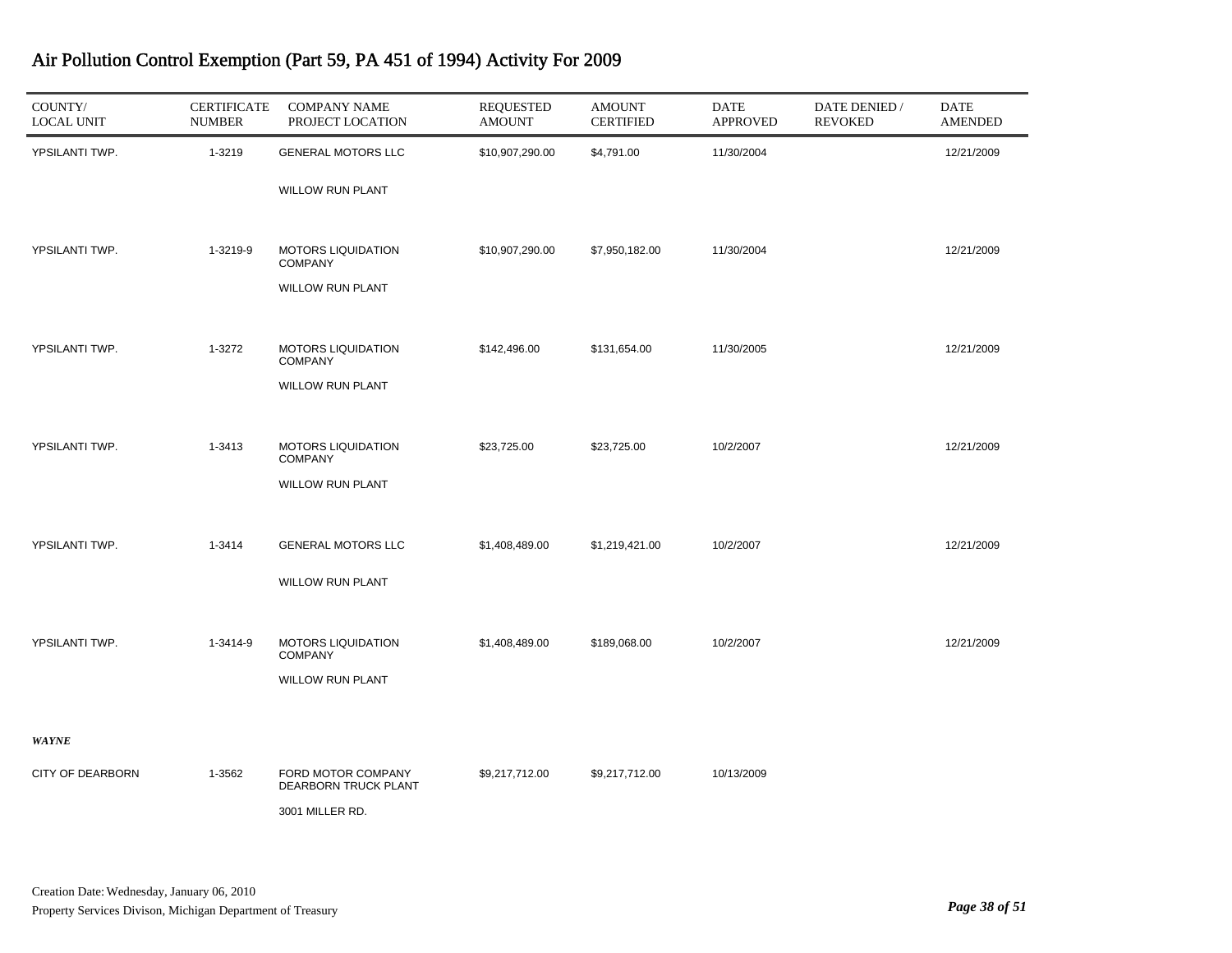| COUNTY/<br><b>LOCAL UNIT</b> | <b>CERTIFICATE</b><br><b>NUMBER</b> | <b>COMPANY NAME</b><br>PROJECT LOCATION                             | <b>REQUESTED</b><br><b>AMOUNT</b> | <b>AMOUNT</b><br><b>CERTIFIED</b> | <b>DATE</b><br><b>APPROVED</b> | DATE DENIED /<br><b>REVOKED</b> | DATE<br><b>AMENDED</b> |
|------------------------------|-------------------------------------|---------------------------------------------------------------------|-----------------------------------|-----------------------------------|--------------------------------|---------------------------------|------------------------|
| <b>CITY OF DETROIT</b>       | 1-0104                              | GMC CADILLAC MTR. CAR<br><b>DIV</b>                                 | \$1,754,655.00                    | \$1,095,644.00                    | 12/26/1967                     | 12/21/2009                      |                        |
| <b>CITY OF DETROIT</b>       | 1-0105                              | <b>GMC FISHER BODY</b><br><b>DIVISION</b><br>6307 WEST FORT STREET  | \$597,727.00                      | \$484,819.00                      | 12/7/1966                      | 12/21/2009                      |                        |
| <b>CITY OF DETROIT</b>       | 1-0106                              | <b>GMC FISHER BODY</b><br><b>DIVISION</b><br>FORT ST & WESTEND AVE. | \$501,717.00                      | \$280,109.00                      | 1/24/1974                      | 12/21/2009                      |                        |
| <b>CITY OF DETROIT</b>       | 1-0140                              | <b>DAIMLERCHRYSLER</b><br>CORPORATION<br>20300 MOUND ROAD           | \$199,979.00                      | \$9,995.00                        | 12/26/1967                     | 10/13/2009                      |                        |
| <b>CITY OF DETROIT</b>       | 1-0141                              | DAIMLERCHRYSLER<br>CORPORATION<br>12340 OAKLAND AVENUE              | \$61,413.00                       | \$29,156.00                       | 12/26/1967                     | 10/13/2009                      |                        |
| <b>CITY OF DETROIT</b>       | 1-0148                              | <b>GMC FISHER BODY</b><br><b>DIVISION</b><br>6051 HASTINGS STREET   | \$93,385.00                       | \$69,214.00                       | 12/26/1967                     | 12/21/2009                      |                        |
| <b>CITY OF DETROIT</b>       | 1-0255                              | <b>GMC FISHER BODY</b><br><b>DIVISION</b><br>601 PIQUETTE AVENUE    | \$73,721.00                       | \$54,383.00                       | 4/13/1972                      | 12/21/2009                      |                        |

J.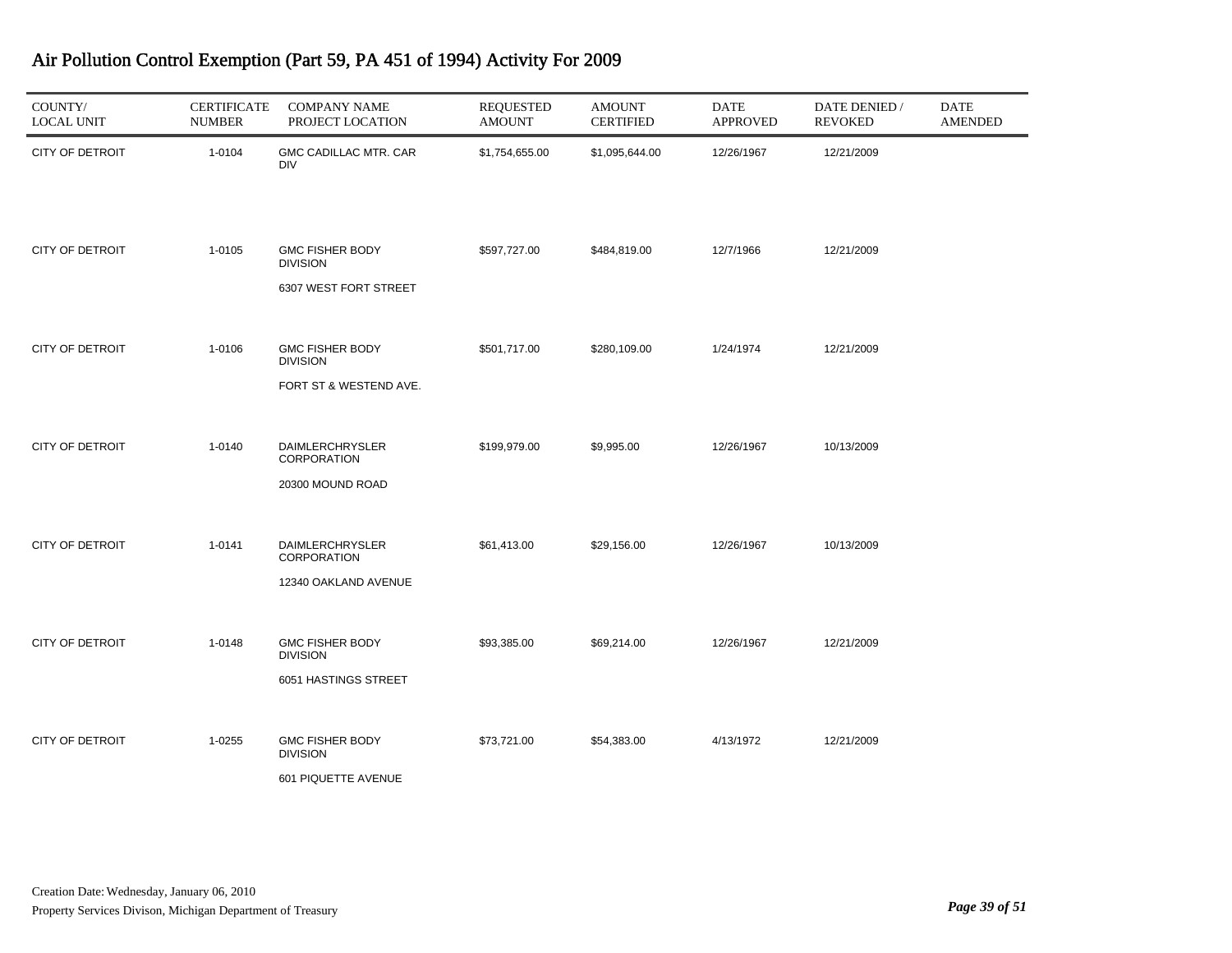| COUNTY/<br><b>LOCAL UNIT</b> | <b>CERTIFICATE</b><br><b>NUMBER</b> | <b>COMPANY NAME</b><br>PROJECT LOCATION   | <b>REQUESTED</b><br><b>AMOUNT</b> | <b>AMOUNT</b><br><b>CERTIFIED</b> | <b>DATE</b><br><b>APPROVED</b> | DATE DENIED /<br><b>REVOKED</b> | DATE<br><b>AMENDED</b> |
|------------------------------|-------------------------------------|-------------------------------------------|-----------------------------------|-----------------------------------|--------------------------------|---------------------------------|------------------------|
| <b>CITY OF DETROIT</b>       | 1-0574                              | <b>GMC-PARTS DIVISON</b>                  | \$45,592.00                       | \$45,592.00                       | 1/20/1975                      | 12/21/2009                      |                        |
|                              |                                     | 5140 RIOPELLE STREET                      |                                   |                                   |                                |                                 |                        |
| <b>CITY OF DETROIT</b>       | 1-0611                              | <b>GMC-FISHER BODY</b><br><b>DIVISION</b> | \$93,424.00                       | \$89,639.00                       | 5/13/1974                      | 12/21/2009                      |                        |
|                              |                                     | 6307 WEST FORT STREET                     |                                   |                                   |                                |                                 |                        |
| <b>CITY OF DETROIT</b>       | 1-0612                              | <b>GMC-FISHER BODY</b><br><b>DIVISION</b> | \$97,599.00                       | \$90,308.00                       | 11/8/1974                      | 12/21/2009                      |                        |
|                              |                                     | 6307 WEST FORT STREET                     |                                   |                                   |                                |                                 |                        |
| <b>CITY OF DETROIT</b>       | 1-0613                              | <b>GMC-FISHER BODY</b>                    | \$42,412.00                       | \$40,765.00                       | 11/8/1974                      | 12/21/2009                      |                        |
|                              |                                     | <b>DIVISION</b><br>6307 WEST FORT STREET  |                                   |                                   |                                |                                 |                        |
|                              |                                     |                                           |                                   |                                   |                                |                                 |                        |
| <b>CITY OF DETROIT</b>       | 1-0614                              | <b>GMC-FISHER BODY</b><br><b>DIVISION</b> | \$284,106.00                      | \$262,568.00                      | 11/8/1974                      | 12/21/2009                      |                        |
|                              |                                     | 6307 WEST FORT STREET                     |                                   |                                   |                                |                                 |                        |
| <b>CITY OF DETROIT</b>       | 1-0615                              | <b>GMC-FISHER BODY</b><br><b>DIVISION</b> | \$40,000.00                       | \$36,000.00                       | 11/8/1974                      | 12/21/2009                      |                        |
|                              |                                     | 6307 WEST FORT STREET                     |                                   |                                   |                                |                                 |                        |
| <b>CITY OF DETROIT</b>       | 1-0639                              | <b>GMC-FISHER BODY</b>                    | \$158,555.00                      | \$146,347.00                      | 11/8/1974                      | 12/21/2009                      |                        |
|                              |                                     | <b>DIVISION</b><br>6307 WEST FORT STREET  |                                   |                                   |                                |                                 |                        |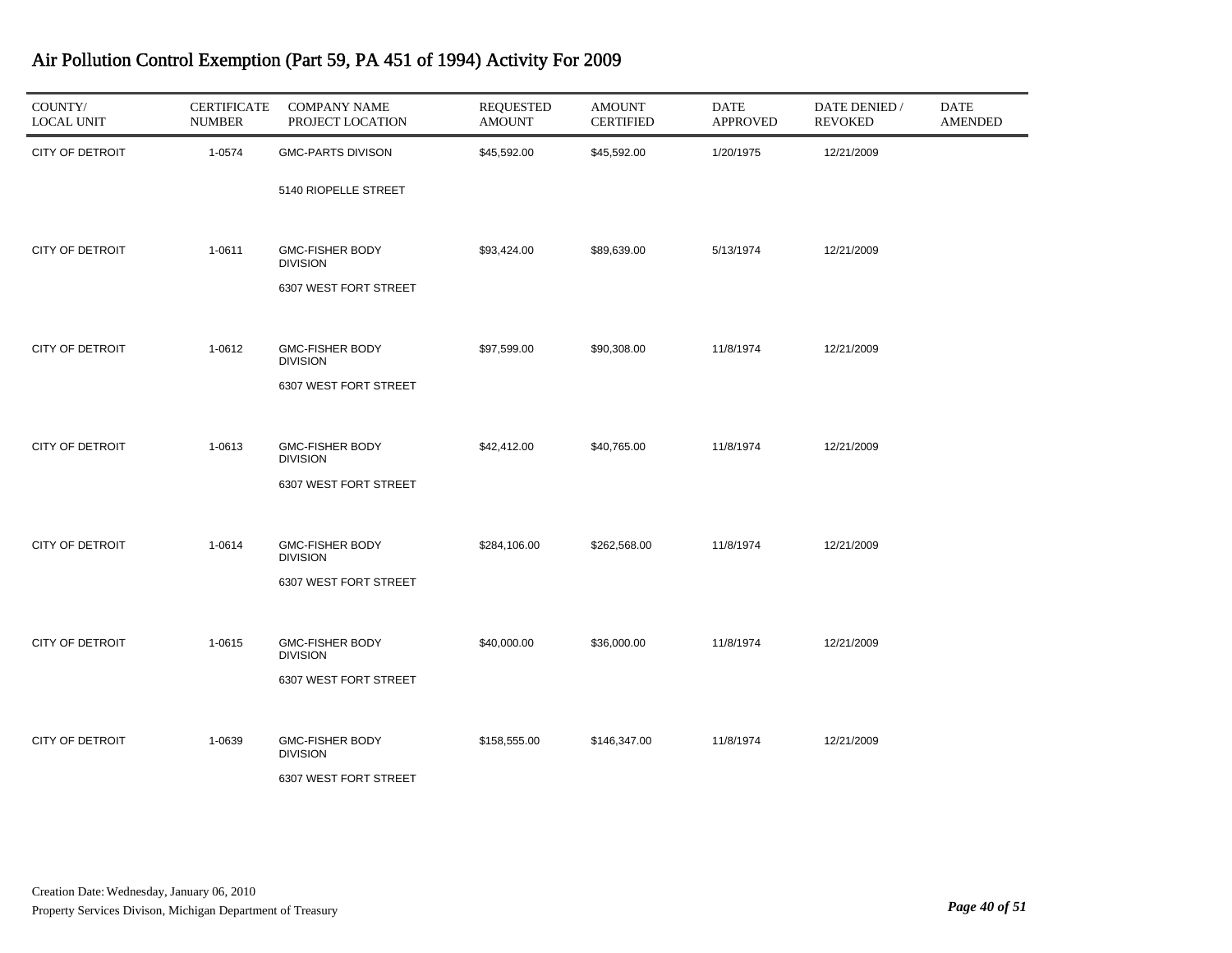| COUNTY/<br><b>LOCAL UNIT</b> | <b>CERTIFICATE</b><br><b>NUMBER</b> | <b>COMPANY NAME</b><br>PROJECT LOCATION                                   | <b>REQUESTED</b><br><b>AMOUNT</b> | <b>AMOUNT</b><br><b>CERTIFIED</b> | <b>DATE</b><br><b>APPROVED</b> | DATE DENIED /<br><b>REVOKED</b> | <b>DATE</b><br><b>AMENDED</b> |
|------------------------------|-------------------------------------|---------------------------------------------------------------------------|-----------------------------------|-----------------------------------|--------------------------------|---------------------------------|-------------------------------|
| CITY OF DETROIT              | 1-0786                              | <b>GMC-FISHER BODY</b><br><b>DIVISION</b><br>6307 WEST FORT STREET        | \$30,747.00                       | \$15,374.00                       | 12/30/1975                     | 12/21/2009                      |                               |
| <b>CITY OF DETROIT</b>       | 1-0814                              | <b>GMC-FISHER BODY</b><br><b>DIVISION</b><br>6307 WEST FORT STREET        | \$46,141.00                       | \$42,054.00                       | 12/31/1976                     | 12/21/2009                      |                               |
| <b>CITY OF DETROIT</b>       | 1-1129                              | <b>GMC CADILLAC MOTOR</b><br>DIV.<br>2860 CLARK AVENUE                    | \$2,707,088.00                    | \$2,257,123.00                    | 12/29/1981                     | 12/21/2009                      |                               |
| <b>CITY OF DETROIT</b>       | 1-1134                              | <b>GMC-FISHER BODY</b><br><b>DIVISION</b><br>FORT STREET & WESTEND<br>AVE | \$2,901,053.00                    | \$1,979,887.00                    | 5/18/1981                      | 12/21/2009                      |                               |
| <b>CITY OF DETROIT</b>       | 1-1366                              | <b>GENERAL MOTORS LLC</b><br>2500 EAST GRAND BLVD.                        | \$25,554,875.00                   | \$18,032,831.00                   | 11/3/1982                      |                                 | 12/21/2009                    |
| <b>CITY OF DETROIT</b>       | 1-1394                              | <b>GMC CHEVROLET</b><br><b>DETROIT ASSEMBLY</b><br>601 PIQUETTE           | \$91,000.00                       | \$91,000.00                       | 12/29/1982                     | 12/21/2009                      |                               |
| <b>CITY OF DETROIT</b>       | 1-1395                              | <b>GMC CHEVROLET</b><br><b>DETROIT ASSEMBLY</b><br>601 PIQUETTE           | \$43,500.00                       | \$43,500.00                       | 12/29/1982                     | 12/21/2009                      |                               |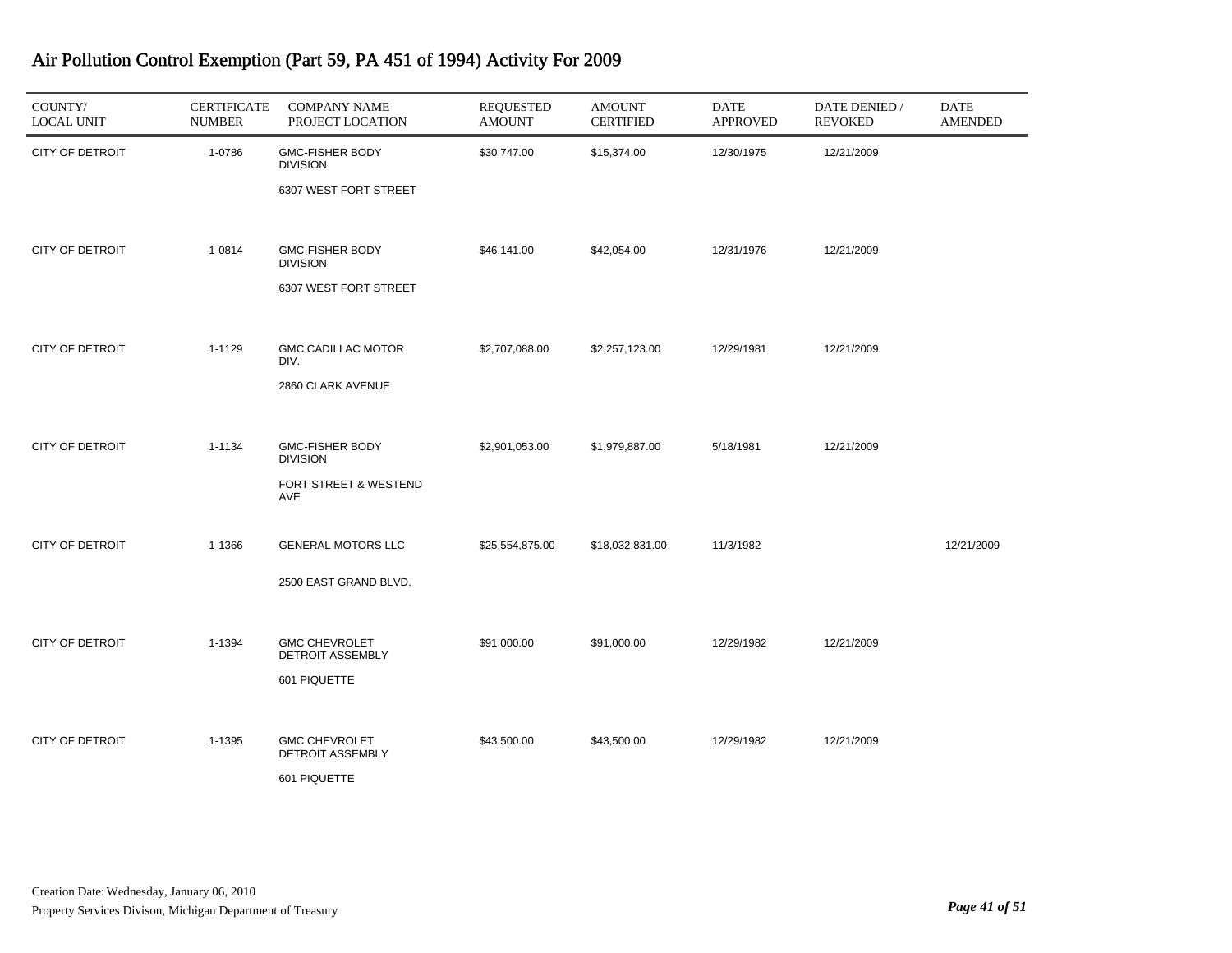| COUNTY/<br><b>LOCAL UNIT</b> | <b>CERTIFICATE</b><br><b>NUMBER</b> | <b>COMPANY NAME</b><br>PROJECT LOCATION                  | <b>REQUESTED</b><br><b>AMOUNT</b> | <b>AMOUNT</b><br><b>CERTIFIED</b> | DATE<br><b>APPROVED</b> | DATE DENIED /<br><b>REVOKED</b> | DATE<br><b>AMENDED</b> |
|------------------------------|-------------------------------------|----------------------------------------------------------|-----------------------------------|-----------------------------------|-------------------------|---------------------------------|------------------------|
| <b>CITY OF DETROIT</b>       | 1-1396                              | <b>GMC CHEVROLET</b><br>DETROIT ASSEMBLY<br>601 PIQUETTE | \$293,100.00                      | \$293,100.00                      | 12/29/1982              | 12/21/2009                      |                        |
| <b>CITY OF DETROIT</b>       | 1-2038                              | CHRYSLER GROUP LLC<br>2101 CONNER AVENUE                 | \$93,385,260.00                   | \$65,936,941.00                   | 12/30/1998              |                                 | 9/16/2009              |
| CITY OF DETROIT              | 1-2573                              | CHRYSLER GROUP LLC<br>3675 E. OUTER DRIVE                | \$258,955.00                      | \$258,955.00                      | 12/30/1998              |                                 | 9/16/2009              |
| <b>CITY OF DETROIT</b>       | 1-2728                              | DAIMLERCHRYSLER CORP<br>14250 PLYMOUTH ROAD              | \$13,000.00                       | \$3,250.00                        | 12/29/1999              | 10/13/2009                      |                        |
| <b>CITY OF DETROIT</b>       | 1-2926                              | CHRYSLER GROUP LLC<br>2101 CONNER AVE.                   | \$674,421.00                      | \$829,833.00                      | 12/28/2001              |                                 | 12/21/2009             |
| CITY OF DETROIT              | 1-2972                              | CHRYSLER GROUP LLC<br>11570 WARREN E.                    | \$3,427,290.00                    | \$3,427,290.00                    | 12/28/2001              |                                 | 9/16/2009              |
| <b>CITY OF DETROIT</b>       | 1-3025                              | CHRYSLER GROUP LLC<br>2101 CONNER AVENUE                 | \$64,155,826.00                   | \$65,706,455.00                   | 12/30/2002              |                                 | 9/16/2009              |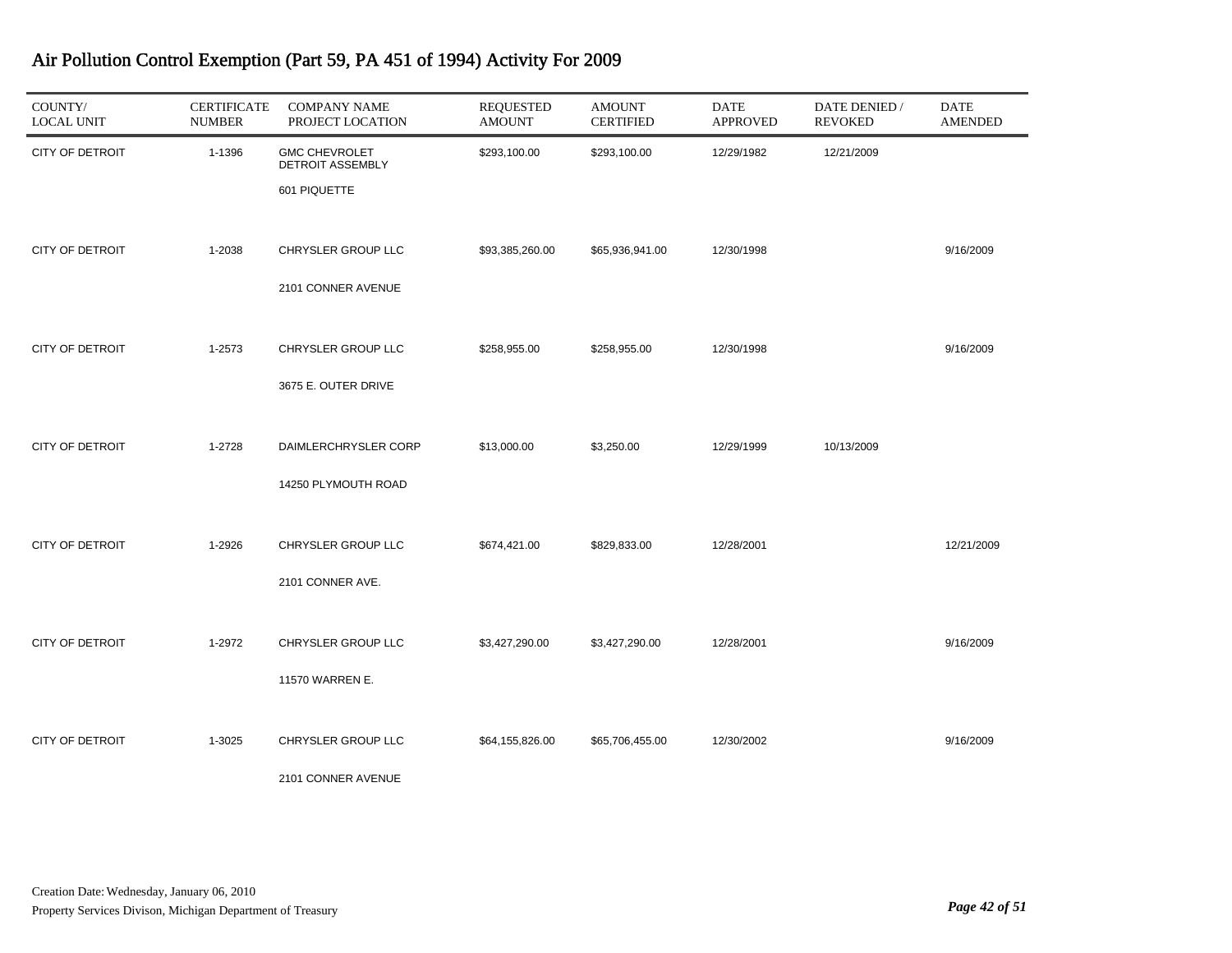| COUNTY/<br><b>LOCAL UNIT</b> | <b>CERTIFICATE</b><br><b>NUMBER</b> | <b>COMPANY NAME</b><br>PROJECT LOCATION | <b>REQUESTED</b><br><b>AMOUNT</b> | <b>AMOUNT</b><br><b>CERTIFIED</b> | <b>DATE</b><br><b>APPROVED</b> | DATE DENIED /<br><b>REVOKED</b> | <b>DATE</b><br><b>AMENDED</b> |
|------------------------------|-------------------------------------|-----------------------------------------|-----------------------------------|-----------------------------------|--------------------------------|---------------------------------|-------------------------------|
| <b>CITY OF DETROIT</b>       | 1-3026                              | CHRYSLER GROUP LLC                      | \$24,137,819.00                   | \$24,060,731.00                   | 12/30/2002                     |                                 | 9/16/2009                     |
|                              |                                     | 4000 ST. JEAN                           |                                   |                                   |                                |                                 |                               |
| <b>CITY OF DETROIT</b>       | 1-3027                              | CHRYSLER GROUP LLC                      | \$5,968,726.00                    | \$4,468,726.00                    | 12/30/2002                     |                                 | 10/13/2009                    |
|                              |                                     | 6700 LYNCH ROAD                         |                                   |                                   |                                |                                 |                               |
| CITY OF DETROIT              | 1-3275                              | <b>GENERAL MOTORS LLC</b>               | \$7,195,086.00                    | \$6,412,069.00                    | 11/30/2005                     |                                 | 12/21/2009                    |
|                              |                                     | 2500 E GENERAL MOTORS<br><b>BLVD</b>    |                                   |                                   |                                |                                 |                               |
| <b>CITY OF DETROIT</b>       | 1-3283                              | CHRYSLER GROUP LLC                      | \$320,740.00                      | \$160,370.00                      | 11/30/2005                     |                                 | 10/13/2009                    |
|                              |                                     | 6700 LYNCH ROAD                         |                                   |                                   |                                |                                 |                               |
| <b>CITY OF DETROIT</b>       | 1-3311                              | <b>GENERAL MOTORS LLC</b>               | \$2,338,315.00                    | \$2,338,315.00                    | 10/11/2006                     |                                 | 12/21/2009                    |
|                              |                                     | 2500 E GENERAL MOTORS<br><b>BLVD</b>    |                                   |                                   |                                |                                 |                               |
| <b>CITY OF DETROIT</b>       | 1-3408                              | <b>GENERAL MOTORS LLC</b>               | \$117,219.00                      | \$95,817.00                       | 10/2/2007                      |                                 | 12/21/2009                    |
|                              |                                     | 2500 EAST GENERAL<br>MOTORS BLVD        |                                   |                                   |                                |                                 |                               |
| <b>CITY OF DETROIT</b>       | 1-3409                              | <b>GENERAL MOTORS LLC</b>               | \$2,311,340.00                    | \$2,311,340.00                    | 10/2/2007                      |                                 | 12/21/2009                    |
|                              |                                     | 2500 EAST GENERAL<br><b>MOTORS BLVD</b> |                                   |                                   |                                |                                 |                               |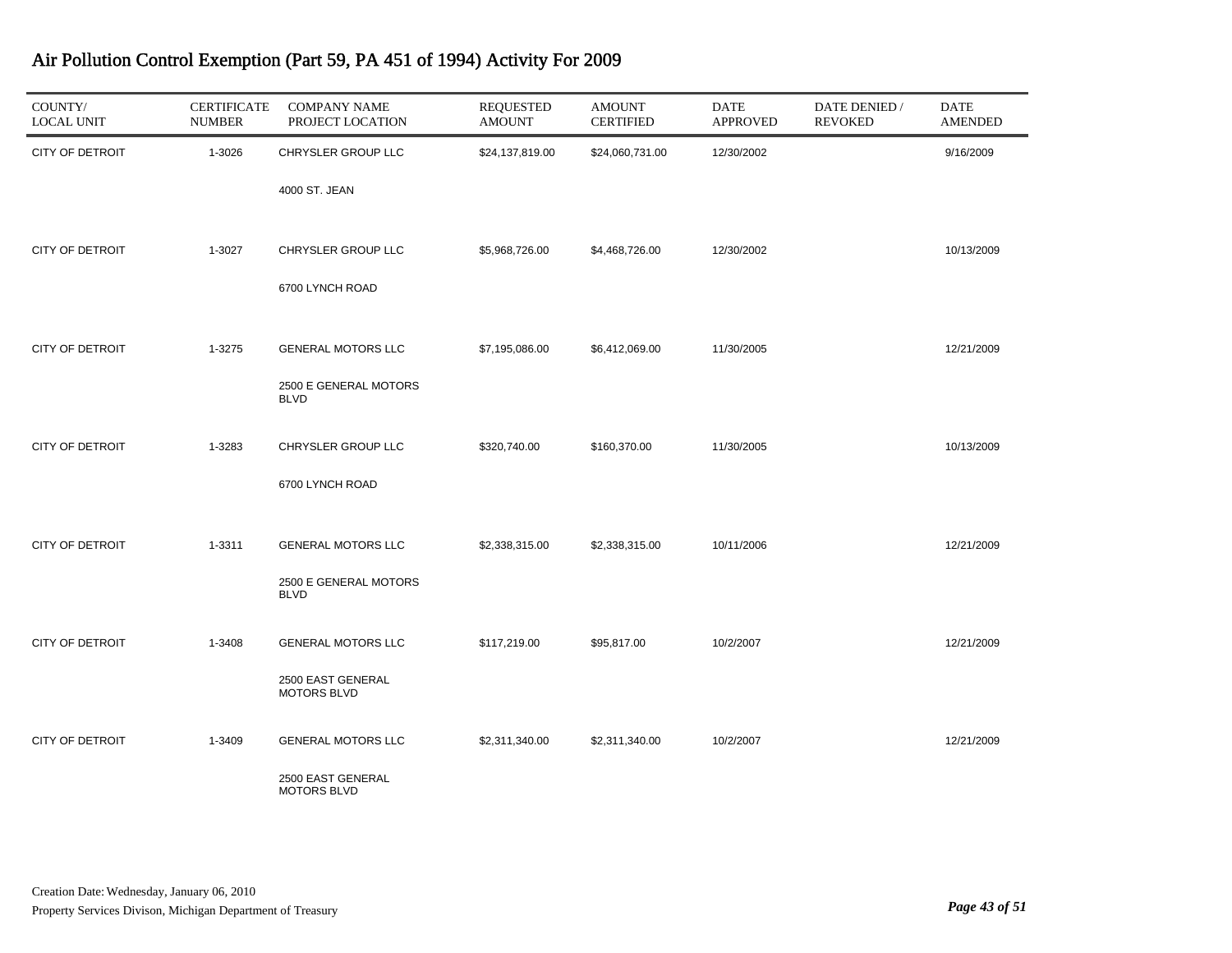| COUNTY/<br><b>LOCAL UNIT</b> | <b>CERTIFICATE</b><br><b>NUMBER</b> | <b>COMPANY NAME</b><br>PROJECT LOCATION                          | <b>REQUESTED</b><br><b>AMOUNT</b> | <b>AMOUNT</b><br><b>CERTIFIED</b> | <b>DATE</b><br><b>APPROVED</b> | DATE DENIED /<br><b>REVOKED</b> | <b>DATE</b><br><b>AMENDED</b> |
|------------------------------|-------------------------------------|------------------------------------------------------------------|-----------------------------------|-----------------------------------|--------------------------------|---------------------------------|-------------------------------|
| <b>CITY OF DETROIT</b>       | 1-3525                              | ST. MARYS CEMENT INC.<br>(DETROIT PLANT)<br>9333 DEARBORN ST.    | \$1,371,200.00                    | \$1,371,200.00                    | 9/16/2009                      | 4/14/2009                       |                               |
| <b>CITY OF DETROIT</b>       | 1-3567                              | CADILLAC ASPHALT, LLC<br>670 S. DIX RD.                          | \$1,297,667.00                    | \$324,417.00                      | 12/21/2009                     |                                 |                               |
| <b>CITY OF DETROIT</b>       | 1-3576                              | QUAKER CHEMICAL CORP.<br>14301 BIRWOOD AVE.                      | \$1,063,910.00                    | \$988,910.00                      | 10/13/2009                     |                                 |                               |
| <b>CITY OF HAMTRAMCK</b>     | 1-2739                              | <b>GENERAL MOTORS LLC</b><br>2500 E. GENERAL MOTORS<br>BLVD.     | \$28,076,972.00                   | \$7,034,269.00                    | 12/29/1999                     |                                 | 12/21/2009                    |
| <b>CITY OF HAMTRAMCK</b>     | 1-2818                              | <b>GENERAL MOTORS LLC</b><br>2500 E. GENERAL MOTORS<br>BLVD.     | \$4,062,026.00                    | \$2,656,430.00                    | 12/28/2000                     |                                 | 12/21/2009                    |
| <b>CITY OF HAMTRAMCK</b>     | 1-2983                              | <b>GENERAL MOTORS LLC</b><br>2500 E. GENERAL MOTORS<br>BLVD.     | \$7,564,614.00                    | \$7,484,957.00                    | 12/28/2001                     |                                 | 12/21/2009                    |
| CITY OF LIVONIA              | $1 - 0015$                          | <b>GMC FISHER BODY</b><br><b>DIVISION</b><br>28400 PLYMOUTH ROAD | \$15,000.00                       | \$15,000.00                       | 6/1/1966                       | 12/21/2009                      |                               |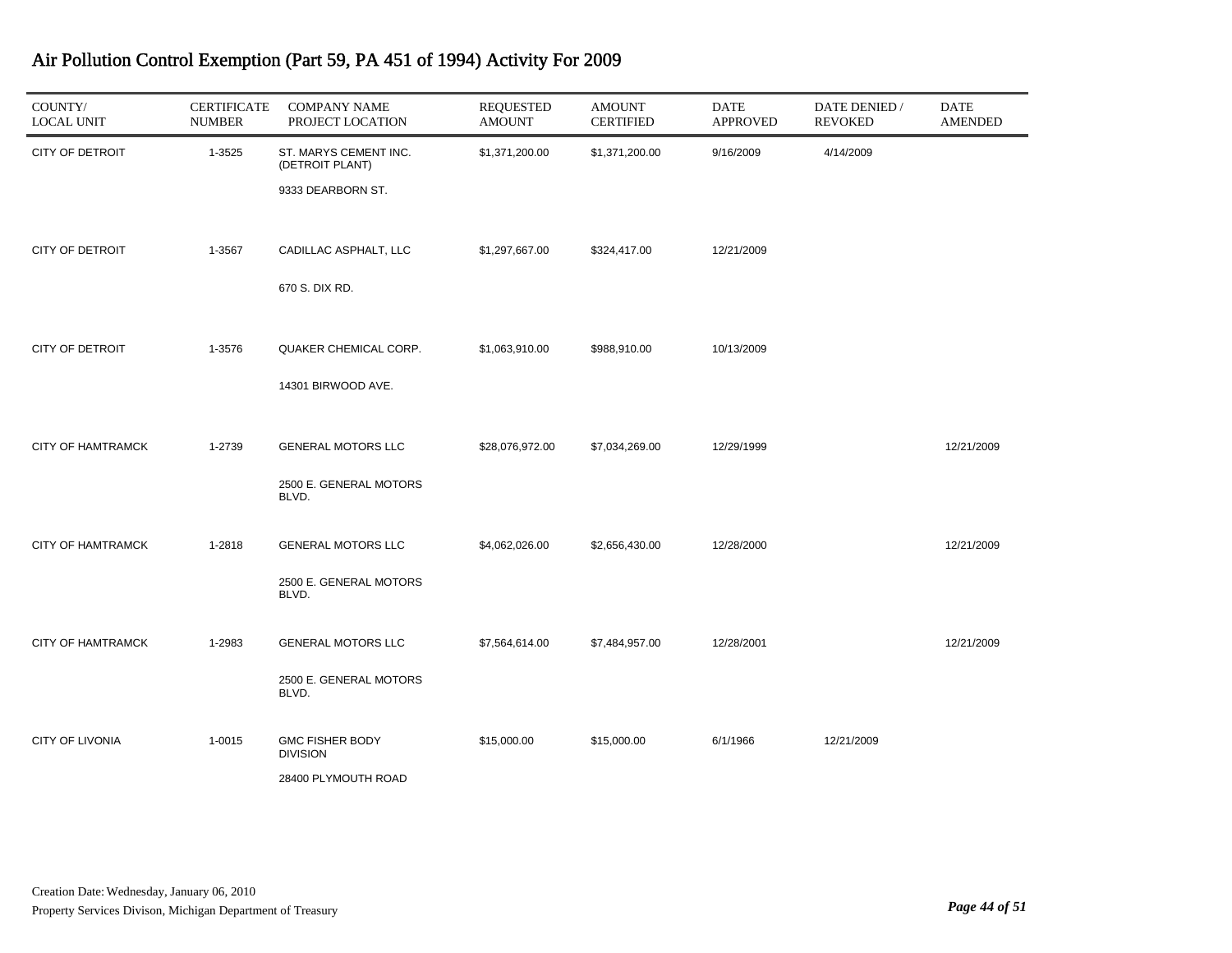| COUNTY/<br><b>LOCAL UNIT</b> | <b>CERTIFICATE</b><br><b>NUMBER</b> | <b>COMPANY NAME</b><br>PROJECT LOCATION                              | <b>REQUESTED</b><br><b>AMOUNT</b> | <b>AMOUNT</b><br><b>CERTIFIED</b> | DATE<br><b>APPROVED</b> | DATE DENIED /<br><b>REVOKED</b> | <b>DATE</b><br><b>AMENDED</b> |
|------------------------------|-------------------------------------|----------------------------------------------------------------------|-----------------------------------|-----------------------------------|-------------------------|---------------------------------|-------------------------------|
| <b>CITY OF LIVONIA</b>       | 1-0103                              | GMC CHEVROLET MOTOR<br>DIV.                                          | \$766,421.00                      | \$635,536.00                      | 12/4/1970               | 12/21/2009                      |                               |
| CITY OF LIVONIA              | 1-2738                              | <b>GENERAL MOTORS LLC</b><br>12200 MIDDLEBELT ROAD                   | \$7,879,171.00                    | \$3,389,856.00                    | 12/29/1999              |                                 | 12/21/2009                    |
| <b>CITY OF LIVONIA</b>       | 1-2738-9                            | <b>MOTORS LIQUIDATION</b><br><b>COMPANY</b><br>12200 MIDDLEBELT ROAD | \$7,879,171.00                    | \$16,395.00                       | 12/29/1999              |                                 | 12/21/2009                    |
| <b>CITY OF LIVONIA</b>       | 1-2822                              | <b>MOTORS LIQUIDATION</b><br><b>COMPANY</b><br>12200 MIDDLEBELT ROAD | \$11,642,175.00                   | \$290,833.00                      | 12/28/2000              |                                 | 12/21/2009                    |
| <b>CITY OF LIVONIA</b>       | 1-2984                              | <b>GENERAL MOTORS LLC</b><br>12200 MIDDLEBELT RD.                    | \$519,854.00                      | \$343,134.00                      | 12/28/2001              |                                 | 12/21/2009                    |
| <b>CITY OF LIVONIA</b>       | 1-2984-9                            | MOTORS LIQUIDATION<br><b>COMPANY</b><br>12200 MIDDLEBELT RD.         | \$519,854.00                      | \$153,090.00                      | 12/28/2001              |                                 | 12/21/2009                    |
| <b>CITY OF LIVONIA</b>       | 1-3013                              | <b>GENERAL MOTORS LLC</b><br>1200 MIDDLEBELT ROAD                    | \$410,735.00                      | \$77,030.00                       | 12/30/2002              |                                 | 12/21/2009                    |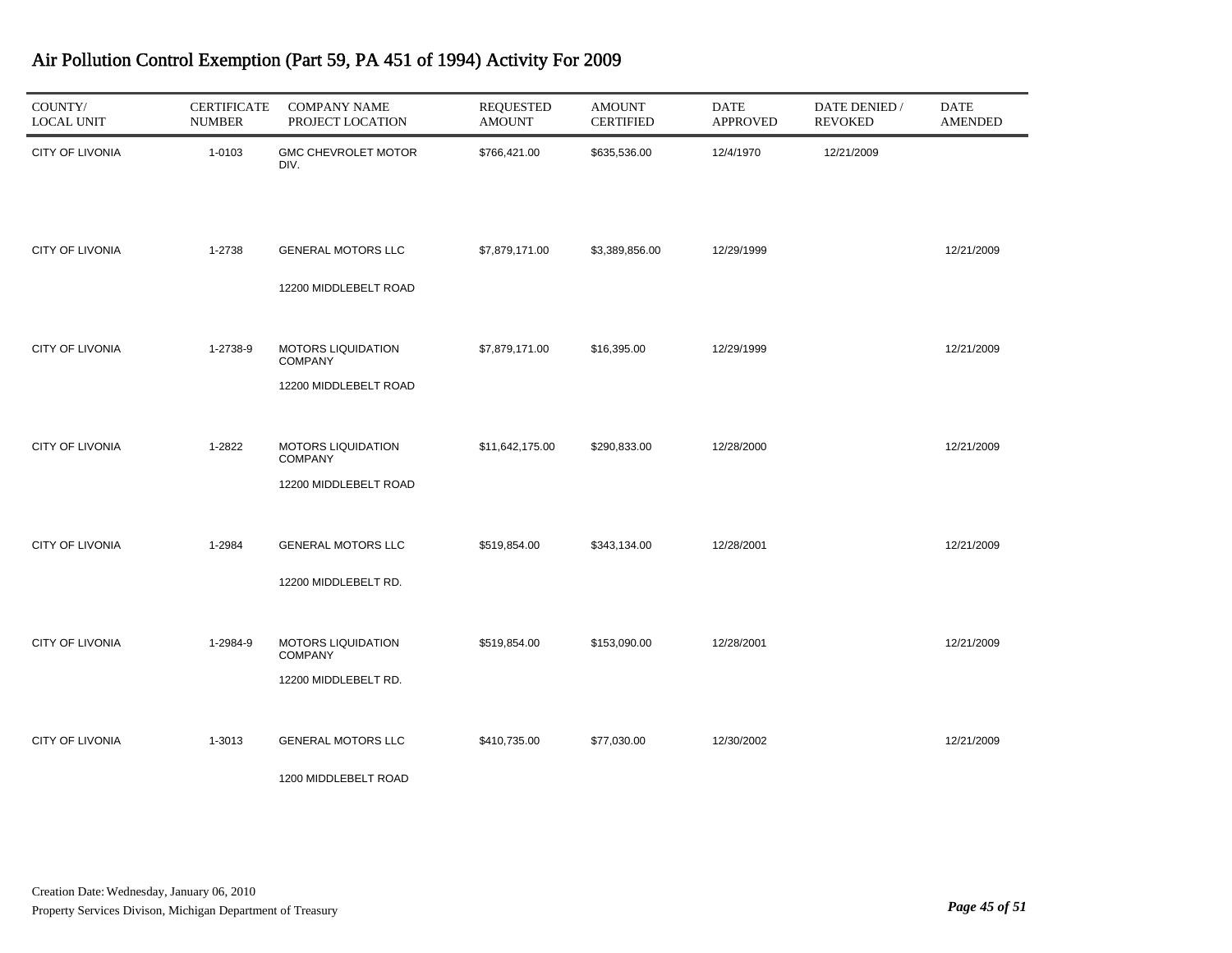| COUNTY/<br><b>LOCAL UNIT</b> | <b>CERTIFICATE</b><br><b>NUMBER</b> | <b>COMPANY NAME</b><br>PROJECT LOCATION                             | <b>REQUESTED</b><br><b>AMOUNT</b> | <b>AMOUNT</b><br><b>CERTIFIED</b> | <b>DATE</b><br><b>APPROVED</b> | DATE DENIED /<br><b>REVOKED</b> | <b>DATE</b><br><b>AMENDED</b> |
|------------------------------|-------------------------------------|---------------------------------------------------------------------|-----------------------------------|-----------------------------------|--------------------------------|---------------------------------|-------------------------------|
| <b>CITY OF LIVONIA</b>       | 1-3013-9                            | <b>MOTORS LIQUIDATION</b><br><b>COMPANY</b><br>1200 MIDDLEBELT ROAD | \$410,735.00                      | \$146,943.00                      | 12/30/2002                     |                                 | 12/21/2009                    |
| <b>CITY OF LIVONIA</b>       | 1-3274                              | <b>GENERAL MOTORS LLC</b><br>12200 MIDDLEBELT                       | \$1,796,428.00                    | \$1,129,424.00                    | 10/3/2005                      |                                 | 12/21/2009                    |
| CITY OF LIVONIA              | 1-3274-9                            | <b>MOTORS LIQUIDATION</b><br><b>COMPANY</b><br>12200 MIDDLEBELT     | \$1,796,428.00                    | \$336,823.00                      | 10/3/2005                      |                                 | 12/21/2009                    |
| <b>CITY OF LIVONIA</b>       | 1-3403                              | <b>GENERAL MOTORS LLC</b><br>12200 MIDDLEBELT RD                    | \$329,677.00                      | \$85,863.00                       | 10/2/2007                      |                                 | 12/21/2009                    |
| <b>CITY OF LIVONIA</b>       | 1-3403-9                            | <b>MOTORS LIQUIDATION</b><br><b>COMPANY</b><br>12200 MIDDLEBELT RD  | \$329,677.00                      | \$243,814.00                      | 10/2/2007                      |                                 | 12/21/2009                    |
| <b>CITY OF LIVONIA</b>       | 1-3404                              | <b>MOTORS LIQUIDATION</b><br><b>COMPANY</b><br>12200 MIDDLEBELT RD  | \$148,809.00                      | \$148,809.00                      | 10/2/2007                      |                                 | 12/21/2009                    |
| <b>CITY OF LIVONIA</b>       | 1-3522                              | SEAWAY PAINTING, LLC<br>31801 SCHOOLCRAFT RD.                       | \$59,500.00                       | \$59,500.00                       | 12/21/2009                     | 4/14/2009                       |                               |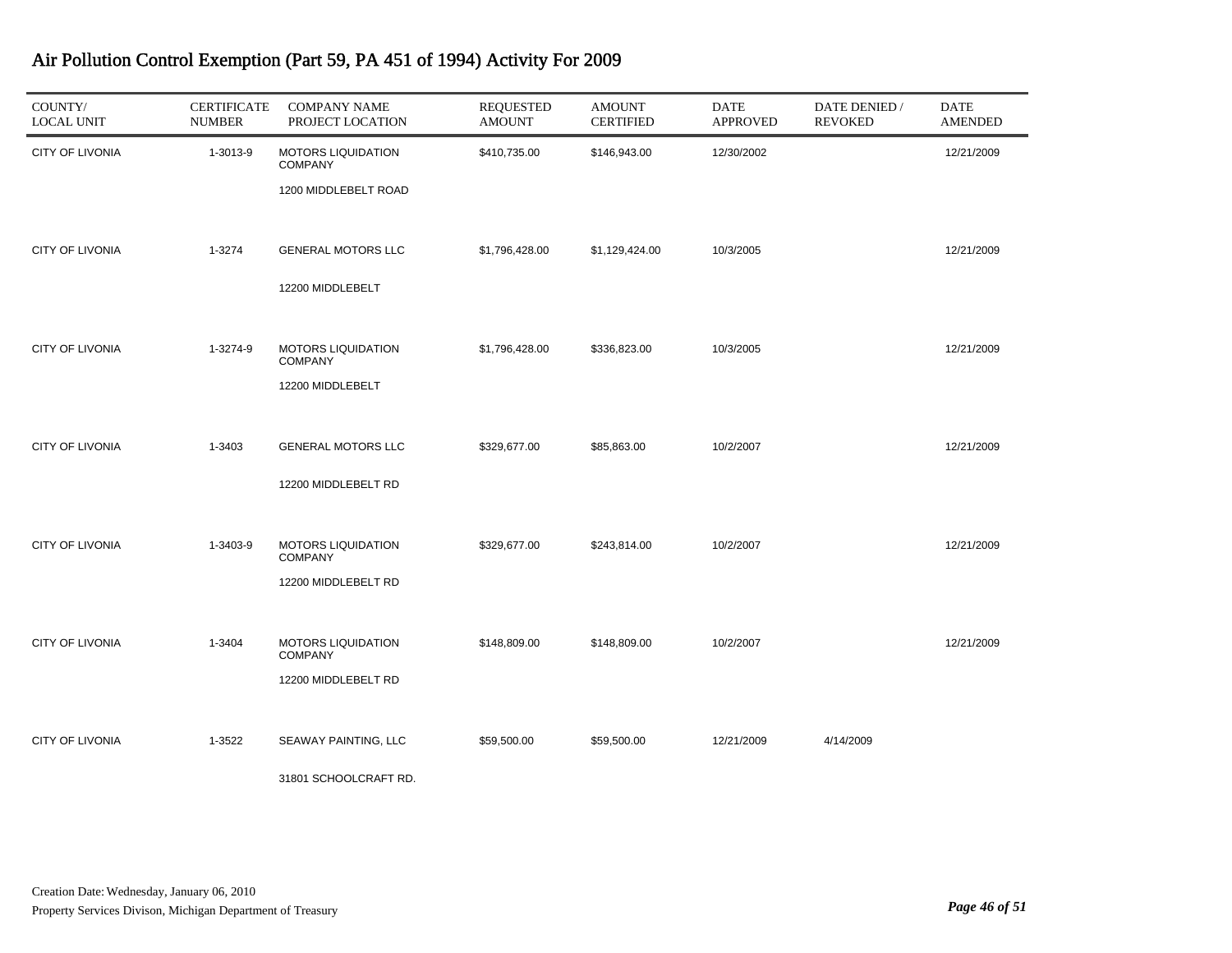| COUNTY/<br><b>LOCAL UNIT</b> | <b>CERTIFICATE</b><br><b>NUMBER</b> | <b>COMPANY NAME</b><br>PROJECT LOCATION   | <b>REQUESTED</b><br><b>AMOUNT</b> | <b>AMOUNT</b><br><b>CERTIFIED</b> | <b>DATE</b><br><b>APPROVED</b> | DATE DENIED /<br><b>REVOKED</b> | <b>DATE</b><br><b>AMENDED</b> |
|------------------------------|-------------------------------------|-------------------------------------------|-----------------------------------|-----------------------------------|--------------------------------|---------------------------------|-------------------------------|
| CITY OF LIVONIA              | 1-3523                              | SEAWAY PAINTING, LLC                      | \$154,357.00                      | \$154,357.00                      | 12/21/2009                     | 4/14/2009                       |                               |
|                              |                                     | 31801 SCHOOLCRAFT RD.                     |                                   |                                   |                                |                                 |                               |
| CITY OF RIVER ROUGE          | 1-1286                              | <b>DETROIT EDISON</b><br><b>COMPANY</b>   | \$1,461,491.00                    | \$1,968,821.00                    | 12/30/1998                     |                                 | 9/16/2009                     |
|                              |                                     | 1 BELANGER PARK DRIVE                     |                                   |                                   |                                |                                 |                               |
| CITY OF RIVER ROUGE          | 1-3493                              | PCI ENTERPRISES CO                        | \$41,600,000.00                   | \$6,192,474.00                    | 10/13/2009                     | 12/22/2008                      |                               |
|                              |                                     | 1 BELANGER PARK DR                        |                                   |                                   |                                |                                 |                               |
| <b>CITY OF ROMULUS</b>       | 1-2650                              | <b>GENERAL MOTORS</b>                     | \$802,936.00                      | \$802,936.00                      | 12/30/1998                     | 12/21/2009                      |                               |
|                              |                                     | POWERTRAIN - (RTO)<br>36515 VAN BORN ROAD |                                   |                                   |                                |                                 |                               |
|                              |                                     |                                           |                                   |                                   |                                |                                 |                               |
| <b>CITY OF ROMULUS</b>       | 1-2675                              | <b>GENERAL MOTORS LLC</b>                 | \$368,065.00                      | \$196,908.00                      | 12/30/1998                     |                                 | 12/21/2009                    |
|                              |                                     | 36880 ECORSE ROAD                         |                                   |                                   |                                |                                 |                               |
| <b>CITY OF ROMULUS</b>       | 1-2677                              | <b>GENERAL MOTORS LLC</b>                 | \$8,476,281.00                    | \$1,742,980.00                    | 12/30/1998                     |                                 | 12/21/2009                    |
|                              |                                     | 36880 ECORSE ROAD                         |                                   |                                   |                                |                                 |                               |
| <b>CITY OF ROMULUS</b>       | 1-2754                              | <b>GENERAL MOTORS LLC</b>                 | \$24,344,672.00                   | \$2,532,982.00                    | 12/29/1999                     |                                 | 12/21/2009                    |
|                              |                                     | 36880 ECORSE ROAD                         |                                   |                                   |                                |                                 |                               |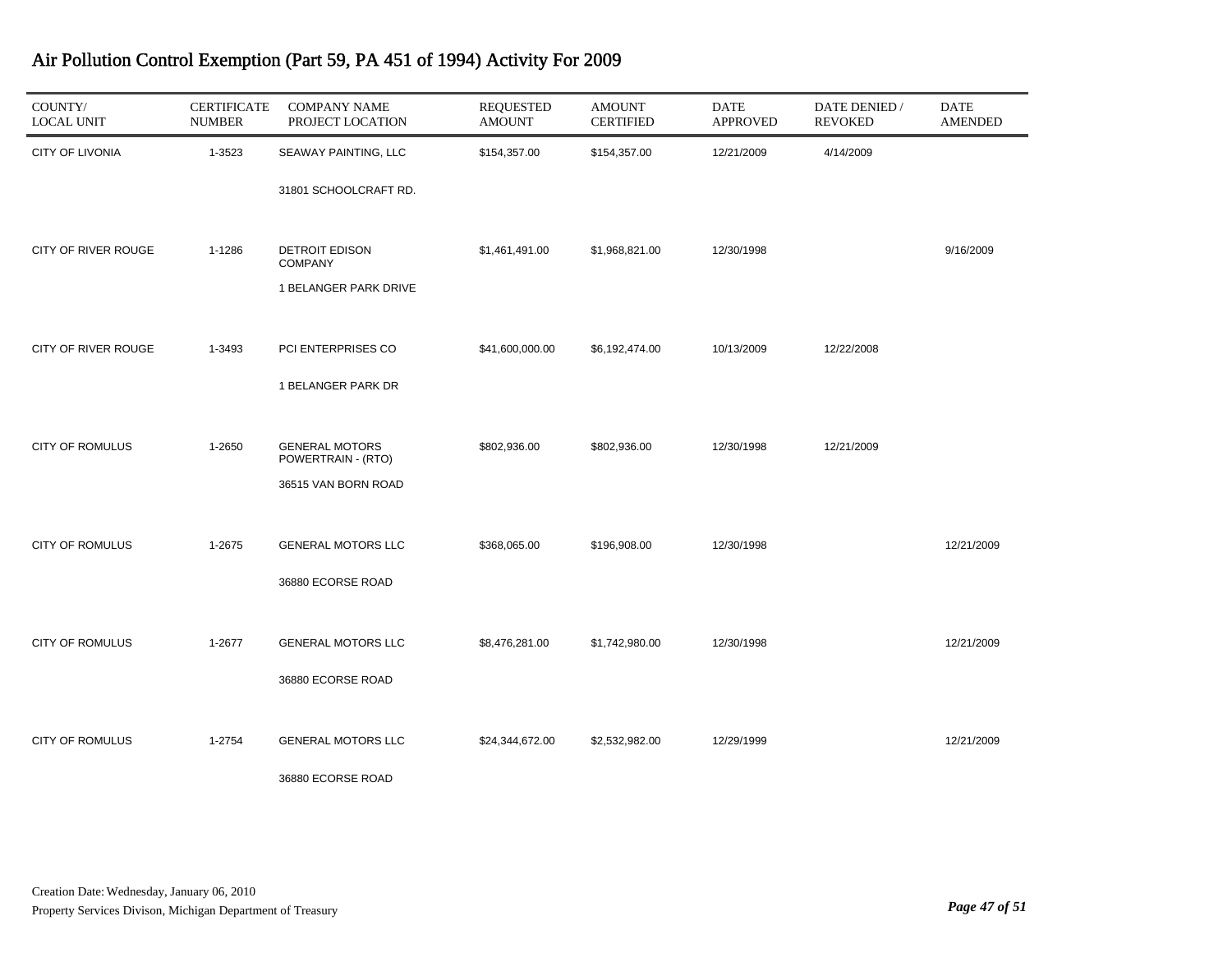| COUNTY/<br><b>LOCAL UNIT</b> | <b>CERTIFICATE</b><br><b>NUMBER</b> | <b>COMPANY NAME</b><br>PROJECT LOCATION                          | <b>REQUESTED</b><br><b>AMOUNT</b> | <b>AMOUNT</b><br><b>CERTIFIED</b> | <b>DATE</b><br><b>APPROVED</b> | DATE DENIED /<br><b>REVOKED</b> | <b>DATE</b><br><b>AMENDED</b> |
|------------------------------|-------------------------------------|------------------------------------------------------------------|-----------------------------------|-----------------------------------|--------------------------------|---------------------------------|-------------------------------|
| CITY OF ROMULUS              | 1-2821                              | <b>GENERAL MOTORS</b><br>POWERTRAIN-ROMULUS<br>36880 ECORSE ROAD | \$13,981,810.00                   | \$300,961.00                      | 12/28/2000                     | 12/21/2009                      |                               |
| CITY OF ROMULUS              | 1-3067                              | <b>GENERAL MOTORS LLC</b><br>36880 ECORSE ROAD                   | \$136,919.00                      | \$38,320.00                       | 12/30/2002                     |                                 | 12/21/2009                    |
| <b>CITY OF ROMULUS</b>       | 1-3218                              | <b>GENERAL MOTORS LLC</b><br>36880 ECORSE ROAD                   | \$2,280,992.00                    | \$142,824.00                      | 11/30/2004                     |                                 | 12/21/2009                    |
| <b>CITY OF ROMULUS</b>       | 1-3273                              | <b>GENERAL MOTORS LLC</b><br>36880 ECORSE ROAD                   | \$6,448,461.00                    | \$5,708,446.00                    | 10/3/2005                      |                                 | 12/21/2009                    |
| <b>CITY OF ROMULUS</b>       | 1-3273-9                            | <b>MOTORS LIQUIDATION</b><br><b>COMPANY</b><br>36880 ECORSE ROAD | \$6,448,461.00                    | \$28,888.00                       | 10/3/2005                      |                                 | 12/21/2009                    |
| <b>CITY OF ROMULUS</b>       | 1-3391                              | <b>GENERAL MOTORS LLC</b><br>36880 ECORSE RD                     | \$171,719.00                      | \$124,289.00                      | 10/2/2007                      |                                 | 12/21/2009                    |
| CITY OF ROMULUS              | 1-3391-9                            | <b>MOTORS LIQUIDATION</b><br><b>COMPANY</b><br>36880 ECORSE RD   | \$171,719.00                      | \$16,953.00                       | 10/2/2007                      |                                 | 12/21/2009                    |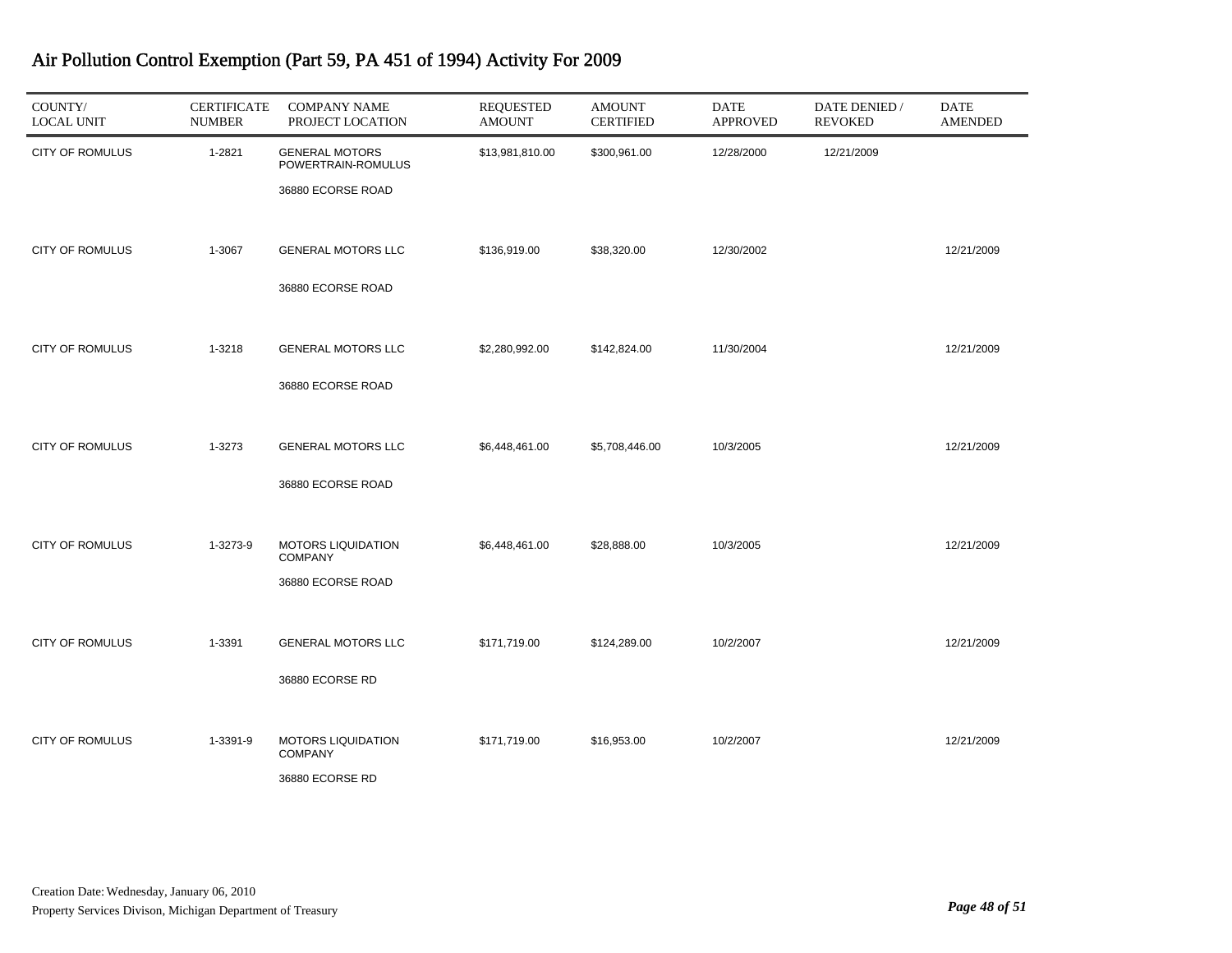| COUNTY/<br><b>LOCAL UNIT</b> | <b>CERTIFICATE</b><br><b>NUMBER</b> | <b>COMPANY NAME</b><br>PROJECT LOCATION    | <b>REQUESTED</b><br><b>AMOUNT</b> | <b>AMOUNT</b><br><b>CERTIFIED</b> | DATE<br><b>APPROVED</b> | DATE DENIED /<br><b>REVOKED</b> | DATE<br><b>AMENDED</b> |
|------------------------------|-------------------------------------|--------------------------------------------|-----------------------------------|-----------------------------------|-------------------------|---------------------------------|------------------------|
| CITY OF STERLING HEIGHTS     | 1-3030                              | CHRYSLER GROUP LLC                         | \$38,548,398.00                   | \$37,110,110.00                   | 12/30/2002              |                                 | 9/16/2009              |
|                              |                                     | 38111 VAN DYKE ROAD                        |                                   |                                   |                         |                                 |                        |
| <b>CITY OF TRENTON</b>       | 1-0937                              | <b>DETROIT EDISON</b><br><b>COMPANY</b>    | \$2,326,430.00                    | \$3,803,348.00                    | 11/12/1985              |                                 | 12/21/2009             |
|                              |                                     | 4695 JEFFERSON AVE. W.                     |                                   |                                   |                         |                                 |                        |
| <b>CITY OF TRENTON</b>       | 1-1755                              | CHRYSLER GROUP LLC                         | \$0.00                            | \$49,000.00                       | 12/30/1987              |                                 | 9/16/2009              |
|                              |                                     | 2000 VAN HORN ROAD                         |                                   |                                   |                         |                                 |                        |
| <b>CITY OF TRENTON</b>       | 1-1839                              | CHRYSLER GROUP LLC                         | \$409,370.00                      | \$409,370.00                      | 12/31/1990              |                                 | 9/16/2009              |
|                              |                                     | 2000 VAN HORN ROAD                         |                                   |                                   |                         |                                 |                        |
| <b>CITY OF TRENTON</b>       | 1-2582                              | CHRYSLER GROUP LLC                         | \$199,694.00                      | \$199,694.00                      | 12/30/1998              |                                 | 9/16/2009              |
|                              |                                     | 2000 VAN HORN ROAD                         |                                   |                                   |                         |                                 |                        |
|                              |                                     |                                            |                                   |                                   |                         |                                 |                        |
| <b>CITY OF TRENTON</b>       | 1-3028                              | CHRYSLER GROUP LLC                         | \$8,340,908.00                    | \$8,340,900.00                    | 12/30/2002              |                                 | 9/16/2009              |
|                              |                                     | 2000 VAN HORN ROAD                         |                                   |                                   |                         |                                 |                        |
| <b>CITY OF WAYNE</b>         | 1-3566                              | FORD MOTOR COMPANY<br>WAYNE ASSEMBLY PLANT | \$2,351,520.00                    | \$2,351,520.00                    | 9/16/2009               |                                 |                        |
|                              |                                     | 37625 MICHIGAN AVE.                        |                                   |                                   |                         |                                 |                        |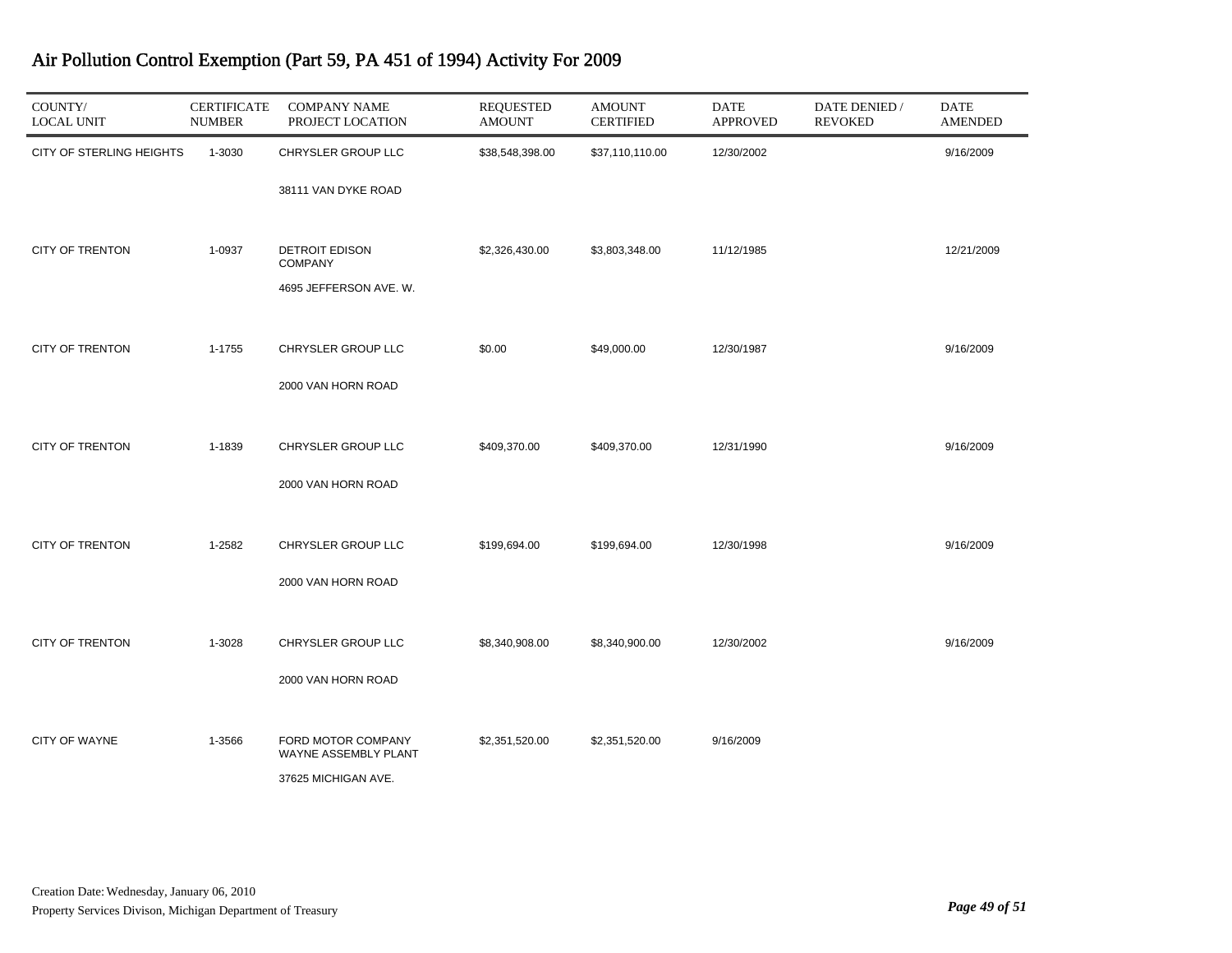| COUNTY/<br><b>LOCAL UNIT</b> | <b>CERTIFICATE</b><br><b>NUMBER</b> | <b>COMPANY NAME</b><br>PROJECT LOCATION    | <b>REQUESTED</b><br><b>AMOUNT</b> | <b>AMOUNT</b><br><b>CERTIFIED</b> | DATE<br><b>APPROVED</b> | DATE DENIED /<br><b>REVOKED</b> | <b>DATE</b><br><b>AMENDED</b> |
|------------------------------|-------------------------------------|--------------------------------------------|-----------------------------------|-----------------------------------|-------------------------|---------------------------------|-------------------------------|
| CITY OF WOODHAVEN            | 1-3529                              | <b>BUCKEYE TERMINALS, LLC</b>              | \$1,712,105.00                    | \$1,340,182.00                    | 8/25/2009               |                                 |                               |
|                              |                                     | 20089 WEST ROAD                            |                                   |                                   |                         |                                 |                               |
| REDFORD TWP.                 | 1-0137                              | <b>GMC DETROIT DIESEL</b><br><b>ENGINE</b> | \$592,376.00                      | \$30,176.00                       | 12/26/1967              | 12/21/2009                      |                               |
|                              |                                     | 13400 WEST OUTER DRIVE                     |                                   |                                   |                         |                                 |                               |
| REDFORD TWP.                 | 1-0348                              | <b>GMC-DETROIT DIESEL</b><br>ENG.          | \$234,355.00                      | \$156,144.00                      | 12/31/1970              | 12/21/2009                      |                               |
|                              |                                     | 13400 WEST OUTER DRIVE                     |                                   |                                   |                         |                                 |                               |
| REDFORD TWP.                 | 1-0349                              | <b>GMC-DETROIT DIESEL</b>                  | \$754,822.00                      | \$684,222.00                      | 12/31/1970              | 12/21/2009                      |                               |
|                              |                                     | ENG.<br>13400 WEST OUTER DRIVE             |                                   |                                   |                         |                                 |                               |
|                              |                                     |                                            |                                   |                                   |                         |                                 |                               |
| REDFORD TWP.                 | 1-0350                              | <b>GMC-DETROIT DIESEL</b><br>ENG.          | \$172,450.00                      | \$157,540.00                      | 12/31/1970              | 12/21/2009                      |                               |
|                              |                                     | 13400 WEST OUTER DRIVE                     |                                   |                                   |                         |                                 |                               |
|                              |                                     |                                            |                                   |                                   |                         |                                 |                               |
| REDFORD TWP.                 | 1-0351                              | <b>GMC-DETROIT DIESEL</b><br>ENG.          | \$140,164.00                      | \$136,136.00                      | 12/31/1970              | 12/21/2009                      |                               |
|                              |                                     | 13400 WEST OUTER DRIVE                     |                                   |                                   |                         |                                 |                               |
| REDFORD TWP.                 | 1-0427                              | <b>GMC-DETROIT DIESEL</b>                  | \$2,556,961.00                    | \$2,106,075.00                    | 12/3/1974               | 12/21/2009                      |                               |
|                              |                                     | ENG.                                       |                                   |                                   |                         |                                 |                               |
|                              |                                     | 13400 WEST OUTER DRIVE                     |                                   |                                   |                         |                                 |                               |

J.